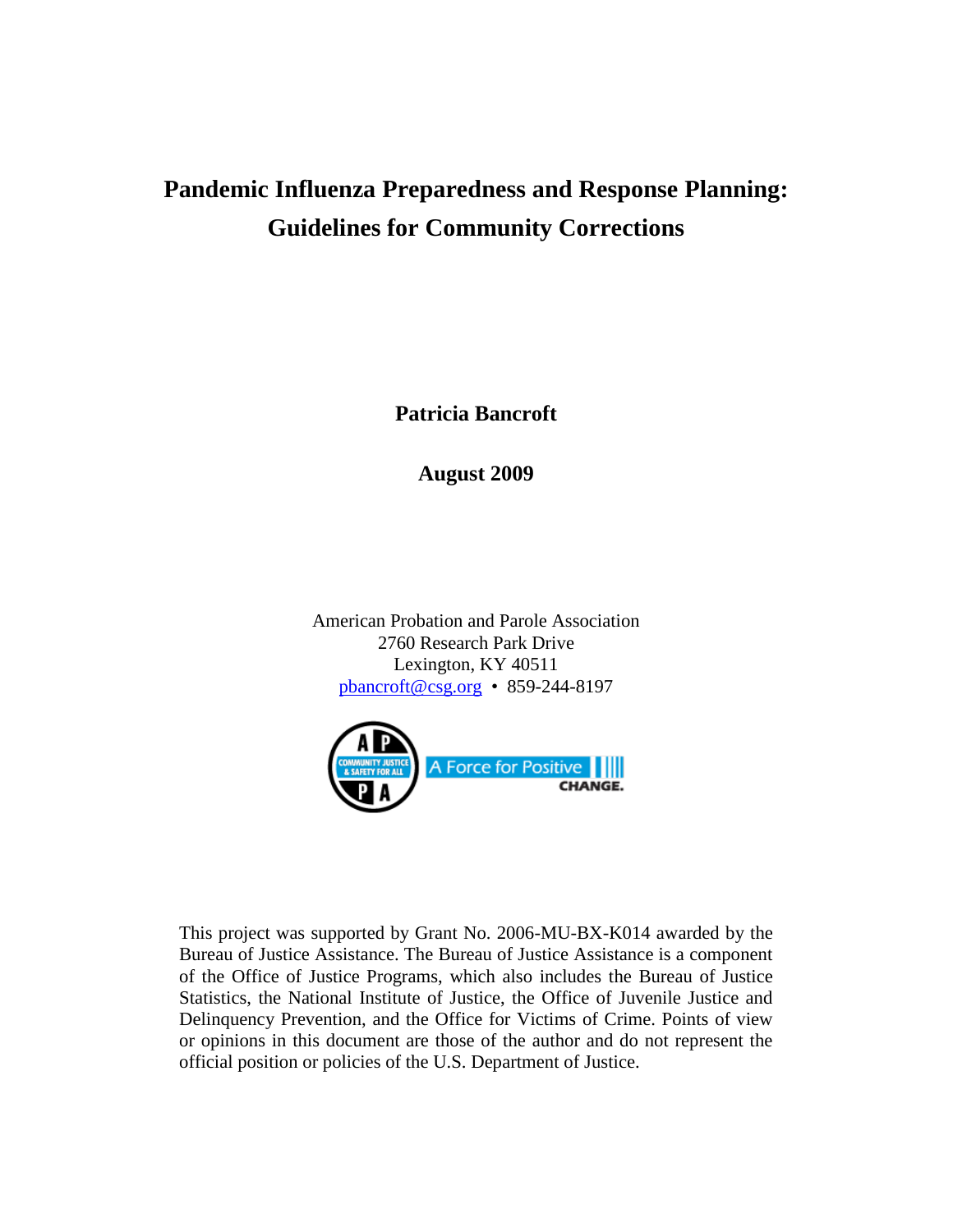# **CONTENTS**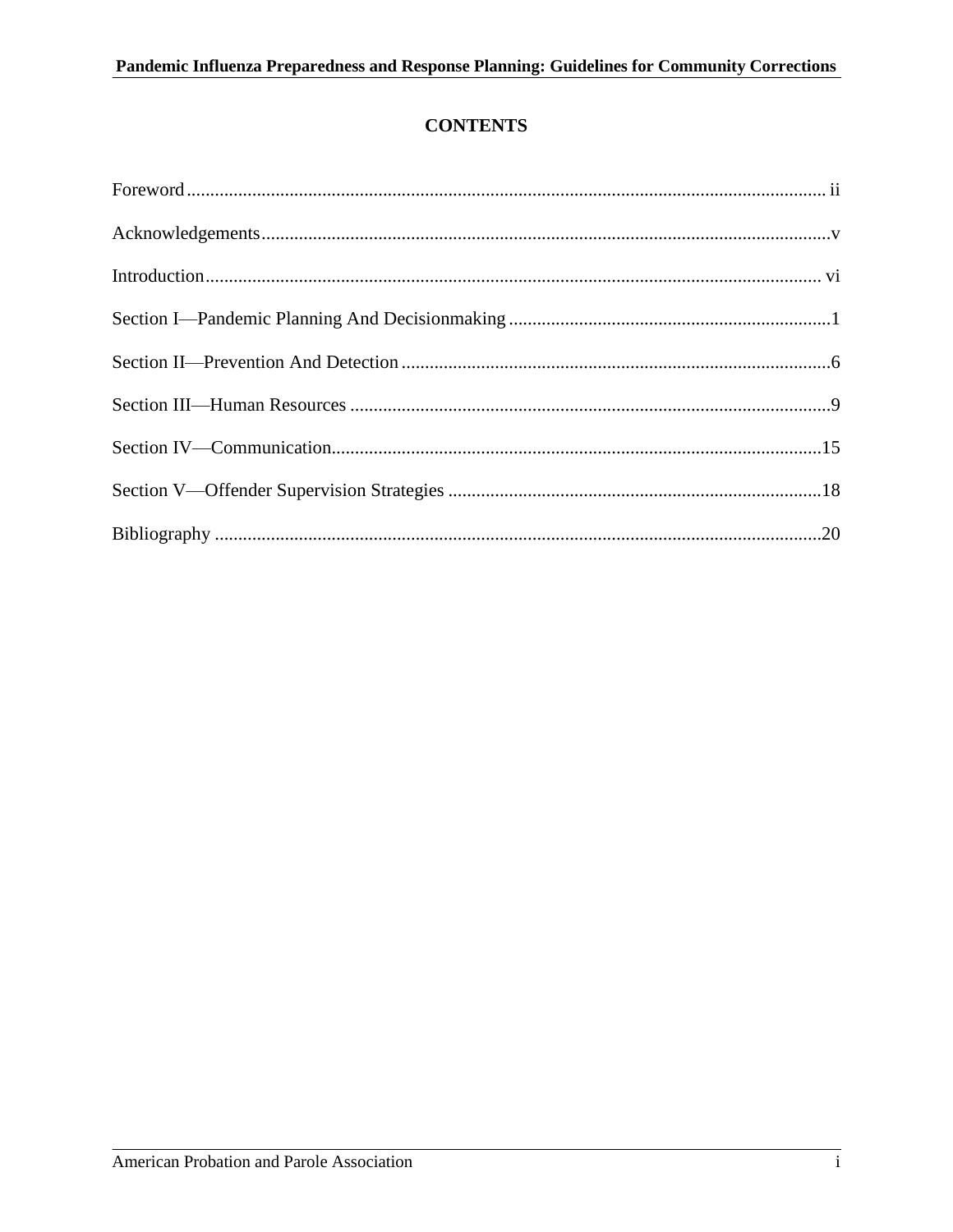# **FOREWORD**

Influenza pandemics have occurred throughout history. They are caused by viruses that have not previously infected humans and to which people have little or no immunity. Pandemics happen when a virus mutates so that it is able to infect humans and spread rapidly and sustainably from person to person. During the  $20<sup>th</sup>$  Century, the world experienced three influenza pandemics and several threatened pandemics. (For a brief description of these events, see the *Timeline of Human Flu Pandemics* compiled by the National Institute of Allergy and Infectious Diseases on its Web site: [http://www3.niaid.nih.gov/topics/Flu/Research/Pandemic/TimelineHumanPandemics.htm.](http://www3.niaid.nih.gov/topics/Flu/Research/Pandemic/TimelineHumanPandemics.htm)) The Spanish Influenza pandemic of 1918-1919, the most severe pandemic in recent history, infected an estimated 20-40% of the world's population, and over 50 million people died of the disease or related complications. In the United States, approximately 675,000 lives were lost to the Spanish Flu between September 1918 and April 1919. 1 This catastrophic pandemic is the benchmark against which other pandemics are measured today.

On June 11, 2009, the World Health Organization (WHO) raised its pandemic alert level to Phase 6, officially declaring the first pandemic of the  $21<sup>st</sup>$  Century. Beginning in mid-March 2009, when respiratory illness caused by the novel H1N1 influenza virus, the "Swine Flu," occurred in the Mexican State of Veracruz, the outbreak quickly spread to the United States and the rest of the world. 2 For the week ending June 20, 2009, the Centers for Disease Control and Prevention (CDC) reported 27,717 confirmed cases of H1N1 influenza and 127 deaths, with illness reported by all 50 States, the District of Columbia, Puerto Rico, and the U.S. Virgin Islands.<sup>3</sup> As of June 26, 2009, WHO reported a total of 59,814 confirmed cases and 263 deaths worldwide<sup>4</sup>—a fatality rate of less than one half of one percent. Although WHO has assessed this pandemic to be of moderate severity,<sup>5,6</sup> it nonetheless raised its alert to Phase 6, the highest level, due to ongoing community-level outbreaks in multiple regions around the world.<sup>7</sup> Thus, the pandemic was declared in response to the size of the area affected by the H1N1 virus, rather than to the severity of the illness it has caused to date.

The CDC cautions that the course and impact of this pandemic is uncertain; the novelty of the H1N1 virus means that most people have no immunity to it, and, although the virus responds to some antiviral medications, as yet there is no vaccine.<sup>3</sup> Scientists and medical professionals are watching the progression of the pandemic, conducting research, and attempting to develop an effective vaccine in time to minimize the impact of succeeding waves of H1N1 outbreaks. The ultimate toll of this pandemic remains to be seen.

History and science suggest that the world will inevitably experience pandemics, some of which will be severe. Based on the three pandemics of the  $20<sup>th</sup>$  Century, experts estimate that a severe pandemic could cause very high infection and mortality rates in the United States. About 30% of the U.S. population (90 million people) could become infected and the number of deaths could range between 209,000 and 1.9 million, depending upon the severity of the pandemic.<sup>8</sup> Most worrisome of all known influenza viruses, the highly pathogenic avian influenza A/H5N1 virus has been monitored by scientists and health professionals around the globe for over a decade as it continues to infect migratory birds and domestic poultry in Africa; Asia; Indonesia; the Middle East; and, in smaller numbers, Europe, England, and Canada. H5N1 has already crossed the species barrier to infect mammals, including pigs, dogs, cats, and humans, affording it the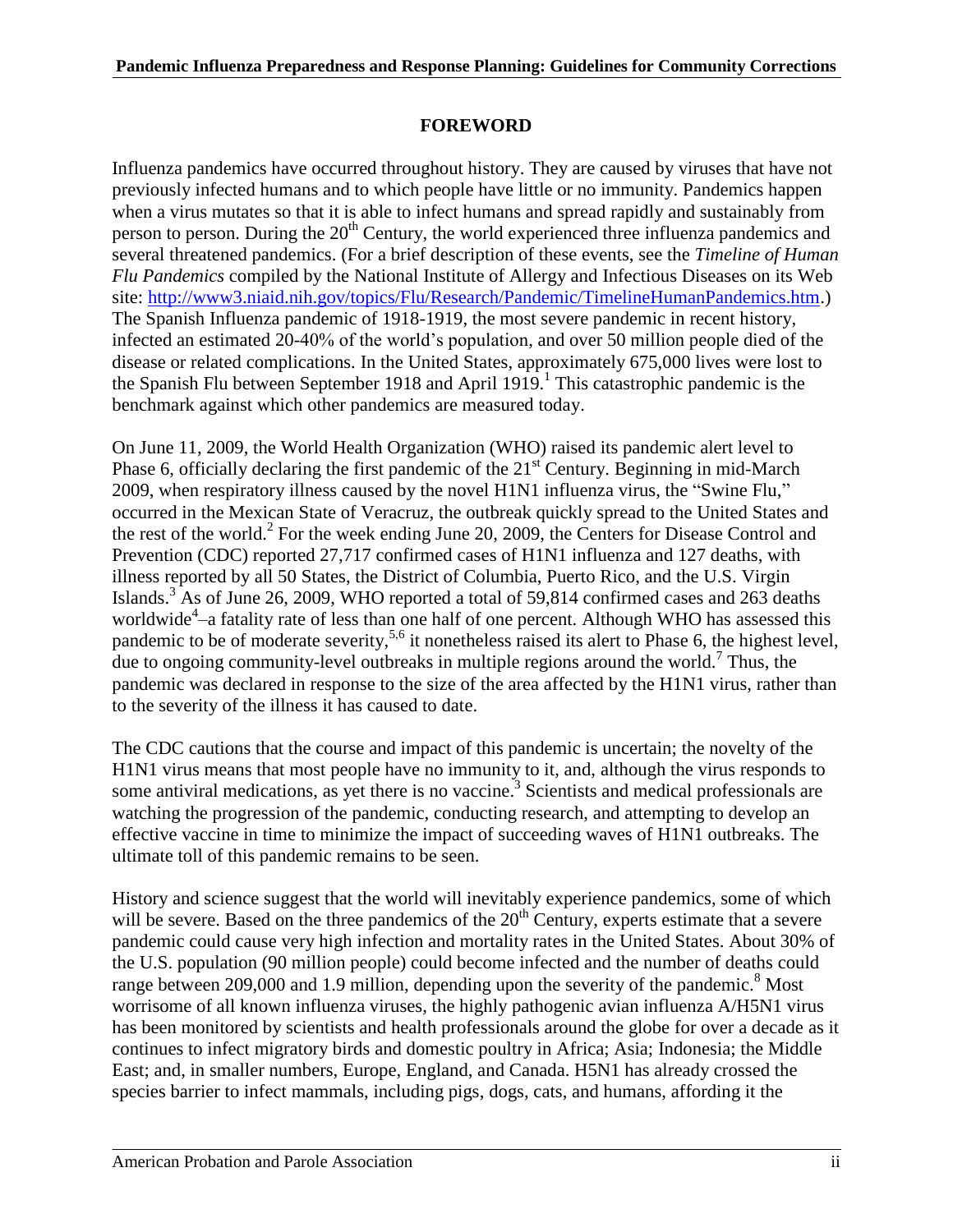opportunity to mutate and/or reassort its genetic composition to acquire the ability to efficiently infect and be transmitted by people. If and when it gains that capacity, H5N1 will threaten people to the extent that a) it remains virulent as it mutates and b) it becomes easily transmissible from person to person. Today, 60% of the people who have been infected by H5N1 have died. According to WHO, between 2003 and June 2, 2009, a total of 433 laboratory-confirmed human H5N1 cases have been reported in 15 countries, of which  $262$  proved fatal.<sup>9</sup> Most of these cases have been attributed to the victims' having been in contact with living and/or dead infected birds. However, in some instances, multiple people in the same locality contracted the virus within a short timeframe. These "clustered" cases mostly involved members of the same household and may be attributable to the victims having been in contact with the same infected birds. However, experts have not ruled out the possibility that clustered cases may represent human-to-human transmission of the virus. $10$ 

The H5N1 virus continues to circulate and no one can predict with certainty whether or when it will develop into a virus that can cause a pandemic. In response to the threat posed by the evolving H5N1 virus and the potentially devastating consequences of a pandemic, President George W. Bush promulgated the *National Strategy for Pandemic Influenza*<sup>11</sup> in November 2005, laying out a national approach to addressing this threat. In May 2006, the Homeland Security Council released the *National Strategy for Pandemic Influenza: Implementation Plan*, 12 defining responsibilities and directing actions across the U.S. government. The Implementation Plan calls on Federal departments and agencies to develop plans that state how their defined responsibilities will be discharged and that address employee safety, continuity of essential functions, and stakeholder communications. Accordingly, the U.S. Department of Justice's Bureau of Justice Assistance (BJA) began a broad initiative encompassing law enforcement, the judiciary, and institutional and community corrections to ensure that America's justice system will continue to function and the rule of law will be upheld during public health emergencies, whether caused by pandemic or epidemic disease outbreaks, bioterrorism, or other man-made or natural disasters. As a part of that initiative, BJA awarded a grant to the Council of State Governments/American Probation and Parole Association (CSG/APPA) to conduct the *Community Corrections' Response to Pandemic Flu and Other Crises* project*,* the goal of which is to increase awareness and provide guidance to community corrections for developing preparedness and response plans for pandemic flu and other crises. The Association of State Correctional Administrators (ASCA) is conducting a similar project, also funded by BJA, to develop pandemic preparedness and response planning guidelines for institutional corrections. In sum, ASCA and APPA are working in collaboration to provide the corrections sector, both institutional and community, with compatible planning guidelines.

 $\overline{a}$ 

<sup>1</sup> U. S. Department of Health and Human Services. (n.d.). *Pandemics and pandemic threats since 1900*. Retrieved December 5, 2006, from the PandemicFlu.gov Web site: <http://www.pandemicflu.gov/general/historicaloverview.html>

<sup>&</sup>lt;sup>2</sup> Outbreak of swine-origin influenza A (H1N1) virus infection: Mexico, March-April 2009. (2009, April 30). *Morbidity and Mortality Weekly Report, 58*(Dispatch). Retrieved June 22, 2009, from the Centers for Disease Control and Prevention Web site: <http://www.cdc.gov/mmwr/preview/mmwrhtml/mm58d0430a2.htm>

<sup>3</sup> Centers for Disease Control and Prevention. (2009, June 25). *Novel H1N1 flu situation update: U.S. human cases of H1N1 flu infection* [week ending June 20, 2009]. Retrieved June 26, 2009, from the CDC Web site: <http://www.cdc.gov/h1n1flu/update.htm>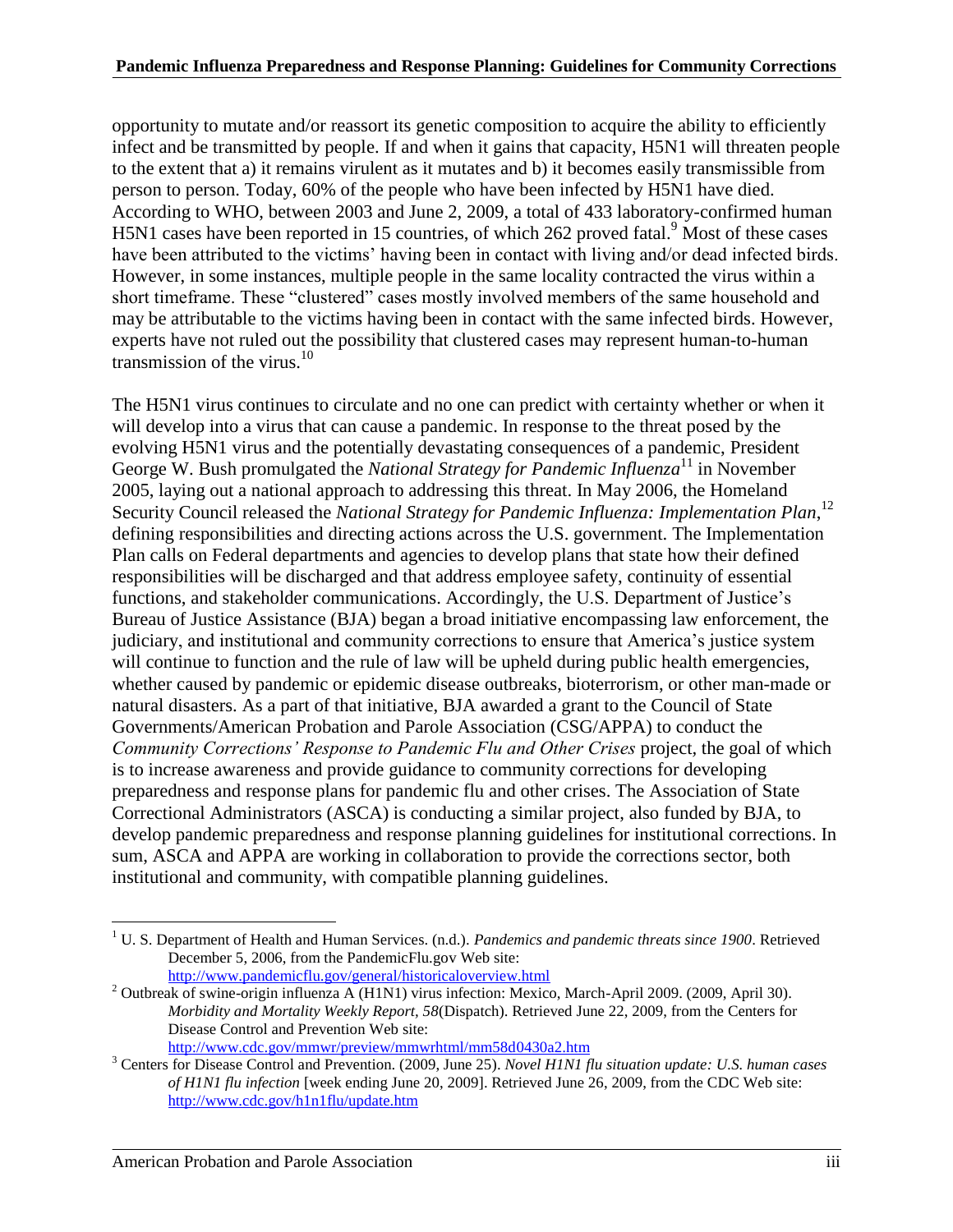#### **Pandemic Influenza Preparedness and Response Planning: Guidelines for Community Corrections**

- <sup>4</sup> World Health Organization. (2009). *Influenza A(H1N1) – Update 54: Laboratory-confirmed cases of new influenza A(H1N1) as officially reported to WHO by states and parties to the International Health Regulations (2005).* Retrieved June 26, 2009, from the WHO Web site: <http://www.who.int/csr/disease/swineflu/updates/en/>
- <sup>5</sup> World Health Organization. (2009). *What is Phase 6?* Retrieved June 12, 2009, from the WHO Web site: http://www.who.int/csr/disease/swineflu/frequently asked questions/levels pandemic alert/en/

 $\overline{a}$ 

- <sup>6</sup> World Health Organization. (2009, May 11). *Assessing the severity of an influenza pandemic*. Retrieved June 15, 2009, from the WHO Web site: [http://www.who.int/csr/disease/swineflu/assess/disease\\_swineflu\\_assess\\_20090511/en/index.html](http://www.who.int/csr/disease/swineflu/assess/disease_swineflu_assess_20090511/en/index.html)
- <sup>7</sup> World Health Organization. (2009). *Current phase of alert in the WHO global influenza preparedness plan.* Retrieved June 24, 2009, from the WHO Web site: [http://www.who.int/csr/disease/avian\\_influenza/phase/en/](http://www.who.int/csr/disease/avian_influenza/phase/en/)
- <sup>8</sup> U.S. Department of Health and Human Services. (n.d.). *Pandemic planning assumptions*. Retrieved June 25, 2007, from the PandemicFlu.gov Web site:<http://www.pandemicflu.gov/plan/pandplan.html>
- <sup>9</sup> World Health Organization. (2009, June 2). *Cumulative number of confirmed human cases of avian influenza A/H5N1 reported to WHO.* Retrieved June 24, 2009, from the WHO Web site: [http://www.who.int/csr/disease/avian\\_influenza/country/en/.](http://www.who.int/csr/disease/avian_influenza/country/en/)
- <sup>10</sup> World Health Organization. (2005). *Avian influenza frequently asked questions*. Retrieved October 24, 2007, from the World Health Organization Web site: [http://www.who.int/csr/disease/avian\\_influenza/avian\\_faqs/en/print.html](http://www.who.int/csr/disease/avian_influenza/avian_faqs/en/print.html)
- <sup>11</sup> Homeland Security Council (2005). *National strategy for pandemic influenza*. Retrieved June 24, 2007, from the
- PandemicFlu.gov Web site:<http://www.pandemicflu.gov/plan/federal/pandemic-influenza.pdf> <sup>12</sup> Homeland Security Council (2006). *National strategy for pandemic influenza: Implementation plan*. Retrieved
- October 3, 2006, from the PandemicFlu.gov Web site: [http://www.pandemicflu.gov/plan/federal/pandemic](http://www.pandemicflu.gov/plan/federal/pandemic-influenza-implementation.pdf)[influenza-implementation.pdf](http://www.pandemicflu.gov/plan/federal/pandemic-influenza-implementation.pdf)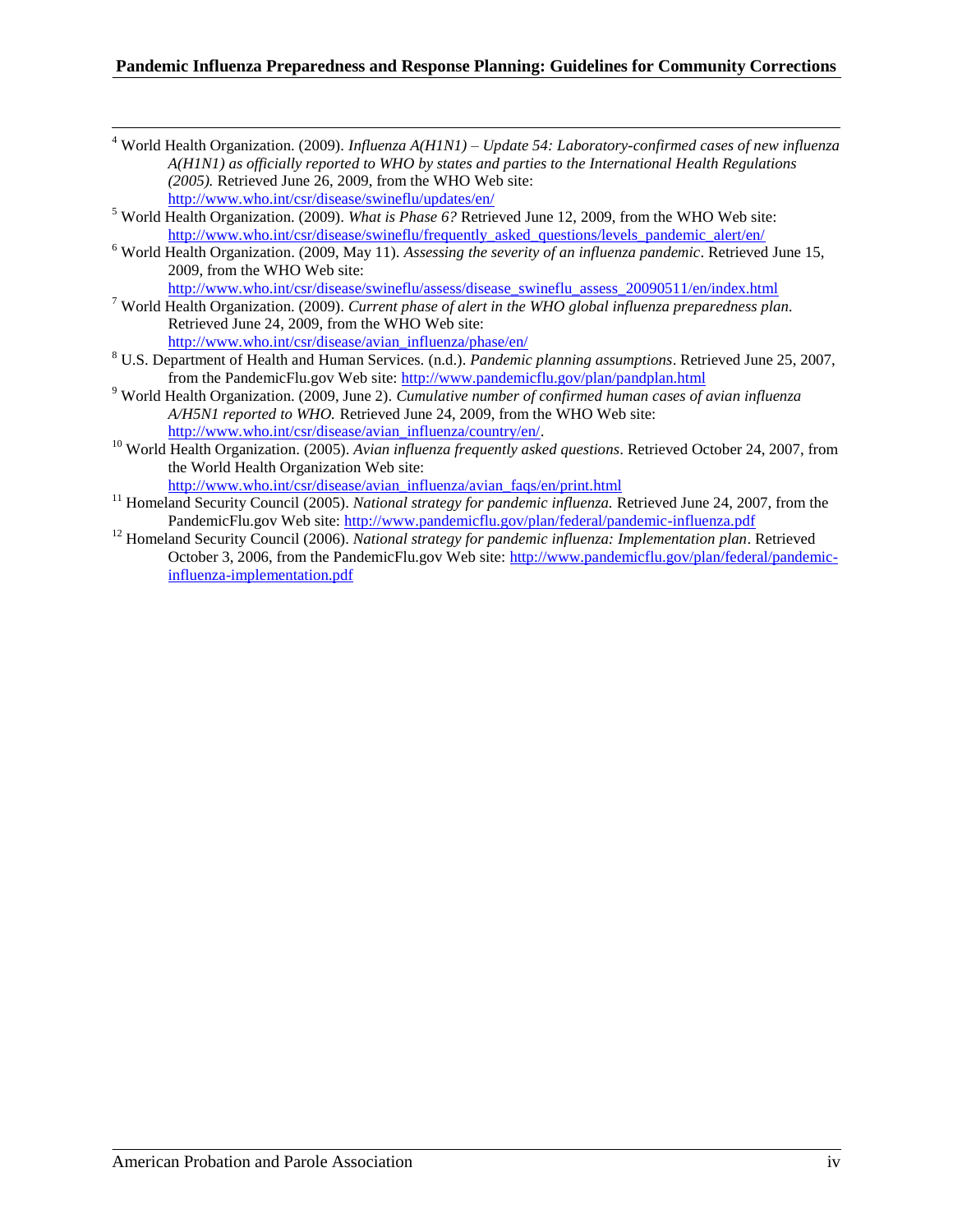# **ACKNOWLEDGMENTS**

The Council of State Governments/American Probation and Parole Association gratefully acknowledges the members of the APPA/ASCA joint working group for their contribution to this project. Their experience, expertise, and insightful assistance with the development of these guidelines have been invaluable and greatly appreciated.

# **APPA/ASCA Pandemic Preparedness and Response for Institutional and Community Corrections Working Group**

# **Ronald Burford**

Critical Incident Response Coordinator Ohio Department of Rehabilitation and **Corrections** 

**Douglas E. Campbell** Director, Bureau of Central Services Pennsylvania Board of Probation and Parole

**Scott A. Haas, M.D.** Medical Director Kentucky Department of Corrections

**Catherine M. Knox** Health Services Washington Department of Corrections

**Mikel Lovin Director** Leavenworth County (Kansas) Community **Corrections** 

**Capt. Ron McCuan, D.M.D., J.D.** Public Health Analyst National Institute of Corrections

**Jon Ozmint Director** South Carolina Department of Corrections

**Rachel Schwartz, Ph.D.** Senior Research Assistant St. Louis University School of Public Health

**Robert Sudlow Director** Ulster County (New York) Probation

**Lester N. Wright, M.D., M.P.H.** Deputy Commissioner/Chief Medical Officer New York State Department of Correctional **Services** 

# **Staff**

**Patricia Bancroft** Research Associate/Project Director APPA

**John Blackmore\*** Senior Associate ASCA

**Robert L. May, II\*** Senior Associate ASCA

**Jennifer Raley** Project Manager ASCA

**Carl Wicklund\*** Executive Director/Project Administrator APPA

\*Co-Facilitator

*Note: These Guidelines do not necessarily reflect the official policy, views, or endorsement of the organizations represented by the working group.*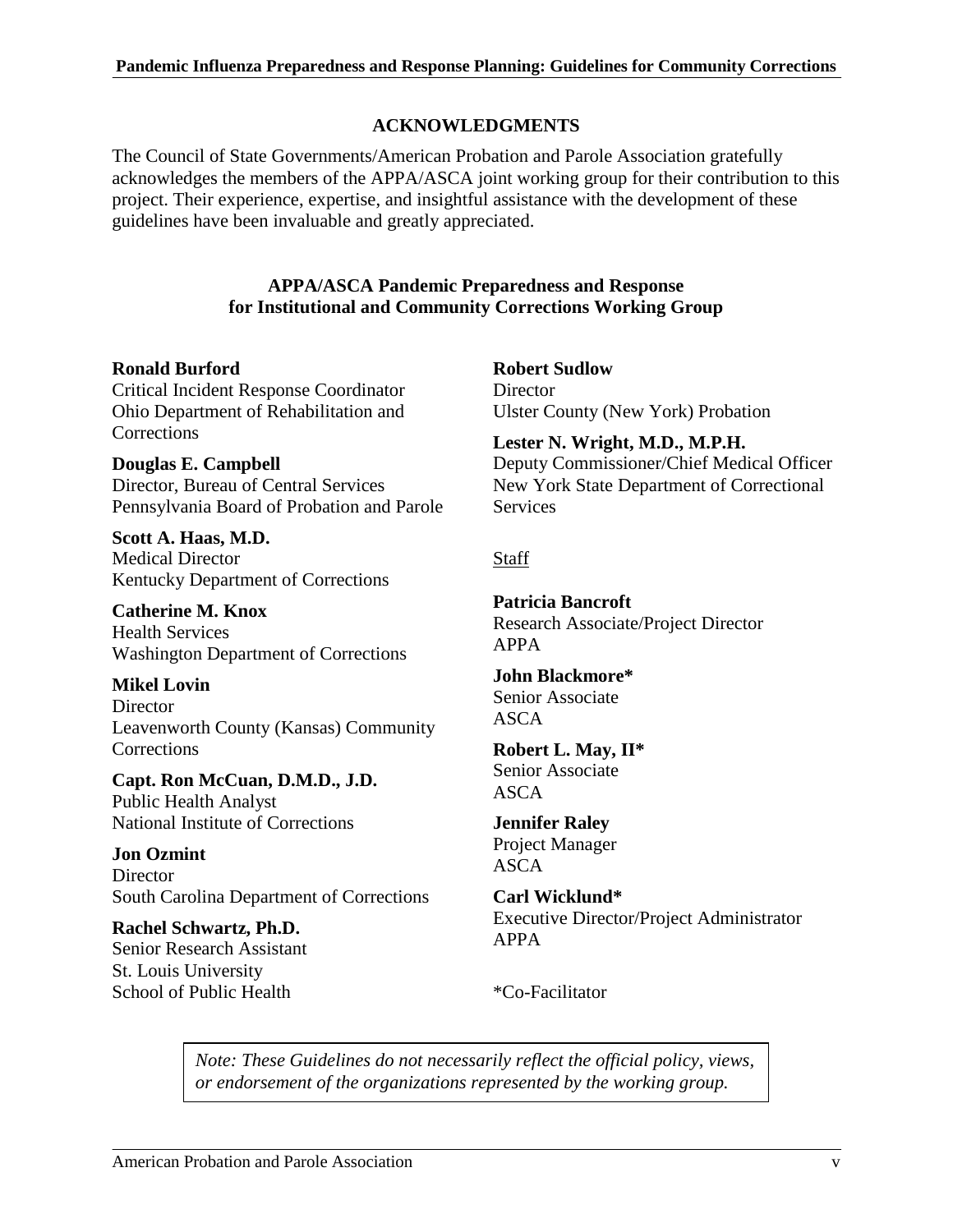# **INTRODUCTION**

# **Pandemic Planning Overview**

The overarching objectives of pandemic preparedness and response planning are two-fold:

- To ensure the continuation of mission-critical functions.
- To protect the health and safety of employees and correctional clients while also promoting the community mitigation strategies outlined by the Centers for Disease Control and Prevention (CDC) in its *Interim Pre-Pandemic Planning Guidance: Community Strategy for Pandemic Influenza Mitigation in the United States* (available at: [http://www.pandemicflu.gov/plan/community/community\\_mitigation.pdf\)](http://www.pandemicflu.gov/plan/community/community_mitigation.pdf).

In order to meet these objectives, pandemic preparedness and response planners must take into account all information currently available about pandemics. Pandemic planning initiatives need to be informed not only by the latest scientific, medical, and disease outbreak data but also by the *Pandemic Planning Assumptions* recommended by the Federal government. Based on past pandemics, a list of planning assumptions has been compiled by the U.S. Department of Health and Human Services (HHS) and is available at

[\(http://www.pandemicflu.gov/plan/pandplan.html\)](http://www.pandemicflu.gov/plan/pandplan.html). Other useful planning resources are available from the CDC Web site [\(http://www.cdc.gov/flu/pandemic\)](http://www.cdc.gov/flu/pandemic), including software for estimating the potential impact that pandemic events of varying severity can be expected to have on userspecified localities. Briefly described here, this software may be downloaded from the CDC Web page links provided below:

- **FluWorkLoss** [\(http://www.cdc.gov/flu/tools/fluworkloss/index.htm\)](http://www.cdc.gov/flu/tools/fluworkloss/index.htm) estimates the  $\bullet$ number of workdays that may be lost due to a pandemic and generates graphic illustrations showing how those lost workdays would be distributed across the pandemic period.
- **FluAid** [\(http://www.cdc.gov/flu/tools/fluaid/\)](http://www.cdc.gov/flu/tools/fluaid/) estimates the numbers of pandemic-related deaths, hospitalizations, and outpatient medical visits that a specific locality may expect.
- **FluSurge** [\(http://www.cdc.gov/flu/flusurge.htm\)](http://www.cdc.gov/flu/flusurge.htm) estimates the demand for hospital-based services during a pandemic and compares that data with existing hospital capacity in the specified locality.

Community corrections agencies routinely collaborate with law enforcement, the judiciary, correctional institutions, public health departments, and other community-based organizations and entities. In the event of a pandemic, each of these sectors must respond cooperatively to protect the health and safety of the public, ensure that the justice system continues to operate, and defend the rule of law before, during, and after the pandemic. The ability to mount a coordinated, effective response and recovery effort depends on whether pandemic plans are compatible and interoperable across the justice and public health sectors at the Federal, State, tribal, local and, if applicable, international jurisdictional levels. Recognizing that cross-sectoral and cross-jurisdictional collaboration is key to achieving plan compatibility and interoperability, BJA and CDC's Public Health Law Program [\(http://www2a.cdc.gov/phlp/index.asp\)](http://www2a.cdc.gov/phlp/index.asp) convened the Public Health and Law Enforcement Emergency Preparedness Workgroup in 2007 and 2008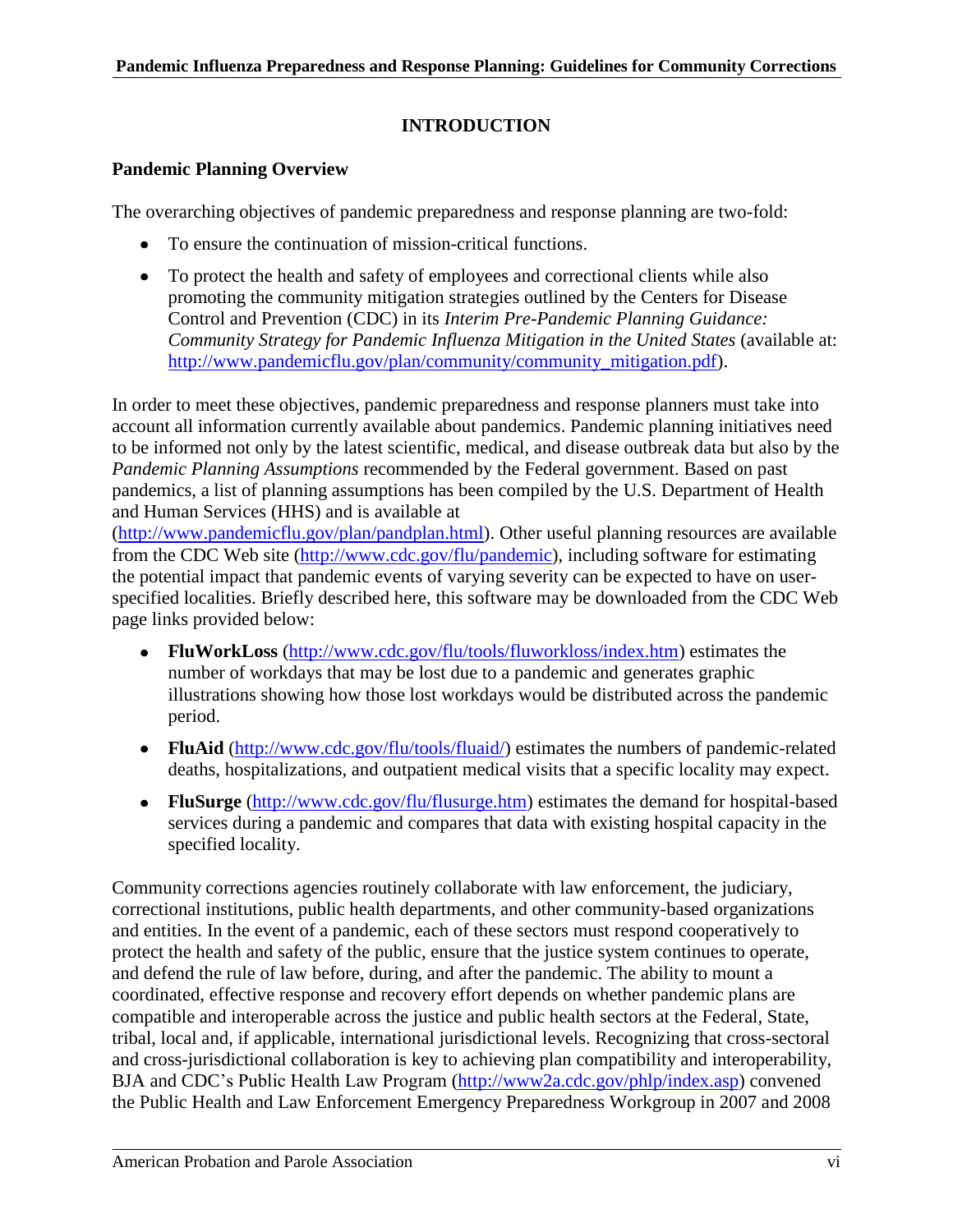to identify ways to improve cross-sectoral and cross-jurisdictional collaboration. The workgroup's recommendations were compiled by McKing Consulting Corporation and published by BJA and CDC in July 2008. This document, *A Framework for Improving Cross-Sector Coordination for Emergency Preparedness and Response—Action Steps for Public Health, Law Enforcement, the Judiciary, and Corrections*, is available from the BJA Web site at [http://www.ojp.usdoj.gov/BJA/pdf/Framework.pdf.](http://www.ojp.usdoj.gov/BJA/pdf/Framework.pdf)

# **Purpose of the Guidelines**

*NOTE: Although the Guidelines provide recommendations for pandemic influenza preparedness and response planning for consideration by community corrections agencies, crises threatening the continuity of an agency's operations can arise from many other hazard*s*, such as bioterrorist attacks and natural and man-made disasters. The Guidelines are equally pertinent and applicable to other emergency preparedness and response planning efforts.*

Community corrections agencies differ in organizational structure from State to State and locality to locality. Agencies may have distinctly different operational imperatives as well as varying budgetary and human resources at their disposal. Each agency therefore must construct a pandemic preparedness and response plan that is tailored to its operations and the resources that are (or are expected to be) available.

Regardless of an agency's operational structure and resources, all pandemic preparedness and response plans must include measures that ensure the agency will meet the overarching objectives of pandemic planning: a) to ensure the continuation of mission-critical functions that protect the safety of the community and the health and safety of agency employees, and b) to promote the Federal government's community mitigation strategies aimed at lessening the pandemic's impact.

It is recognized that Continuity of Operations Plans (COOPs) may contain components similar to those recommended here. However, preparing for and responding to a pandemic will pose unique challenges that may not be fully addressed in a COOP. It is therefore recommended that pandemic preparedness and response planning be undertaken separately and that the plan be adopted as a standalone set of policies and procedures.

# **Basis of the Guidelines**

To compose the Guidelines, the author gathered information from community corrections professionals, literature searches, and online resources. APPA solicited input from the field by disseminating a Web-based Request for Information to community corrections agencies across the country; the purpose was to gauge the status of pandemic preparedness planning initiatives and to obtain information regarding the components of existing pandemic policies and procedures as well as COOPs. (A report summarizing the responses to this Request for Information is available on APPA's Web site at [http://www.appa](http://www.appa-net.org/eweb/docs/APPA/pubs/PFLU.pdf)[net.org/eweb/docs/APPA/pubs/PFLU.pdf.](http://www.appa-net.org/eweb/docs/APPA/pubs/PFLU.pdf)) In addition, APPA and the Association of State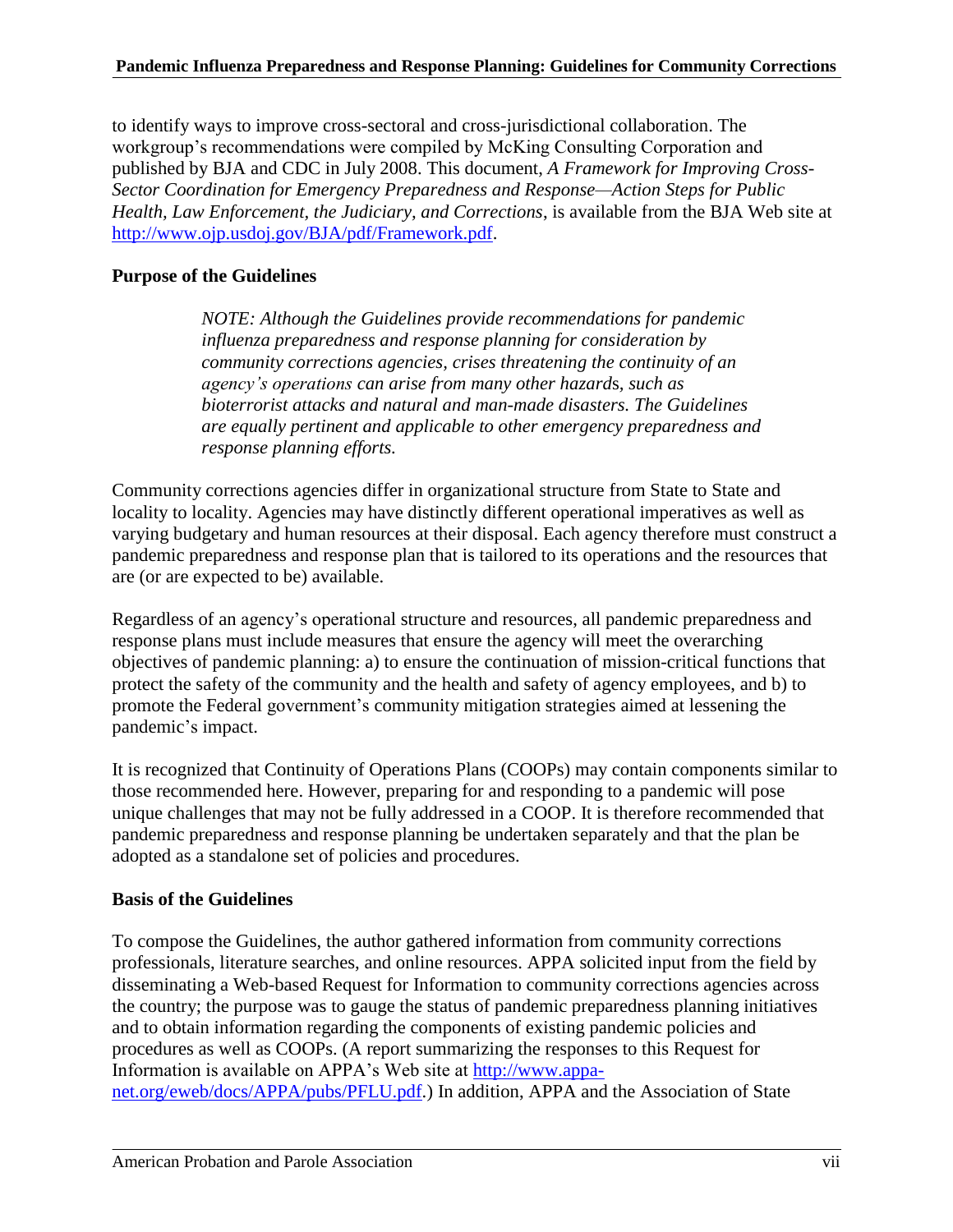Correctional Administrators (ASCA) jointly constituted and convened the Pandemic Preparedness and Response for Institutional and Community Corrections Working Group. Cofacilitated by APPA and ASCA staff, the working group of 10 subject matter experts identified essential information and critical elements to be included in two separate but compatible sets of pandemic planning guidelines: one for community corrections and one for institutional corrections. For information about the pandemic planning guidelines for institutional corrections, contact Robert L. May, ASCA Senior Associate, at [rmay@asca.net.](mailto:rmay@asca.net)

# **Structure of the Guidelines**

The Guidelines are designed for electronic publication and may be viewed online, in print, or downloaded in PDF format (to download the latest version of Adobe Reader, go to [http://www.adobe.com/products/acrobat/readstep2.html\)](http://www.adobe.com/products/acrobat/readstep2.html). Readers are encouraged to explore the Web links provided throughout the Guidelines and Bibliography to obtain additional information and further insight into pandemic planning considerations and recommendations.

The Guidelines are organized into the following sections:

Section I—Pandemic Planning and Decisionmaking Section II—Prevention and Detection Section III—Human Resources Section IV—Communication Section V—Offender Supervision Strategies

# **Target Audience**

The recommendations contained in this document target community corrections agencies that have sufficient financial and human resources to implement them, some immediately and others over time. It is recognized that agencies with few employees and modest budgets will have narrower options available to them. Such agencies may be able to explore the possibility of combining their resources with other community corrections agencies or perhaps with the local police and sheriff's departments, the public health department, the State emergency services department, or the National Guard.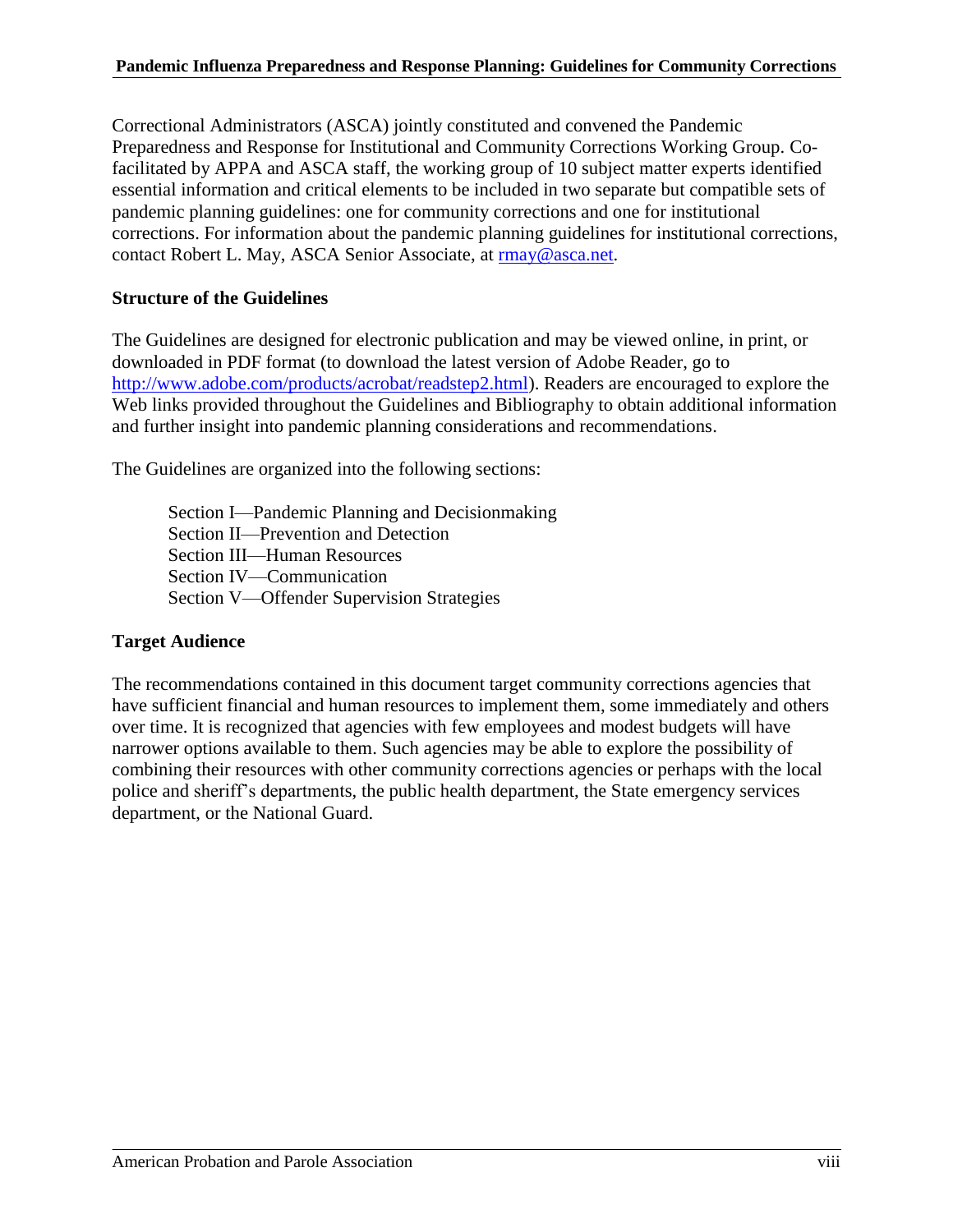# **SECTION I—PANDEMIC PLANNING AND DECISIONMAKING**

# **Guideline I.1**

Identify the organizational structure and legal authorities that support the pandemic preparedness and response plan and its implementation.

# **Key Points**

- Establish a command center and specify the chain of command for all internal and external responsibilities.
- Develop delegations of authority and orders of succession for inclusion in the pandemic plan to ensure the smooth transfer of authority and responsibility from primary staff to other pre-designated staff. Ideally, at least three people should be designated in a line of succession to each critical position.
- Assign primary responsibility and authority for developing, coordinating, activating, and deactivating the pandemic plan to specific persons and ensure that they are appropriately trained and kept fully informed of all pertinent matters. Designate lines of succession, ideally consisting of at least three people to assume the role of each primary person, and ensure these designated personnel also are appropriately trained and kept fully informed. (Smaller agencies may wish to consider enlisting assistance from other agencies or departments to ensure these functions are adequately and appropriately staffed.)
- Identify the legal authorities supporting the pandemic plan and its implementation. Specify how and to what extent personnel may legally deviate from standard operating procedures during a pandemic.

# **Guideline I.2**

Assign staff to develop the pandemic preparedness and response plan.

- Personnel with experience or training in continuity of operations planning, emergency response, and/or pandemic response planning are ideal candidates. However, other staff persons may be particularly motivated to participate and should be given due consideration. A staff survey may be useful for identifying qualified and motivated personnel as potential candidates.
- Provide training and educational materials to all staff assigned to this task to ensure that they are sufficiently knowledgeable to be able to develop a plan that is both comprehensive and compatible with the plans of those entities your agency might interact with during a pandemic in the public health, law enforcement, judicial, and institutional corrections sectors at the Federal, State, tribal, and local level before, during, and after a pandemic. States and counties that border Canada or Mexico also need to consider how their plan will interoperate with other agencies and jurisdictions at the international level.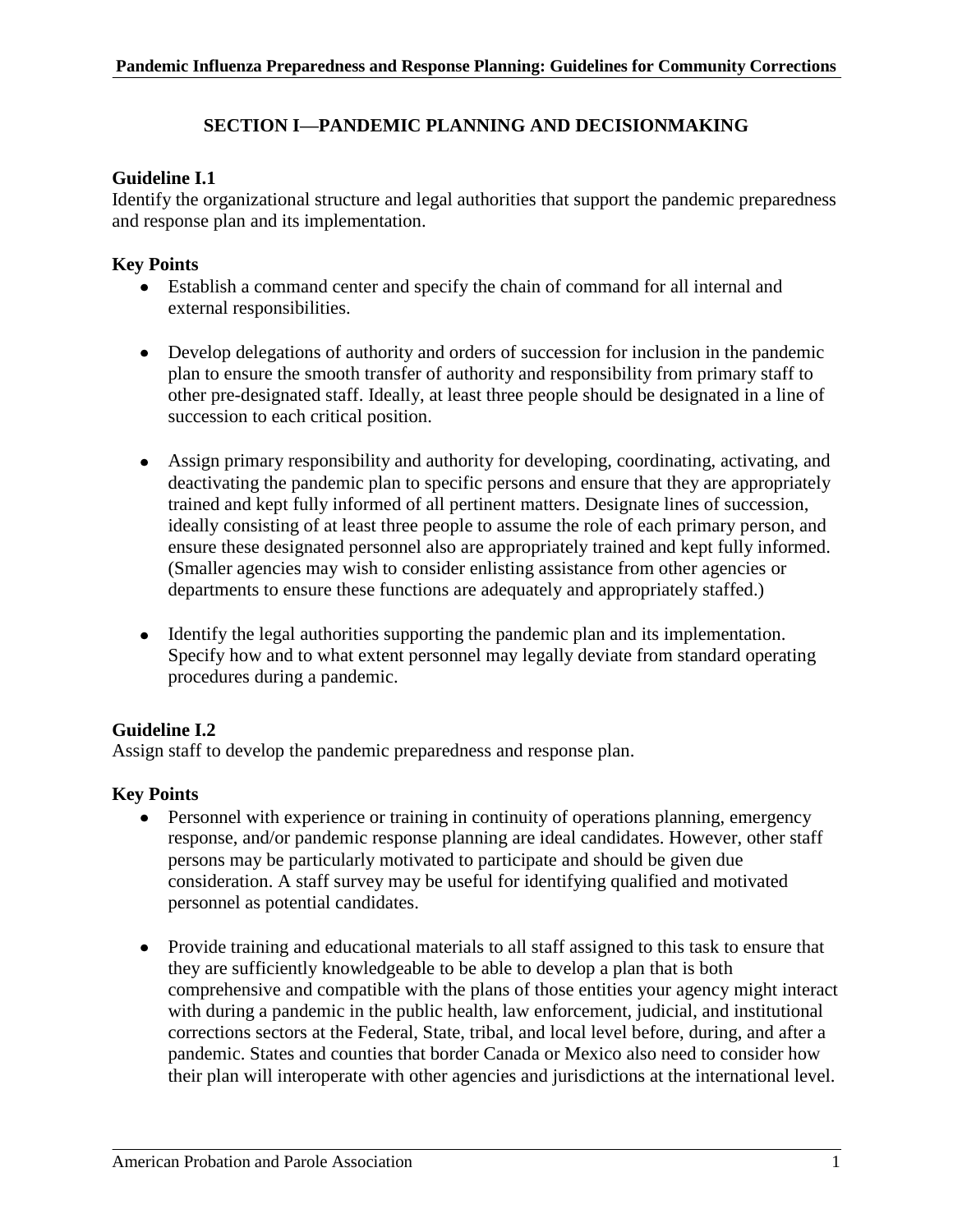# **Guideline I.3**

Identify the mission-critical functions that must continue throughout a pandemic. Specify the positions essential to these functions and develop lines of succession for each position.

# **Key Points**

- Identify the functions that are critical to meeting the agency's essential goals and objectives.
- Obtain input from those entities with which your agency interacts (i.e., public health, law enforcement, the judiciary, and correctional institutions).
- Designate the staff who will assume authority and responsibility for each critical function/position, identifying lines of succession, ideally consisting of at least three people for each function/position.
- Develop detailed descriptions of the roles, authorities, and responsibilities involved for each critical function/position, and ensure that designated successors receive appropriate instruction and training. Where applicable, ensure that designated successors meet all of the licensure/certification requirements for the position(s) to which they are assigned.

# **Guideline I.4**

Identify and prioritize components to be included in the pandemic preparedness and response plan and assign responsibility for developing each component's content.

- Solicit input from a wide range of agency personnel and establish a planning committee to identify components that must be included in the pandemic plan to ensure continuation of your agency's mission-critical functions before, during, and after a pandemic. These functions will fall into several categories including human resources/staffing, communications, equipment, and offender supervision. It may be helpful to provide planners with the Continuity of Operations Planning resources available from the Federal Emergency Management Agency (FEMA) at [http://www.fema.gov/government/coop/index.shtm,](http://www.fema.gov/government/coop/index.shtm) particularly FEMA's *Pandemic Influenza Continuity of Operations (COOP) Annex Template Instructions* [\(http://www.fema.gov/pdf/government/coop/influenza\\_coop\\_annex.pdf\)](http://www.fema.gov/pdf/government/coop/influenza_coop_annex.pdf).
- Ensure the planning committee is composed of knowledgeable persons and that membership includes not only community corrections practitioners but also personnel who are responsible for providing agency support services (e.g., human resources and information technology).
- Designate staff persons to be responsible for developing the content of each component of the plan.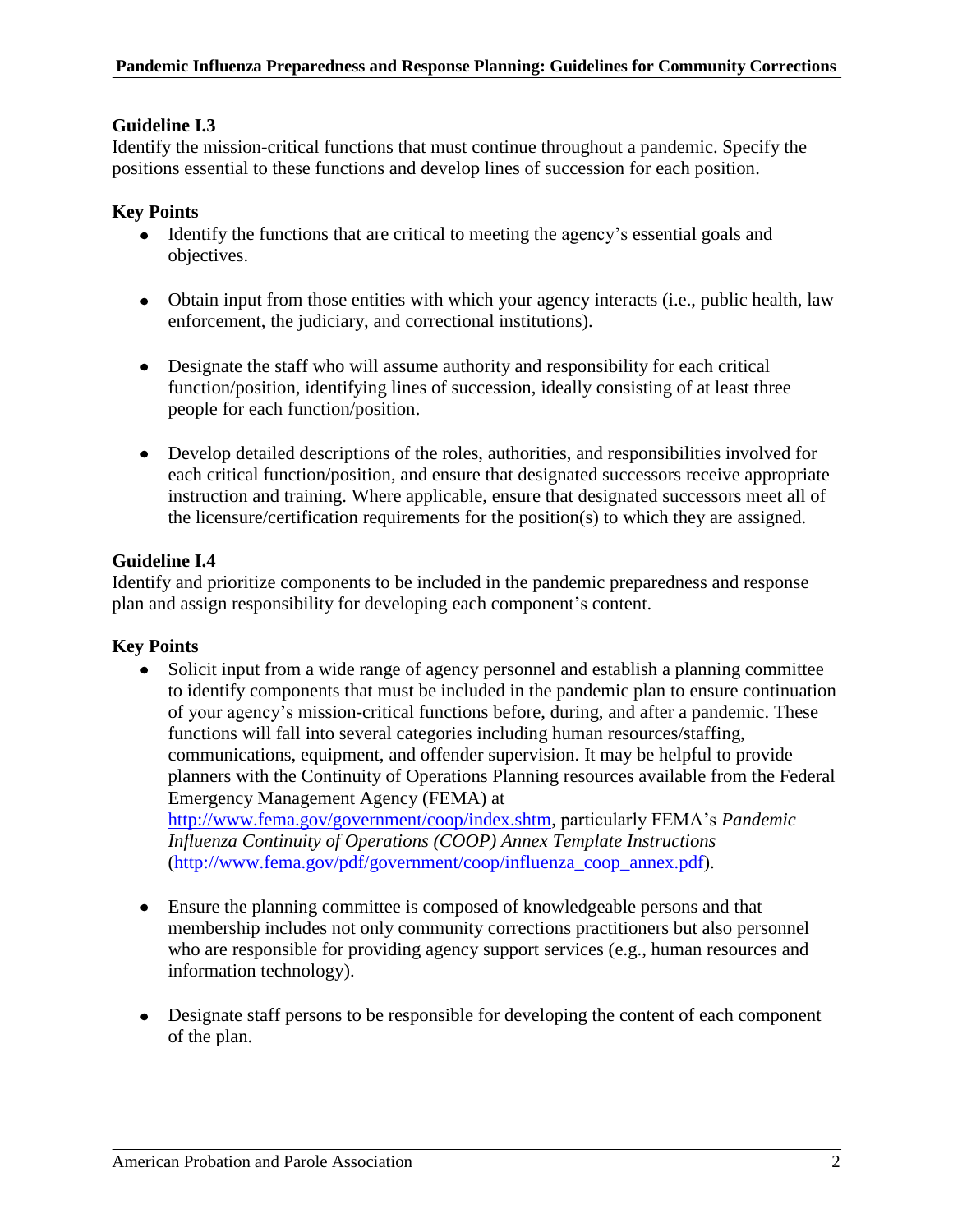- Review your agency's existing COOP and/or Disaster Preparedness and Response Plan and use these documents as guides for developing a standalone pandemic preparedness and response plan.
- Prioritize the plan components according to a) the criticality of each and b) the resources available. Immediately incorporate those components deemed most critical and establish a timetable for integrating the remaining components in priority order, taking into account the projected availability of resources. Regularly review and reprioritize components and update the timetable to reflect changes, for instance, when additional resources are made available or when the pandemic situation changes.

# **Guideline I.5**

Develop a strategy for activating and deactivating the pandemic plan such that the level of response will be appropriate to the pandemic as it evolves, with normal operations resuming in stages as the pandemic recedes and resolves.

# **Key Points**

- Specify the triggering events that will prompt the activation and deactivation of the pandemic plan. For example, the plan might be activated with the confirmation of the first human case in North America, then fully implemented when the virus begins to spread throughout the United States, and ultimately deactivated when the Federal government officially declares the end of the pandemic.
- Ensure that triggering events correspond to the Stages of Federal Government Response model, which correlates with and expands upon the World Health Organization's (WHO) Pandemic Alert Phases and also identifies the Federal government's goals, actions, and policy decisions applicable to each response stage. (More information about WHO's alert phases and the Federal response stages is available at [http://pandemicflu.gov/plan/federal/fedresponsestages.html.](http://pandemicflu.gov/plan/federal/fedresponsestages.html))

# **Guideline I.6**

Ensure your agency's pandemic preparedness and response plan complies with the requirements of the FEMA National Incident Management System, and that it is compatible and interoperable with the plans of the public health, law enforcement, judicial, and corrections (community and institutional) sectors at the Federal, State, tribal, and local levels as well as international levels if your State or county borders Canada or Mexico.<sup>13</sup>

- Determine whether your agency's plan meets the requirements of the FEMA National Incident Management System [\(http://www.fema.gov/emergency/nims/nims\\_compliance.shtm\)](http://www.fema.gov/emergency/nims/nims_compliance.shtm). Revise the plan as necessary to achieve compliance.
- Obtain and review the pandemic plans developed by public health departments, law enforcement agencies, the judiciary, and correctional institutions with which your agency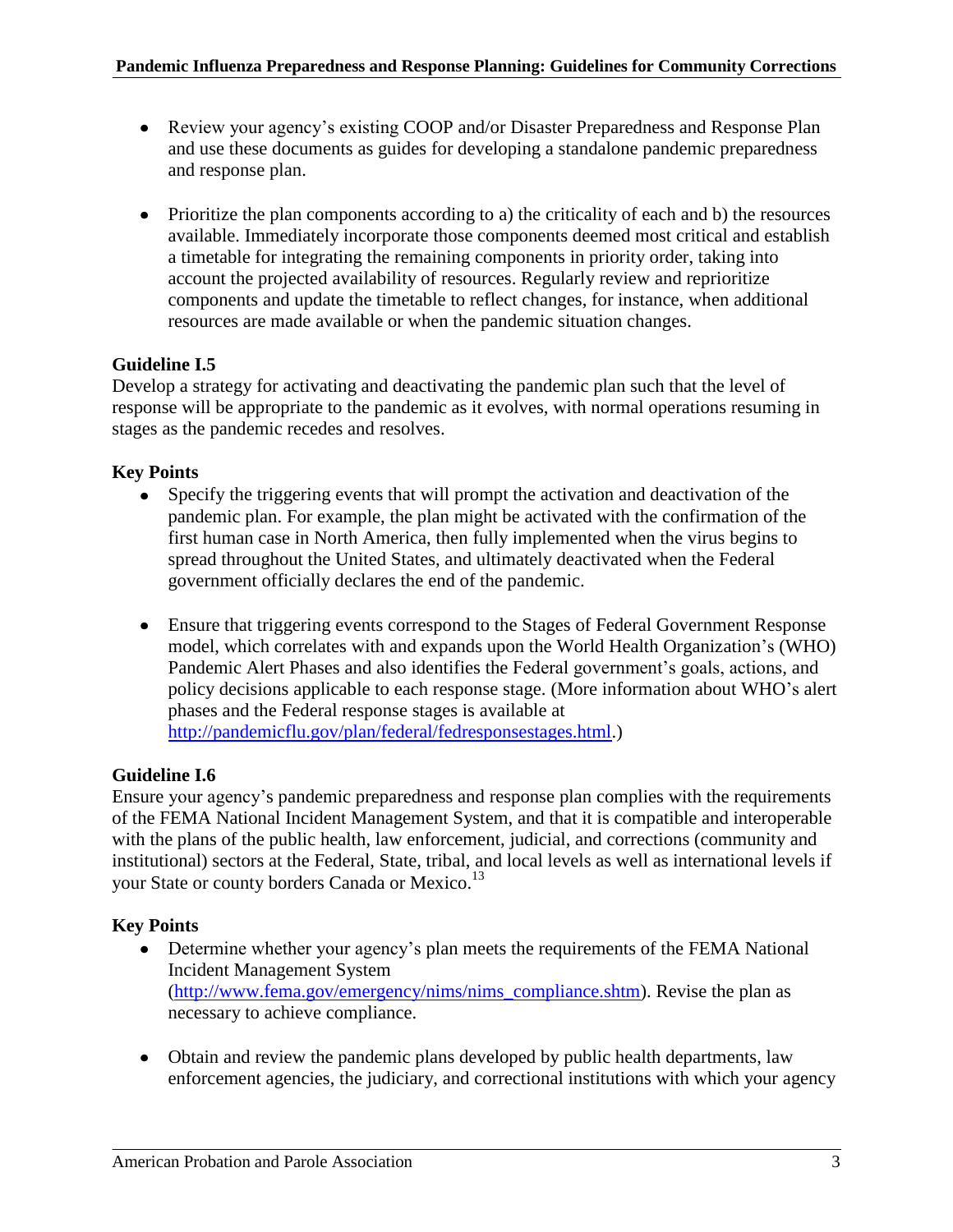would interact at the Federal, State, tribal and local levels, as well as international levels if your State or county borders Canada or Mexico.<sup>13</sup>

- Establish a multidisciplinary planning team composed of representatives from each sector and jurisdiction with which your agency will interact before, during, and after a pandemic. 13
- Assign a fully informed and trained staff person to represent community corrections at State, tribal, local and, if applicable, international pandemic planning efforts for public health, law enforcement, the judiciary, and institutional corrections.
- Circulate your plan to other agencies for review and feedback—not only other community corrections agencies but also public health, law enforcement, the judiciary, and institutional corrections within your jurisdiction at the Federal, State, tribal, local and, if applicable, international levels. Work across sectors and jurisdictions as needed to jointly address and resolve issues that can impede an effective, coordinated response to a pandemic (e.g., mission incongruities and incompatible communications equipment or systems). $^{13}$
- Conduct and participate in cross-sectoral and cross-jurisdictional trainings, drills, and exercises to identify problem areas; work together to improve protocols to ensure a coordinated and effective pandemic response.<sup>13</sup>

# **Guideline I.7**

Compose and circulate interim drafts of the pandemic preparedness and response plan to members of the planning committee and other staff for feedback; revise as appropriate.

- Disseminate interim drafts of the plan to all members of the planning committee for feedback; revise components.
- Keep all staff informed and involved as development of the plan progresses. Use interim and final drafts as educational tools to ensure staff are fully aware of the plan's components.
- Circulate the final draft to all personnel for review and feedback to the planning committee so that revisions may be made before the plan is submitted through the chain of command for final approval and adoption.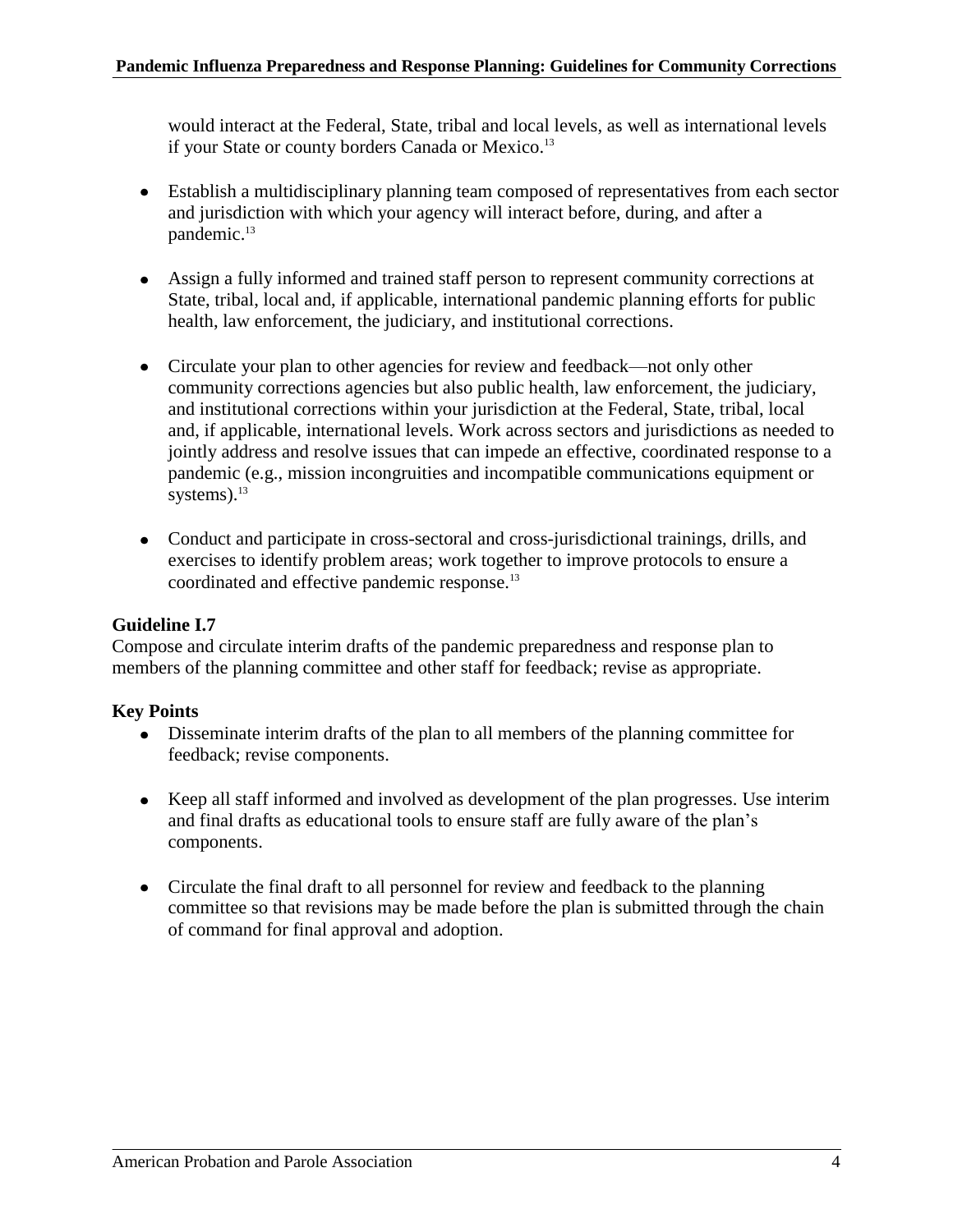# **Guideline I.8**

Test and evaluate the pandemic preparedness and response plan, and revise as necessary.

# **Key Points**

- Test, evaluate, and revise the plan before submitting it for final approval and adoption, and also periodically thereafter to ensure it remains viable.
- Develop and conduct discussion-based (i.e., tabletop) simulation exercises and drills to detect and remedy planning omissions; to observe the operability of the plan for obstacles to achieving an effective and coordinated response (e.g., communication problems and procedural gaps or inconsistencies); and to determine whether the plan needs to be updated to reflect changes that may have occurred (e.g., modifications to organizational mission or structure and technological advances).<sup>13</sup>
- Participate in cross-sectoral and cross-jurisdictional drills and exercises, and work together to revise plans as needed to ensure incompatibilities are remedied.

# **Guideline I.9**

Adopt and disseminate the final pandemic preparedness and response plan.

# **Key Points**

 $\overline{a}$ 

- Submit the final plan through the chain of command for approval and formal adoption.
- Disseminate the formally adopted plan to all employees, including new hires, and to appropriate entities across the public health, law enforcement, judicial, and institutional corrections sectors at the Federal, State, tribal, local and, if applicable, international jurisdictional levels.
- Designate a point (or points) of contact to authoritatively answer questions and address concerns raised by employees about the plan and their role(s) and responsibilities.

<sup>13</sup> McKing Consulting Corporation. (2008). *A framework for improving cross-sector coordination for emergency preparedness and response: Action steps for public health, law enforcement, the judiciary, and corrections*  (NCJ Publication No. 223342). Report prepared for the Public Health and Law Enforcement Emergency Preparedness Workgroup convened by the Centers for Disease Control and Prevention and the Bureau of Justice Assistance. Retrieved September 22, 2008, from the BJA Web site: <http://www.ojp.usdoj.gov/BJA/pdf/Framework.pdf>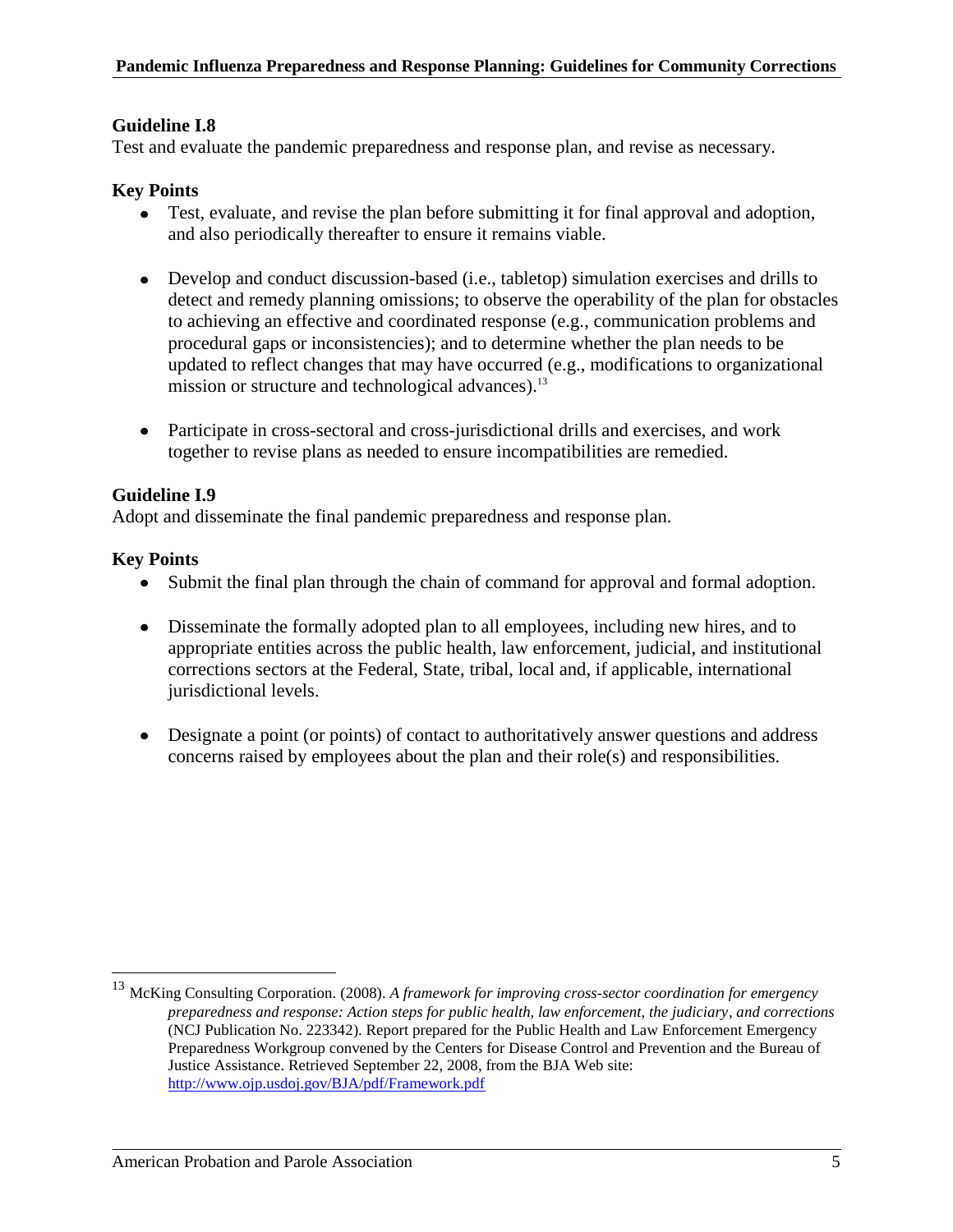# **SECTION II—PREVENTION AND DETECTION**

# **Guideline II.1**

Define a process for regularly obtaining and disseminating up-to-date pandemic information to all agency personnel.

# **Key Points**

- Designate a staff person to monitor news outlets and Internet resources for pandemic information, prevention and mitigation strategies, outbreak updates, and alert status changes. Internet resources include: a) PandemicFlu.gov [\(http://www.pandemicflu.gov\)](http://www.pandemicflu.gov/), the Federal government's official pandemic information Web site, managed by the U.S. Department of Health and Human Services (HHS), and b) the Web sites of the Centers for Disease Control and Prevention [\(http://www.cdc.gov\)](http://www.cdc.gov/) and the World Health Organization [\(http://www.who.int/topics/influenza/en/\)](http://www.who.int/topics/influenza/en/). Designate a line of succession for this position..
- Designate a staff person to disseminate pandemic information to agency personnel, including outbreak updates, alert status changes, and prevention and mitigation recommendations. Ensure that the designee has been fully trained in crisis and emergency risk communication theory and techniques. (See Section IV–Communication). Establish a line of succession for this position, ensuring that trained and fully informed staff will assume this responsibility. (Note: Prior to distribution, new information may need to be reviewed and distilled to eliminate material that is not relevant to agency operations; it may be appropriate to add explanatory notes to clarify the overall pandemic situation and local risk levels.)
- Provide all staff with links to reliable Internet sites where they may independently obtain pandemic information, including those mentioned above [\(http://www.pandemicflu.gov,](http://www.pandemicflu.gov/) [http://www.cdc.gov,](http://www.cdc.gov/) and [http://www.who.int/topics/influenza/en/\)](http://www.who.int/topics/influenza/en/), the HHS home page [\(http://www.hhs.gov\)](http://www.hhs.gov/), and HHS's pandemic influenza page [\(http://www.hhs.gov/disasters/emergency/manmadedisasters/panflu/pandemicflu.html\)](http://www.hhs.gov/disasters/emergency/manmadedisasters/panflu/pandemicflu.html). Each agency should provide links to state and local pandemic resources.

# **Guideline II.2**

Develop and disseminate educational materials about seasonal and pandemic influenza to all staff, including new hires. Require staff to certify that they have received this information, have been given an opportunity to ask questions, and fully understand it.

# **Key Points**

Provide fundamental information about influenza to all personnel. Include, at a minimum: a) an explanation of the differences between seasonal and pandemic flu [\(http://www.pandemicflu.gov/general/season\\_or\\_pandemic.html\)](http://www.pandemicflu.gov/general/season_or_pandemic.html); b) a summary of flu symptoms; c) information about how flu viruses may be transmitted [\(http://www.cdc.gov/flu/\)](http://www.cdc.gov/flu/); d) estimations of the likely impact of a pandemic [\(http://www.pandemicflu.gov/impacts/\)](http://www.pandemicflu.gov/impacts/); and e) pandemic preparedness strategies for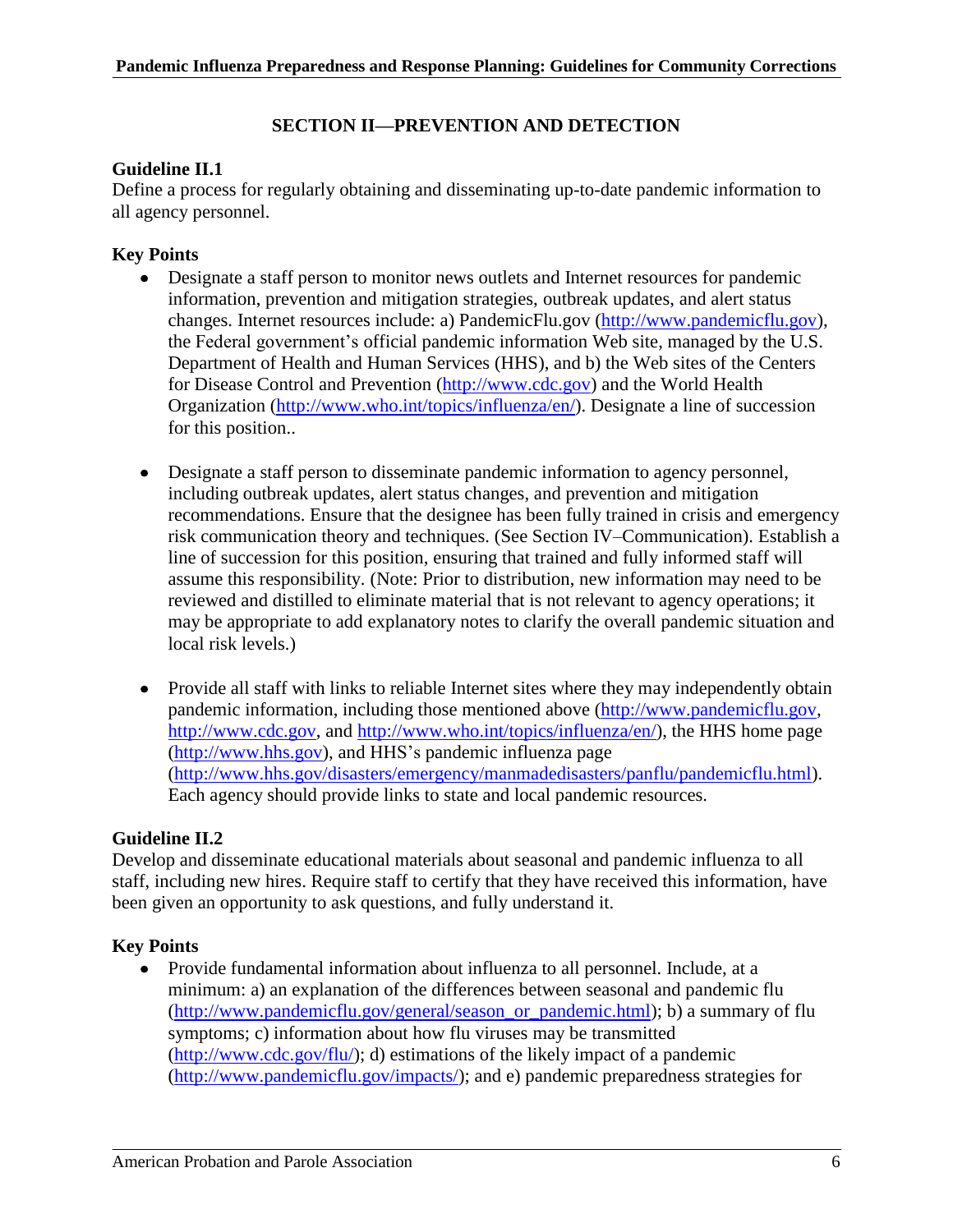individuals, families [\(http://pandemicflu.gov/plan/individual/familyguide.html\)](http://pandemicflu.gov/plan/individual/familyguide.html), and the community at large [\(http://www.pandemicflu.gov/plan/community/mitigation.html\)](http://www.pandemicflu.gov/plan/community/mitigation.html).

- Provide information about the WHO pandemic alert phases [\(http://www.who.int/csr/disease/avian\\_influenza/phase/en/index.html\)](http://www.who.int/csr/disease/avian_influenza/phase/en/index.html) and the Federal government's correlated response stages [\(http://pandemicflu.gov/plan/federal/fedresponsestages.html\)](http://pandemicflu.gov/plan/federal/fedresponsestages.html).
- Provide educational materials to all staff explaining recommended influenza mitigation strategies for minimizing the risk of contagion and contamination in the workplace, in the field, and in home environments. Include basic hygiene and cleanliness recommendations (e.g., hand washing techniques, cough/sneeze etiquette, and effective disinfection techniques for surfaces such as desktops and telephones), as well as other nonpharmacological strategies for minimizing contagion, such as social distancing and the appropriate ways to use personal protective equipment (PPE) (e.g., gloves, respirators, and surgical masks). Further information on mitigation strategies and environmental management (including cleaning and disinfecting guidance) may be found at:
	- [www.pandemicflu.gov/plan/community/community\\_mitigation.pdf](http://www.pandemicflu.gov/plan/community/community_mitigation.pdf)
	- [www.pandemicflu.gov/plan/healthcare/influenzaguidance.html](http://www.pandemicflu.gov/plan/healthcare/influenzaguidance.html)
	- [www.pandemicflu.gov/travel/cleaning\\_port.html](http://www.pandemicflu.gov/travel/cleaning_port.html)
	- [www.cdc.gov/flu/protect/stopgerms.htm](http://www.cdc.gov/flu/protect/stopgerms.htm)
	- [www.cdc.gov/flu/professionals/infectioncontrol/resphygiene.htm](http://www.cdc.gov/flu/professionals/infectioncontrol/resphygiene.htm)
- Obtain or develop instructional posters and brochures. Display these prominently in restrooms, offices, waiting and detention rooms, and agency vehicles. Provide the brochures to all personnel for home use and display them within the agency where clients and visitors may read them and take copies. Provide staff with pocket- or wallet-size versions for ready reference. (See the CDC Web site for factsheets, posters, and other resources: [http://www.cdc.gov/germstopper/.](http://www.cdc.gov/germstopper/))
- Revise educational materials as new information becomes available and redistribute to all staff; require them to formally certify their receipt and understanding of the information.

# **Guideline II.3**

Develop and participate in formal training programs to ensure all personnel are fully cognizant of the agency's preparedness and response plan and understand their roles in the plan.

- $\bullet$  Designate staff person(s) to develop curricula and coordinate the delivery of training programs. In most areas, the public health department can offer its assistance with developing and delivering training programs, and can furnish contact information for obtaining appropriate resources.
- Consider structuring training programs for delivery in classrooms and via distance learning technologies such as online Webinars and CD-ROMs.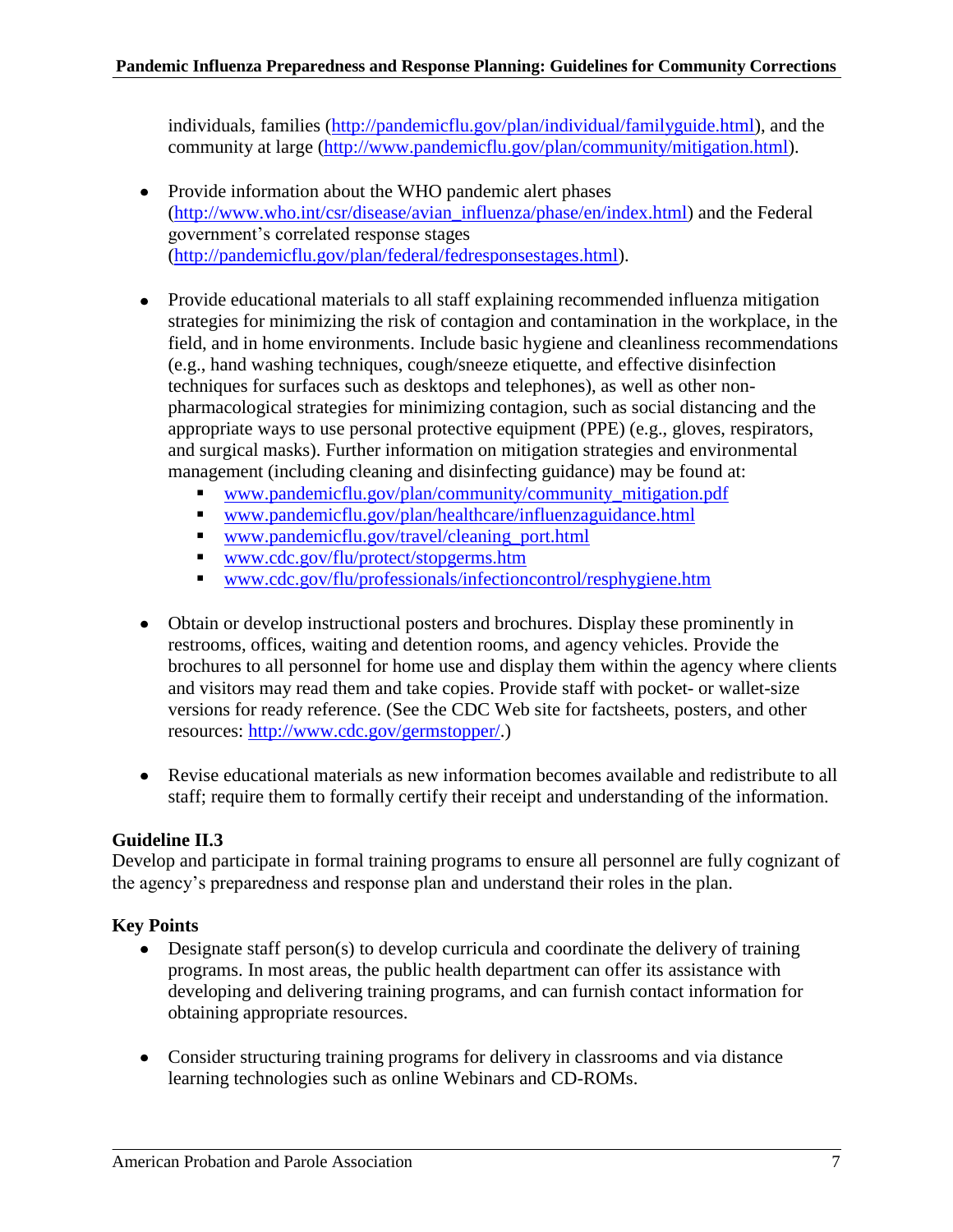- Require all staff, including new hires, to participate in the training.
- Develop and conduct exercises and drills to evaluate the effectiveness of the training, to reinforce the learning experience, and to identify staff skills and competencies as well as areas where additional training is needed.
- Designate staff person(s) to maintain training records to ensure all personnel complete the program and that they participate in regularly scheduled refresher training.
- Establish a timetable for reviewing and updating the content of all educational materials and training curricula.

#### **Guideline II.4**

Develop policies and procedures outlining the actions staff must take when flu-like symptoms are identified or suspected in themselves or in others.\*

#### **Key Points**

- Train staff to identify the physical symptoms of the flu, whether in themselves, family members, coworkers, offenders, offenders' relatives or associates, or general workplace and field contacts. (See flu symptoms at [http://www.cdc.gov/flu/symptoms.htm.](http://www.cdc.gov/flu/symptoms.htm))
- Develop and disseminate policies and procedures stating the actions to be taken when an employee suspects he or she has contracted the flu or has been exposed to an infected person (e.g., family members, offenders, and visitors to the workplace).
- Develop and disseminate policies and procedures for reporting flu-like symptoms that staff identify in coworkers, offenders, or others in the workplace or field.
- Identify the circumstances under which people with flu-like symptoms will be required to leave the premises (including staff, offenders, and visitors).
- Specify the person(s) and position(s) with the authority to approve and enforce the involuntary removal of ill employees or other infected people who refuse to leave the premises.

\* See the U.S. Office of Personnel Management, *Agency guidance–Human capital management policy for a pandemic influenza*: *What a supervisor should do if an employee appears ill during a declared pandemic influenza or has been exposed to pandemic influenza* [http://www.opm.gov/pandemic/agency/decisionchart.asp.](http://www.opm.gov/pandemic/agency/decisionchart.asp)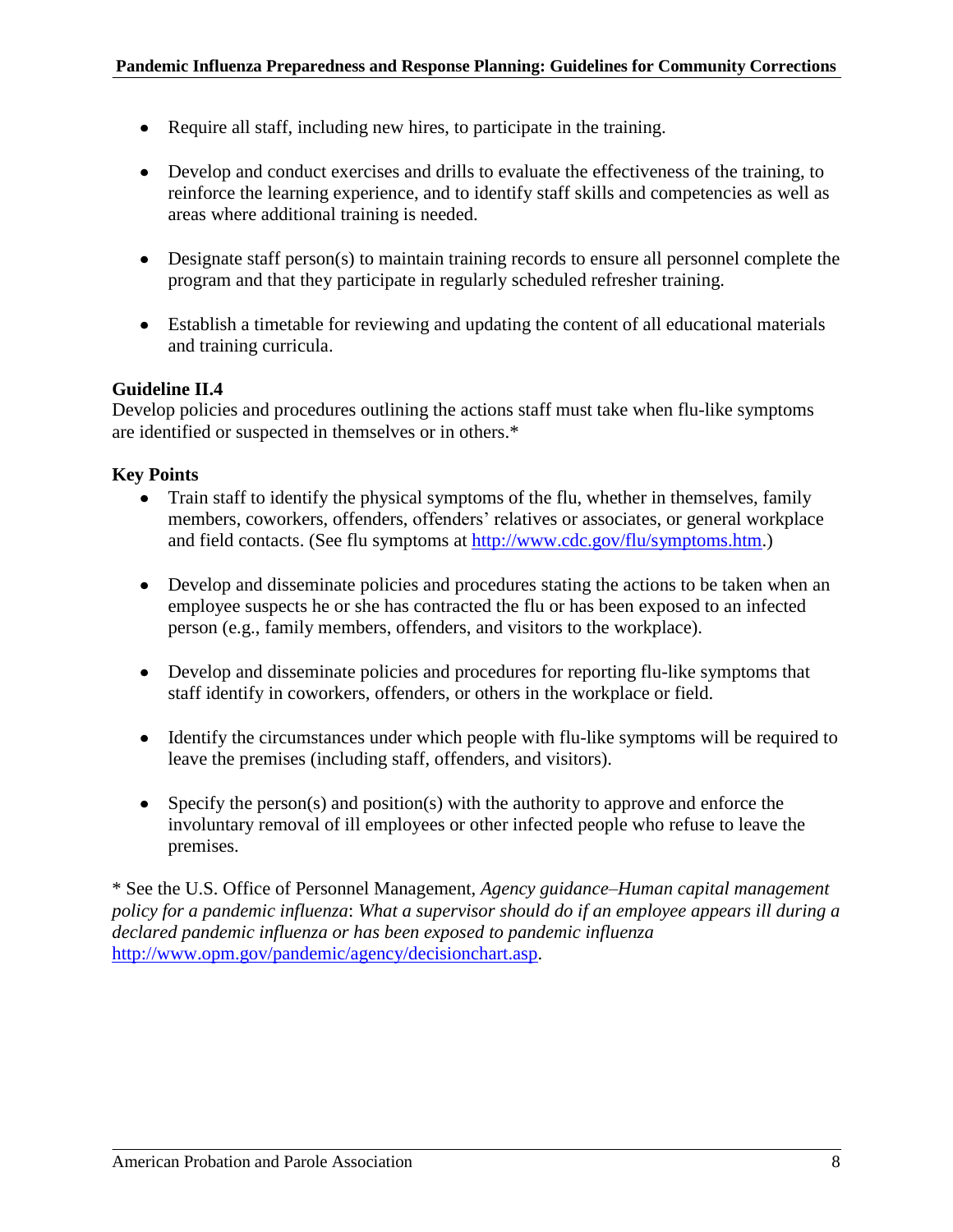# **SECTION III—HUMAN RESOURCES**

# **Staff Shortages**

The U.S. Department of Health and Human Services (HHS) has compiled and placed a list of *Pandemic Planning Assumptions* at [http://www.pandemicflu.gov.](http://www.pandemicflu.gov/) The full list of these assumptions may be found at [http://www.pandemicflu.gov/plan/pandplan.html;](http://www.pandemicflu.gov/plan/pandplan.html) those particularly related to human resources planning are summarized below.

- Past pandemics have occurred in waves lasting two to three months, with outbreaks of illness in affected areas lasting six to eight weeks. The largest waves have occurred during the fall and winter; however, pandemics are not necessarily seasonal and can occur at any time of year.
- The typical interval between infection and the onset of flu symptoms is two days. Infected persons may be contagious for up to 24 hours before symptoms appear, and they are most contagious during the first two days of illness. On average, each infected person spreads the disease to two other people.
- An average of 20% of working adults in affected communities will become ill during an outbreak. For planning purposes, the Federal government recommends assuming that up to 40% of workers could be absent for as long as two weeks at the peak of each pandemic wave due to personal illness, the need to care for ill family members, fear of becoming infected or of spreading infection, or other factors such as school closings or quarantines.
- Rates of absenteeism depend on the pandemic's severity; however, planning should be based on the most severe scenario.

#### **Guideline III.1**

Estimate the impact of a pandemic on your agency's workforce.

- $\bullet$ Develop multiple scenarios using software such as FluWorkLoss and FluAid to estimate rates of employee illness and absenteeism during outbreaks of varying severity. These software programs and instructions for using them are available free of charge at [http://www.pandemicflu.gov/plan/tools.html.](http://www.pandemicflu.gov/plan/tools.html)
- Identify staff who are members of the National Guard or military reserves and therefore may be called into service during a pandemic, and designate and train alternate staff to assume their responsibilities.
- Develop and conduct a survey\* to estimate the number of employees who may be unable to work during a pandemic, whether due to personal illness or other factors (e.g., caring for ill family members or providing child care when schools and day care facilities are closed). Such a survey is useful to pandemic planners as they develop policies addressing emergency staffing, such as flexible work schedules and telecommuting, and helps them identify the extent to which additional resources may be needed to mitigate staff shortages.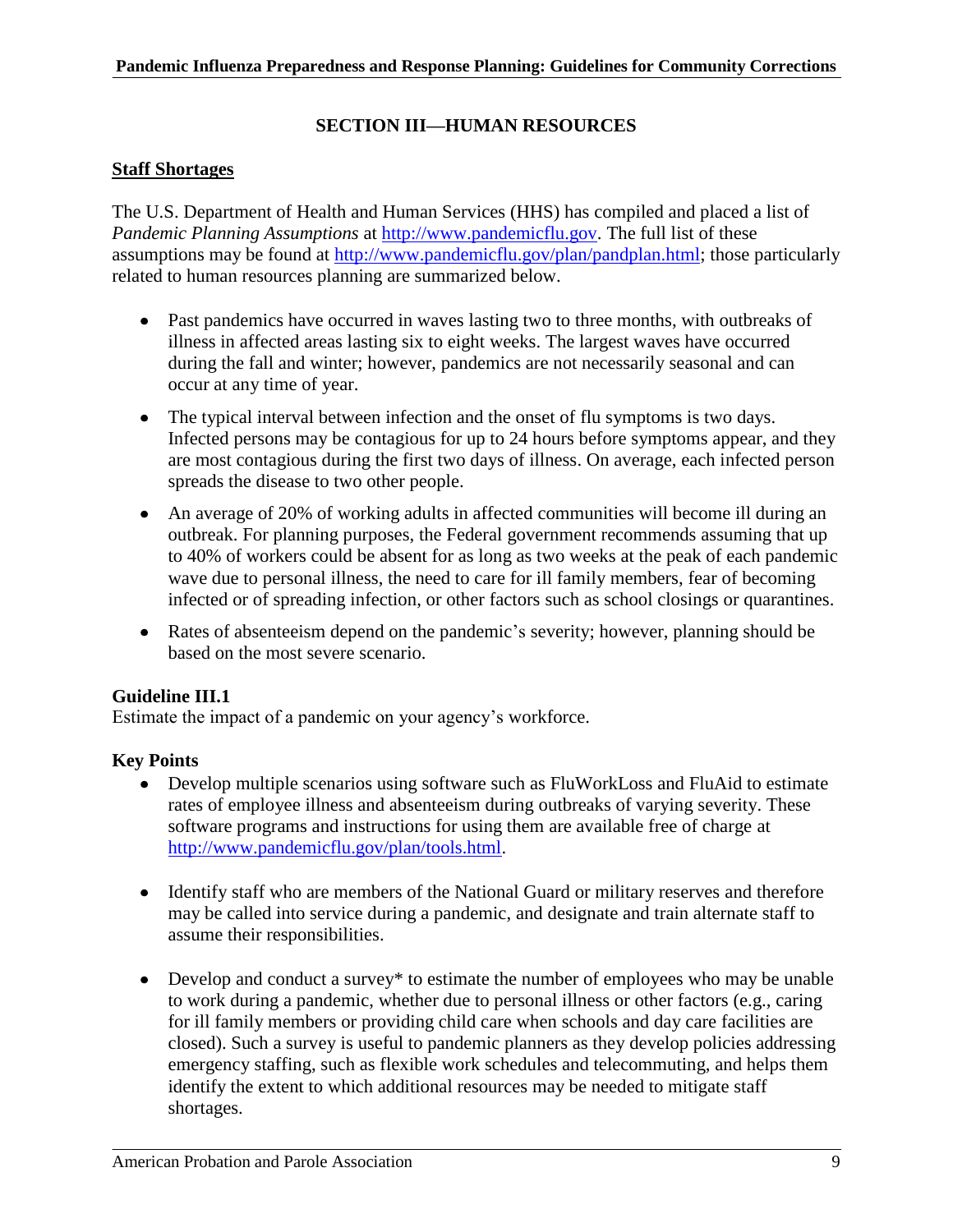\*NOTE: When developing surveys of this nature, planners should work with the agency's legal and human resources departments to ensure compliance with the Americans with Disabilities Act (ADA) [\(http://www.eeoc.gov/policy/ada.html\)](http://www.eeoc.gov/policy/ada.html). Asking employees to disclose personal information about medical conditions that could include disabilities (e.g., heart disease or immunodeficiency) in order to identify those at greater risk of infection violates the ADA. Fortunately, such specificity is not necessary to estimating potential absenteeism during a pandemic. To be ADA-compliant, a questionnaire must not ask respondents to disclose personal medical information or other information that could reveal their identity (e.g., phone number or division/location); however, by asking anonymous respondents to answer "yes" if ANY of several factors would prevent them from working, and by NOT asking them to specify which factor(s) apply to them personally, planners can estimate the number of employees likely to be absent without violating the ADA. An example of an ADA-compliant questionnaire is available at

[http://www.pandemicflu.gov/faq/workplace\\_questions/equal\\_employment/i3.html.](http://www.pandemicflu.gov/faq/workplace_questions/equal_employment/i3.html) Additional information related to equal employment and privacy issues may be found at [http://www.pandemicflu.gov/faq/workplace\\_questions/equal\\_employment/index.html.](http://www.pandemicflu.gov/faq/workplace_questions/equal_employment/index.html)

# **Guideline III.2**

Designate and train personnel to assume additional or alternate responsibilities to mitigate the effects of staff absenteeism during a pandemic.

# **Key Points**

- Develop cross-training programs to prepare staff to perform the functions of others who are absent due to personal illness or other circumstances such as needing to care for ill family members or for children whose schools and/or childcare facilities have closed. It is recommended that at least three staff persons be trained to back up each position.
- Keep in mind that people who contract and recover from the virus will be vital resources for meeting the agency's staffing needs as the pandemic progresses and resolves. Provided the virus does not mutate, these persons will be immune to infection during subsequent waves of the pandemic.

#### **Guideline III.3**

Identify multiple resources for remedying staff shortages.

- Where appropriate, consider temporarily rehiring retired employees.
- Use outside contractors and temporary personnel agencies to the extent practicable.
- Explore the possibility of using law enforcement and National Guard personnel.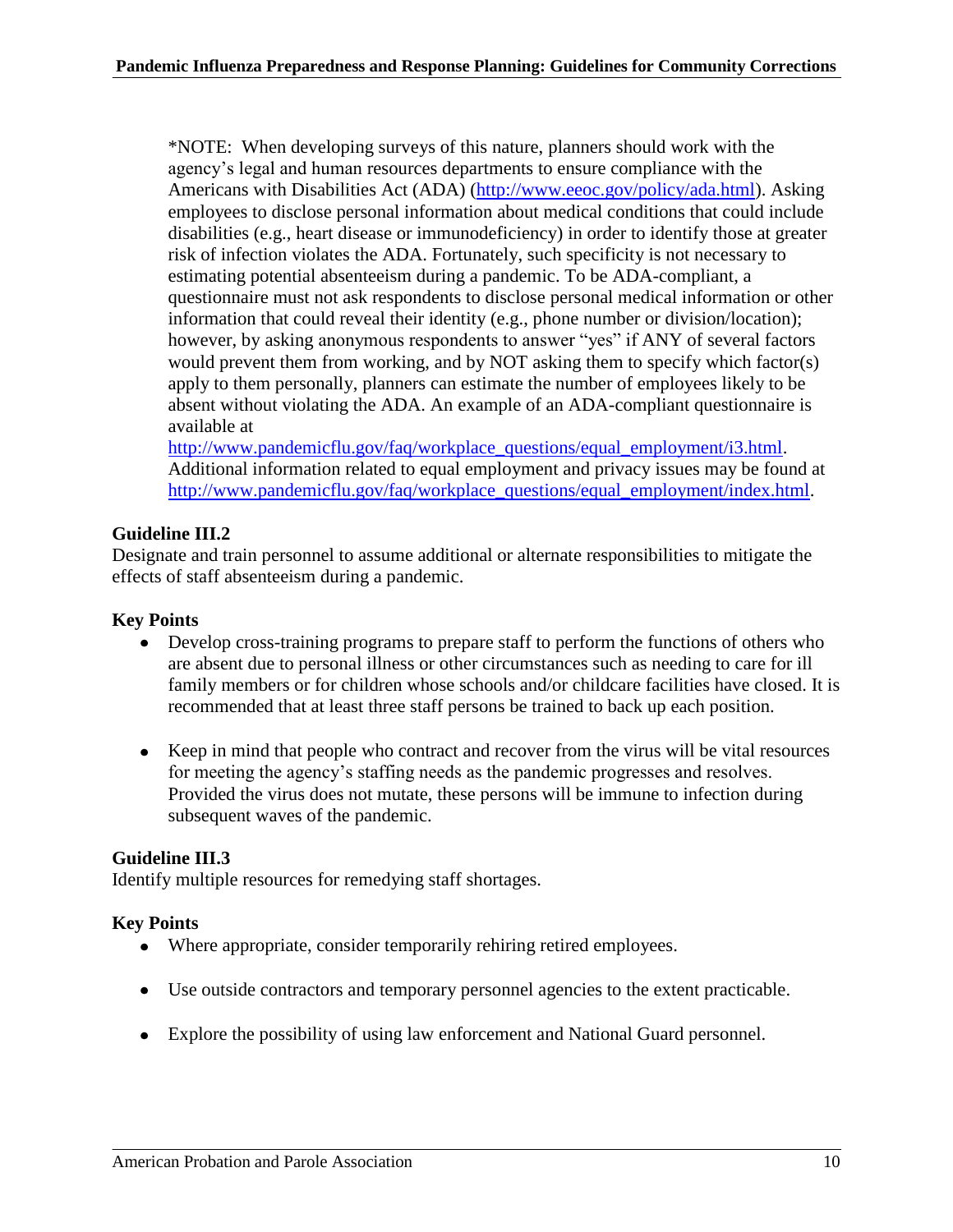# **Personnel Policies and Procedures**

# **Guideline III.4**

Review and revise personnel policies and procedures to address the unique circumstances of a pandemic.

# **Key Points**

# *Employee Assistance/Wellness*

- Make seasonal flu vaccinations available to all staff and encourage full participation. If a vaccine specifically targeting the pandemic virus is made available, encourage all staff and their families to be vaccinated.
- Encourage employees to seek professional medical care as soon as possible after onset of flu symptoms and to take the antiviral medication that may be prescribed. (Note: If the stock of antiviral medications is inadequate to meet demand, available quantities will be dispensed according to a prioritization system [\(http://www.hhs.gov/pandemicflu/plan/sup7.html\)](http://www.hhs.gov/pandemicflu/plan/sup7.html). More information is available at [http://www.hhs.gov/pandemicflu.](http://www.hhs.gov/pandemicflu)
- Institute an employee assistance plan that offers all personnel access to mental health services, including grief and post-traumatic stress counseling. Provide employees with information on how to access community and social services and faith-based resources.

#### *Employee Absences*

- Require symptomatic employees to take leave and advise them to obtain professional medical care immediately. Encourage voluntary compliance by instituting lenient leave and compensation policies that cover absences during an officially declared pandemic.
- Because an infected person may spread the flu before becoming symptomatic (usually two to four days following infection), consult with local public health authorities to define the circumstances under which employees who have been in close proximity to infected person(s) must take leave as a precaution against spreading the virus.
- Develop a mechanism, available 24 hours a day, seven days a week, that enables staff to notify supervisors if they have been a) diagnosed with the virus or b) exposed to another person who is or may be infected. Require staff to use the reporting system; explain how it operates and provide them with step-by-step instructions, including telephone numbers and Web addresses. Instructions should be in a form that is readily available and easily referenced during an emergency (e.g., wallet-sized cards).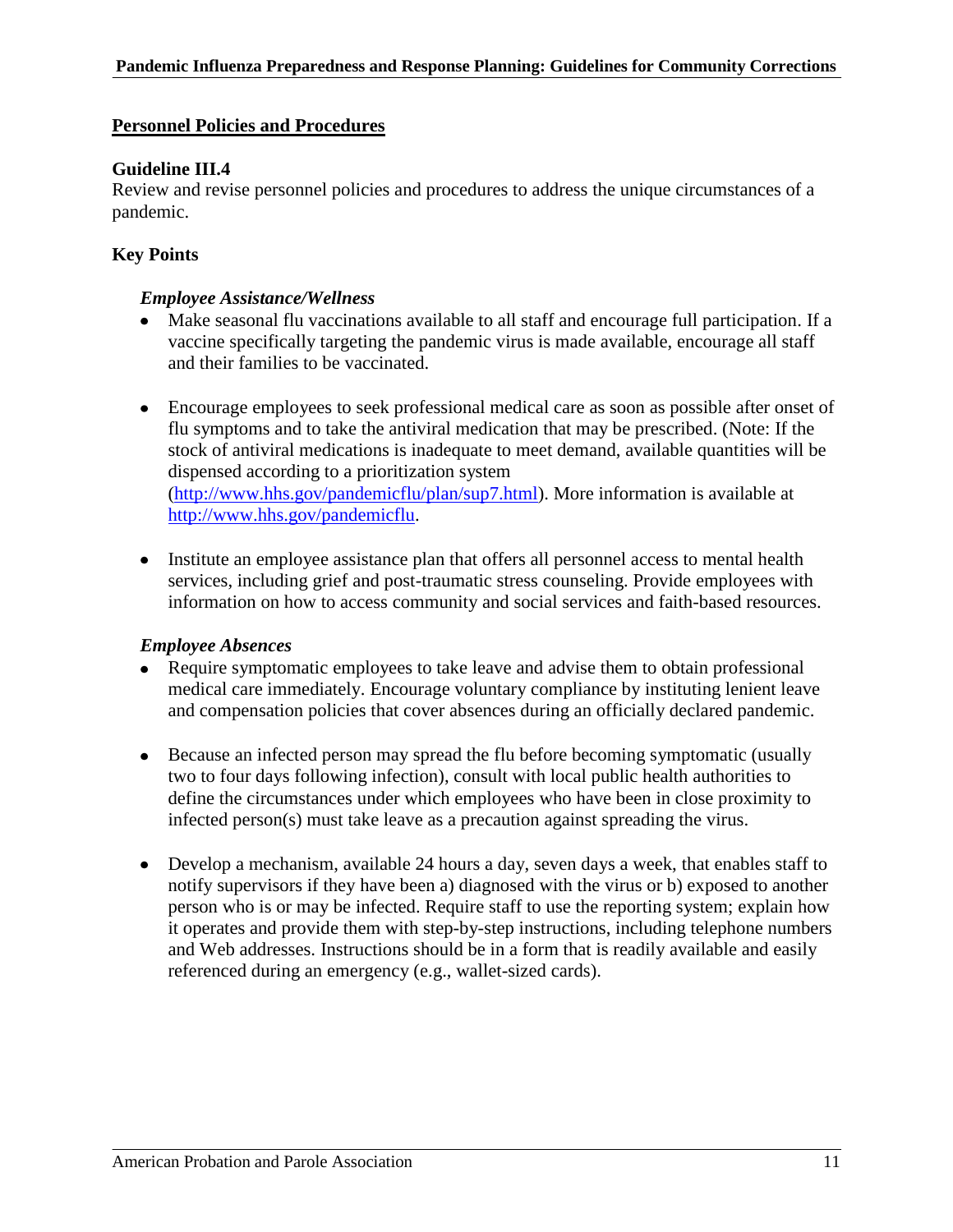- Develop a mechanism that enables staff to contact absent personnel who have not reported to their supervisors; this allows the agency to determine their status (i.e., the reason for the absence and how long they expect to be unable to work) and monitor and respond to shifting workforce levels. This process, however, must safeguard employees' privacy and other legal rights, including those protected under collective bargaining agreements.
- Ensure that leave policies are flexible and do not unreasonably penalize employees who are absent from work due to personal illness or to care for ill family members, attend funerals, or handle other personal obligations.
- Ensure that leave policies and procedures allow for infrastructure breakdowns that make it hard for staff to report to work (e.g., disrupted mass transit and gasoline shortages).

# *Employee Protection and Safety*

- Develop work schedules that stagger peak staffing levels, thereby reducing social contact as much as possible while maintaining operational effectiveness.
- Develop policies and procedures to maximize the social distance between coworkers, clients or visitors, and employees. Identify alternative worksites, including employees' homes, and ensure such sites are properly equipped and supplied to function as workstations during a pandemic.
- Require infected or symptomatic employees not to report to work and prohibit staff from bringing any infected, symptomatic, or potentially exposed person into the workplace.
- Require employees who develop flu-like symptoms while on duty to leave the workplace, and encourage infected staff to seek immediate medical attention and treatment.
- Develop specific guidelines listing the circumstances under which ill staff, offenders, and visitors are required to leave the premises. These guidelines should include the procedures to be followed in the event that an ill person refuses to voluntarily leave, and should specify the person(s) and position(s) that can authorize the forced expulsion of ill personnel and visitors.

# **Staff Protection and Safety**

# **Guideline III.5**

Identify, purchase, allocate, and store supplies and equipment essential to the continuation of mission-critical functions and to meeting the needs of staff who must shelter-in-place.

# **Key Points**

 $\bullet$  Identify a) supplies and equipment ordinarily stocked in the workplace (e.g., office supplies, paper goods, and cleaning and disinfecting products) and b) items necessary to maintaining operations during a pandemic. For example, if electrical power is lost, the agency will need equipment such as power generators, space heaters, batteries,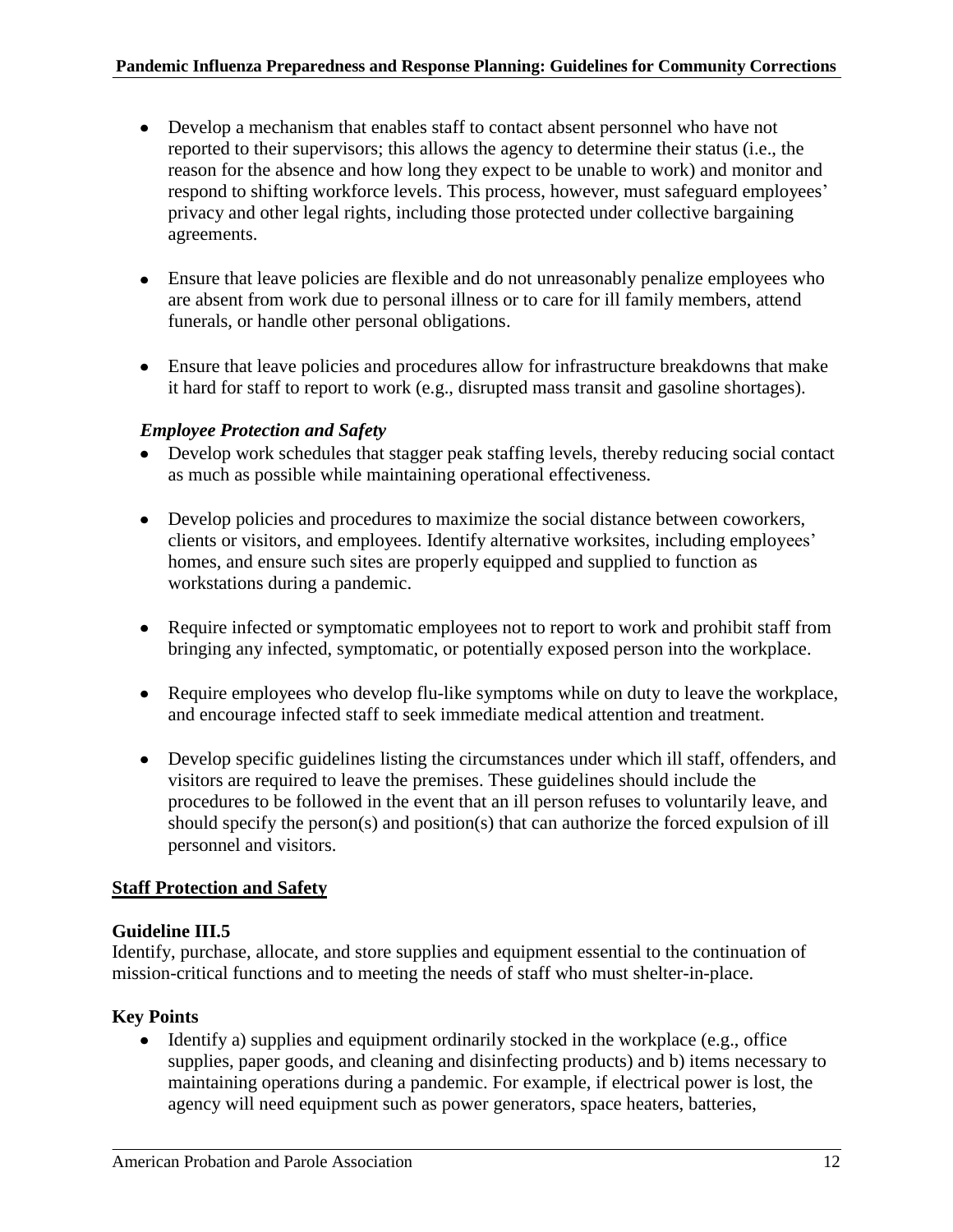flashlights, and lanterns. Staff who shelter in the workplace during a pandemic will need drinking water, food, blankets, and personal hygiene and basic medical supplies.

- Using pandemic scenarios of varying intensity, estimate the quantities needed of each supply and equipment item [\(http://www.pandemicflu.gov/plan/tools.htm\)](http://www.pandemicflu.gov/plan/tools.htm).
- Collaborate with other agencies to identify the supplies and equipment that can be purchased at a volume discount and shared.
- Establish a timetable for purchasing emergency equipment and supplies in accordance with current and projected budgetary resources. Incorporate a replacement schedule for items with a shelf life so that purchases are made prior to expiration dates.
- Devise a mechanism to track usage and remaining quantities of emergency supplies and equipment. Include a means of tracking the shelf life of perishable items (e.g., respirators, medical supplies, and food) and replacing these items prior to their expiration dates. In addition, the mechanism should flag those items that also can be used or consumed in the course of routine operations so that they may be rotated into general inventories for use before expiration.
- Establish an allocation plan for distributing equipment and supplies across agency facilities, ensuring that each location is adequately stocked.
- Assess the adequacy of existing storage space and add additional facilities as necessary.
- Ensure that stored equipment and supplies are appropriately secured so that only authorized personnel have access to them.
- Identify the agency vehicles that will be needed to a) maintain agency operations and b) assist with other law enforcement and emergency response efforts. Ensure that they are equipped to protect staff and meet the challenges of operating during a pandemic (e.g., they have redundant communications capabilities, emergency contact lists, first-aid kits, personal protective equipment, and disinfectant supplies).

# **Guideline III.6**

Assess the need to purchase personal protective equipment (PPE) such as gloves, surgical masks, respirators, and protective clothing.

# **Key Points**

Use available resources to inform decisions regarding PPE needs and purchases. For example, the Occupational Safety and Health Administration Web site [\(http://www.osha.gov\)](http://www.osha.gov/) offers many resources, including *Proposed Guidance on Workplace Stockpiling of Respirators and Facemasks for Pandemic Influenza* [\(http://www.osha.gov/dsg/guidance/proposedGuidanceStockpilingRespirator.pdf\)](http://www.osha.gov/dsg/guidance/proposedGuidanceStockpilingRespirator.pdf). This document is intended to help employers assess what types of facemasks and respirators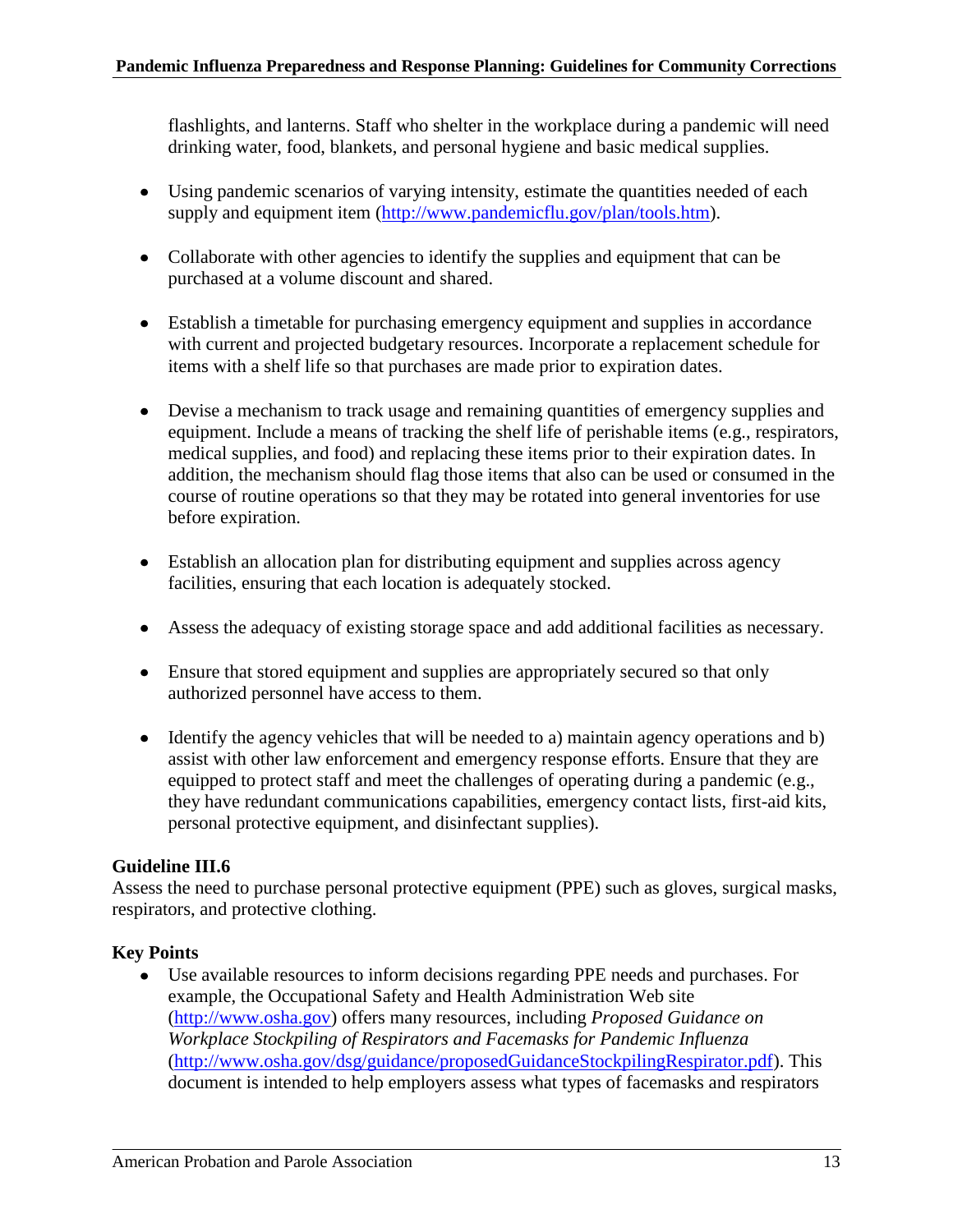are best suited to the needs of workers at various exposure risk levels. It also provides guidance on estimating quantities needed and offers cost comparisons.

- In assessing PPE requirements, consider both the current duties and the alternate/additional functions and responsibilities that personnel will be expected to assume during a pandemic.
- When purchasing PPE, consider each type's function, purchase price, shelf life, durability, and reusability (i.e., ability to be decontaminated), as well as the procedures and costs involved in storing and disposing of used or expired PPE.
- Train staff in the appropriate use and care of PPE, including how to correctly put on and remove PPE without self-contamination and how to safely dispose of used PPE. CDC provides educational and training resources [\(http://www.cdc.gov/ncidod/dhqp/ppe.html\)](http://www.cdc.gov/ncidod/dhqp/ppe.html), including a PowerPoint slide set with a trainer's guide and posters depicting the sequence for putting on and removing PPE. Although these resources target healthcare, the information and training materials have broad applicability.
- Test respirators to ensure they properly fit the individuals who will wear them.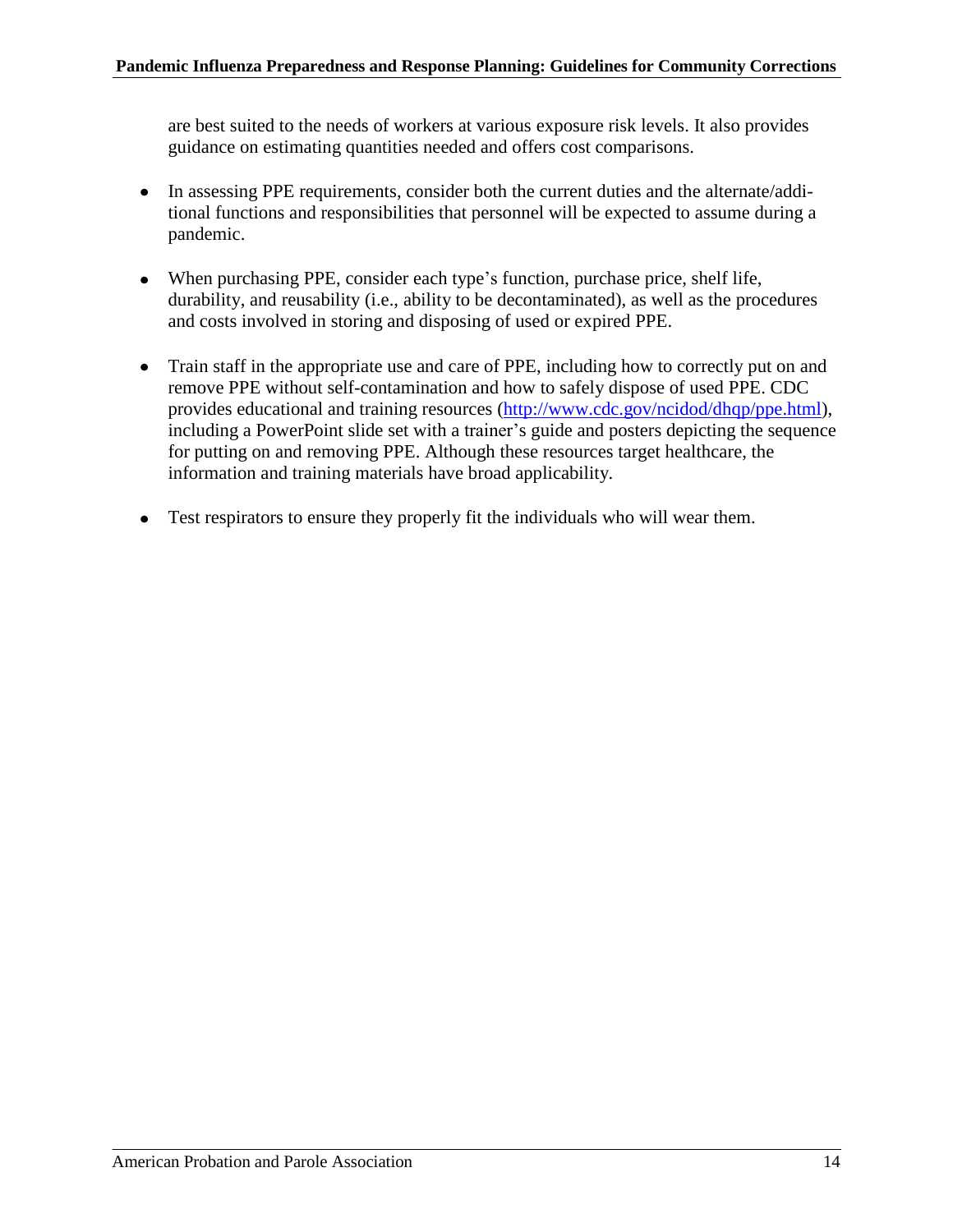# **SECTION IV—COMMUNICATION**

### **Crisis and Risk Communication**

The CDC defines crisis and emergency risk communication as "the effort by experts to provide information to allow an individual, stakeholder, or an entire community to make the best possible decisions about their well-being within nearly impossible time constraints and help people ultimately to accept the imperfect nature of choices during the crisis. . . . Crisis and emergency risk communication represents an expert opinion provided in the hope that it benefits its receivers and advances a behavior or an action that allows for rapid and efficient recovery from the event.‖ (CDC, *Crisis and Emergency Risk Communication: Pandemic Influenza,* 2006/Rev. 2007, p. 6)

An influenza pandemic will create a social and public health crisis of huge proportion. It is therefore critical that the agency develop a communication strategy that ensures the timely delivery of accurate, relevant information throughout the pandemic, not only internally to staff but also externally to the community. To be effective, those who will act as agency spokespersons should be fully trained in crisis and emergency risk communication theory and techniques.

As part of its public health emergency preparedness and response effort, the CDC offers Crisis and Emergency Risk Communication (CERC) training programs, course materials, and other resources that are based on best practices identified by experts in the fields of crisis and risk communication and that also reflect lessons learned during public health emergencies. More information is available at [http://emergency.cdc.gov/cerc/.](http://emergency.cdc.gov/cerc/)

#### **Guideline IV.1**

Identify an agency spokesperson and, ideally, designate at least three additional staff to succeed to the position in the event that the primary spokesperson is unable to perform this function; ensure that each designated person is fully trained to assume this responsibility.

- Ensure that the primary spokesperson (in larger agencies, this role usually is assumed by the Public Information Officer) and each designated successor has been fully trained and is well versed in applying risk communication theory and techniques, including conveying accurate, up-to-date information as frequently as possible using easily understood terminology; answering questions candidly and confidently; and refraining from making predictions or promises.
- Ensure that all agency spokespersons have the same information about the pandemic as other credible sources, and that agency communications are coordinated with those other sources so that consistent messages are delivered.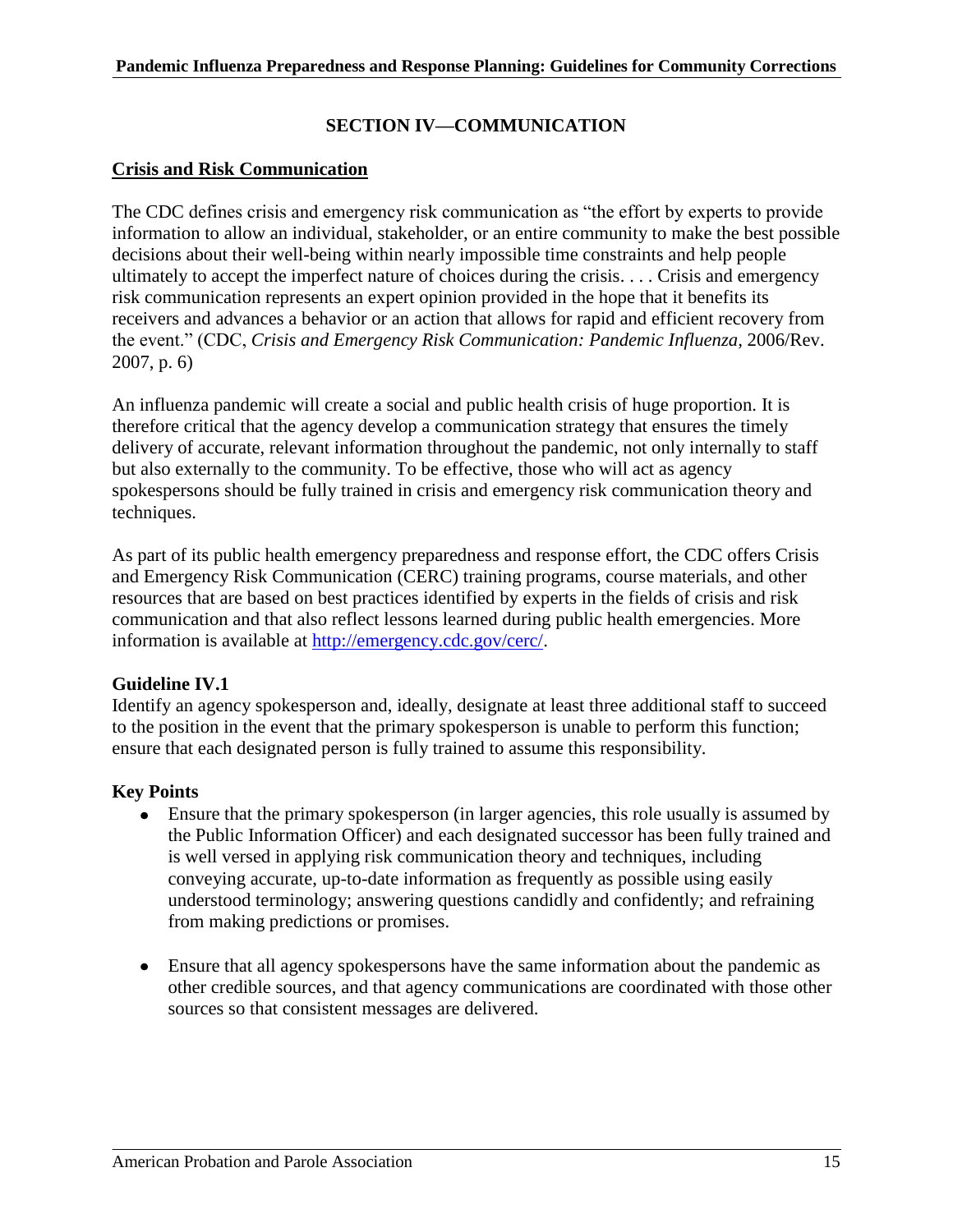# **Guideline IV.2**

Ensure that all agency spokespersons are able to obtain expert advice and timely situational updates throughout the pandemic.

# **Key Points**

- Provide a list of persons to be contacted for insight into the situation, such as the state department of corrections medical director, the directors of state and local departments of emergency management, and the director of the local public health department.
- Provide a list of pandemic-related Web site addresses where updated information can be obtained readily, such as [http://www.pandemicflu.gov,](http://www.pandemicflu.gov/) [http://www.cdc.gov/flu/pandemic/,](http://www.cdc.gov/flu/pandemic/) and [http://www.who.int/csr/disease/avian\\_influenza/.](http://www.who.int/csr/disease/avian_influenza/)

#### **Internal Communication**

#### **Guideline IV.3**

Define lines of communication through the agency's chain of command.

#### **Key Point**

Ensure that all staff know who will be communicating with them and who they should  $\bullet$ contact for information.

#### **Guideline IV.4**

Develop a process whereby employees participate and assist in the internal dissemination of information.

#### **Key Points**

- Ensure every employee is provided with contact information for each staff person, including current office, cell, and home telephone numbers and email addresses.
- Consider establishing a "call tree" system whereby each staff member is specifically assigned to contact certain coworkers to convey urgent information. For example, the human resources director could call the head of each department, each of who could call six people within their department, who then call six other people in the department, and so on. This method enables messages to be communicated quickly; however, agencies should ensure that all staff have received complete and accurate information by disseminating it through regular channels as soon as practicable.

#### **Guideline IV.5**

Expand internal communications systems as necessary to accommodate an employee reporting system.

#### **Key Points**

• Develop an employee reporting system that provides the information the agency needs to monitor and respond to changing workforce levels.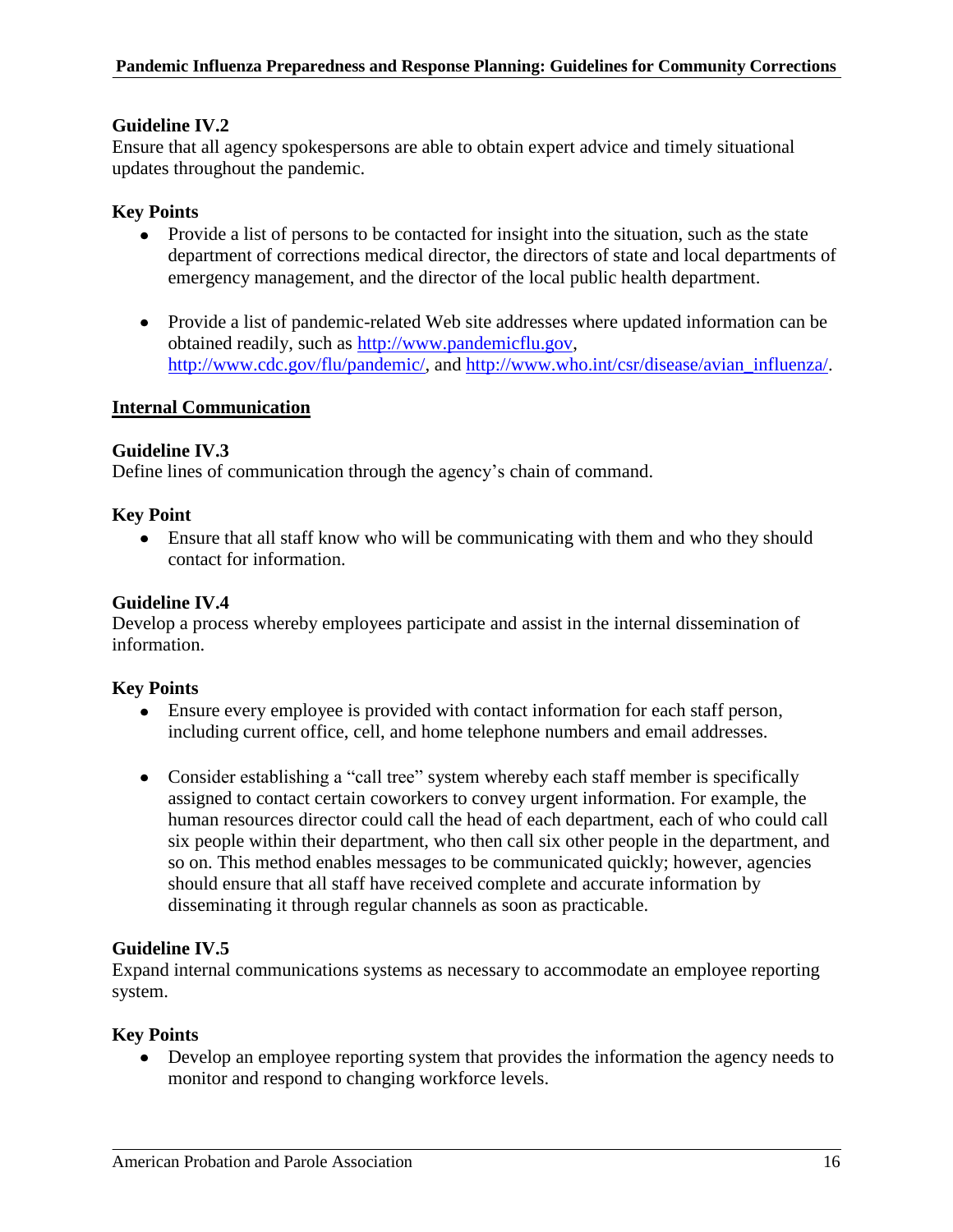- Develop a communications system enabling employees to notify supervisors that they will not be reporting to work and how long they expect to be absent. The system should be available 24 hours a day, seven days a week, and all staff should be required to use it. (See Guideline III.4: Employee Absences.)
- Develop a mechanism for determining the status of personnel who have not reported to supervisors.
- Ensure that the system safeguards the privacy and other legal rights of employees, including rights protected under collective bargaining agreements.
- Ensure that alternative communication equipment (e.g., battery-operated CB radios and remote radio transceivers) is available in the event that telephone, electrical, or Internet services are interrupted during a pandemic.

# **External Communication**

# **Guideline IV.6**

Develop a process for notifying offenders of pandemic-related changes in agency operations, reporting requirements, and other supervision conditions.

# **Key Points**

- Agencies may alter hours of operation or be closed to the public.
- Agencies may implement alternative supervision practices that need to be explained to offenders.

#### **Guideline IV.7**

Ensure that offenders are provided information regarding how to contact agency staff during a pandemic.

- Provide offenders with instructions for calling or emailing staff who are working from another location.
- Provide a means for offenders to notify staff when the pandemic prevents them from meeting their supervision conditions (e.g., personal or family illness; infrastructure problems such as suspended mass transit and gasoline shortages; and isolation or quarantine orders.)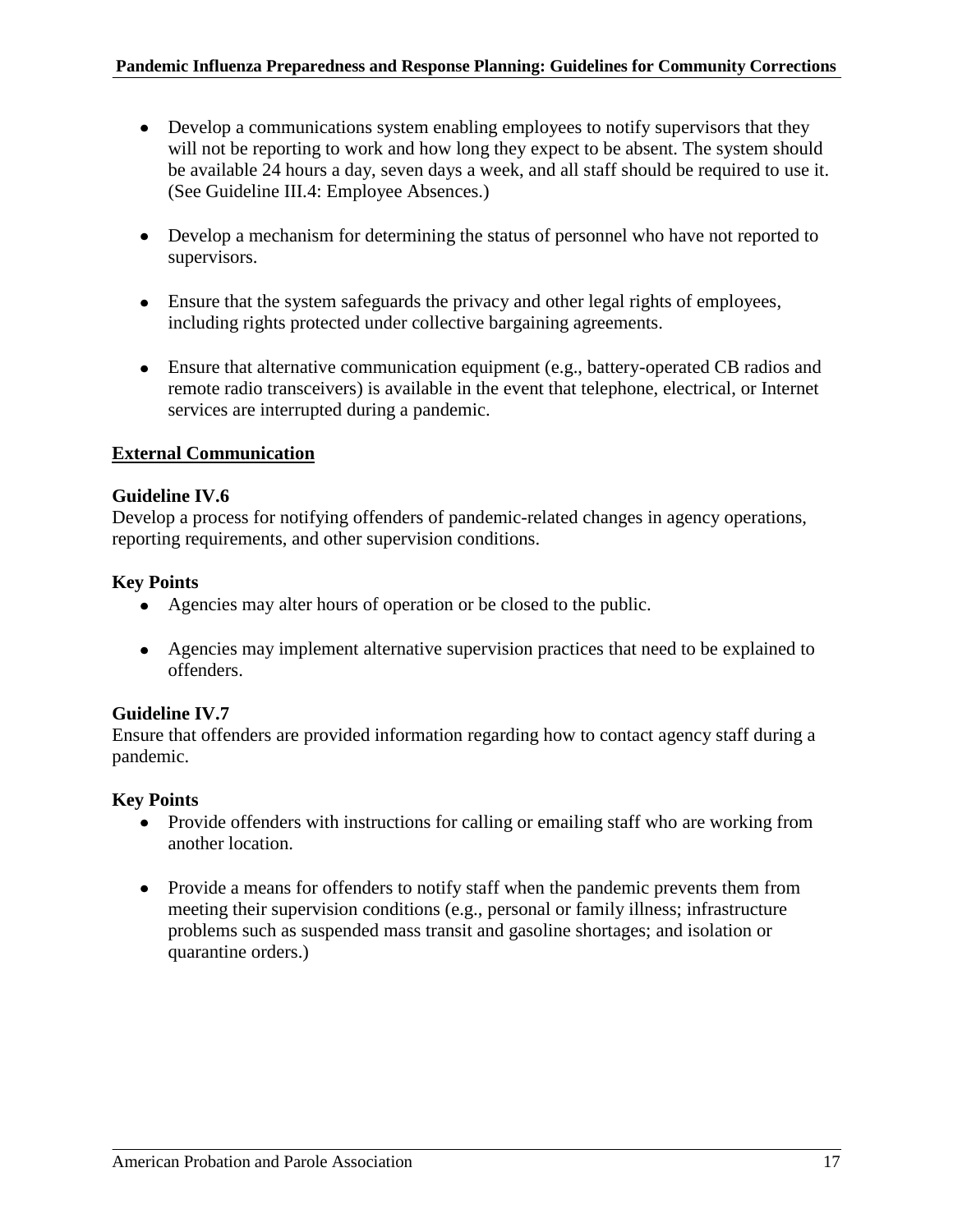# **SECTION V—OFFENDER SUPERVISION STRATEGIES**

The overarching objectives of pandemic preparedness and response planning are to ensure the continuation of mission-critical functions and to protect the health and safety of employees and correctional clients while promoting the community mitigation strategies outlined by the Centers for Disease Control and Prevention in *Interim Pre-Pandemic Planning Guidance: Community Strategy for Pandemic Influenza Mitigation in the United States* [\(http://www.pandemicflu.gov/plan/community/community\\_mitigation.pdf\)](http://www.pandemicflu.gov/plan/community/community_mitigation.pdf).

One mission-critical function is offender supervision, which must continue during a pandemic to the extent possible and practicable. However, the way in which offenders are supervised may change during a pandemic in order to accommodate a diminished workforce and the compromised ability of offenders to comply with normal supervision conditions. Additionally, some standard supervision practices, such as face-to-face contacts between offenders and staff during field visits and in-office reporting, may jeopardize the health and safety of employees.

It is recommended that appropriate legal authorities participate in all aspects of developing this component of the pandemic plan, for example, the legal counsel for the agency, the judiciary, and the releasing authority. At a minimum:

- Determine how and to what extent personnel may legally deviate from standard operating procedures.
- Ensure that alternative operating procedures comply with legal requirements and lie within the agency's scope of authority during a state of emergency declared by the Governor or the Federal government.
- Review and approve this component's content before it is incorporated into the pandemic plan.

Developing alternative offender supervision strategies for implementation during a pandemic is a complex task, and the process differs from agency to agency depending upon organizational structure, available resources, and operational imperatives. Agencies are therefore expected to tailor the guidelines in this section to fit their particular circumstances.

# **Guideline V.1**

Estimate the impact of a pandemic on the agency's workforce and use that estimate to determine the approximate number of offenders the agency will be able to supervise.

- Using the agency's estimate of a pandemic's impact on the workforce (see Guideline III.1), approximate the number of officers who will be available to supervise offenders during a pandemic.
- Determine a) the average number of offenders the agency has supervised at each risk level during the past few years and b) the number of officers that have handled the workload (i.e., offenders) at each level.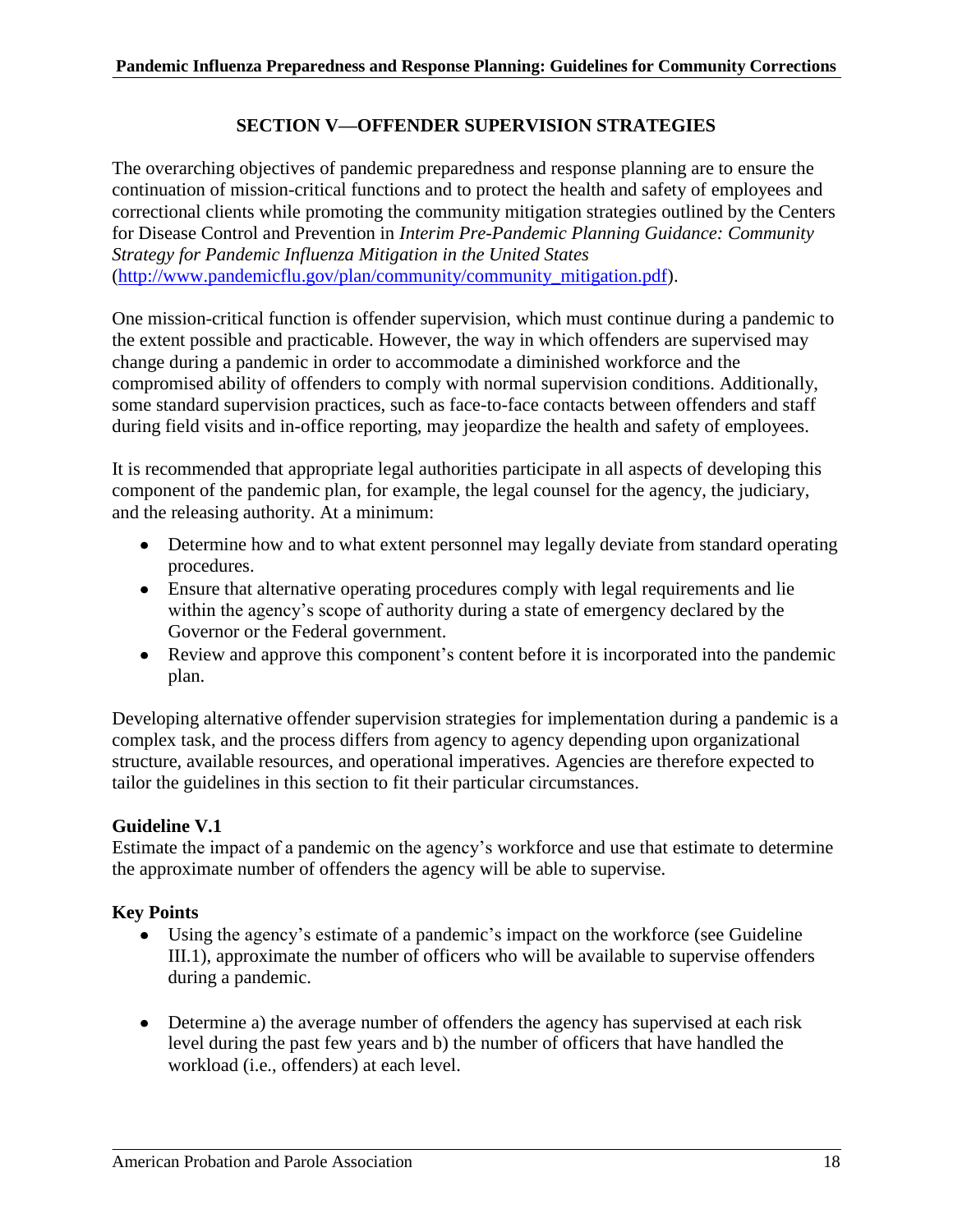Compare these data to estimate the workload reductions needed to enable the projected number of working officers to supervise offenders at each level.

# **Guideline V.2**

Assess standard supervision practices and procedures and identify alternative strategies for supervising offenders at each level of risk.

# **Key Points**

- Curtail, suspend, or otherwise modify supervision functions, to the extent appropriate and practicable, so that on-duty staff can focus on maintaining mission-critical functions.
- Consider implementing alternative strategies that promote social distancing and protect the health and safety of employees and correctional clients. For example:
	- Minimize the number of face-to-face contacts.
	- Restrict or eliminate field visits within the geographic areas of pandemic outbreak, giving consideration to the risk to public safety.
	- **•** Increase the use of offsite/remote reporting and monitoring (e.g., kiosks, voice mail, email, Web sites, GPS/electronic monitoring, and voice recognition systems).
	- Enable worksite and schedule flexibility by providing staff with cell phones, BlackBerries<sup>®</sup>, and laptop computers.

# **Guideline V.3**

Ensure that alternative supervision strategies are compatible with the pandemic plans of public health, law enforcement, the judiciary, and correctional facilities at the Federal, State, tribal, local, and, if applicable, international levels.

# **Key Points**

- Determine whether sanctions and violations will need to be handled differently during a pandemic.
- Identify options for housing offenders in the event that jails, prisons, and other detention facilities stop admitting inmates due to outbreaks of illness within the facility or as a precaution to keep infected persons from carrying the virus into the facility.

#### **Guideline V.4**

Develop a timeline, based on the evolving phases of a pandemic, indicating when alternative supervision practices will be implemented and when standard practices will resume.

# **Key Point**

 $\bullet$ Ensure that the timeline is based on and corresponds to the events that will prompt the activation and deactivation of the agency's pandemic plan (see Guideline I.5)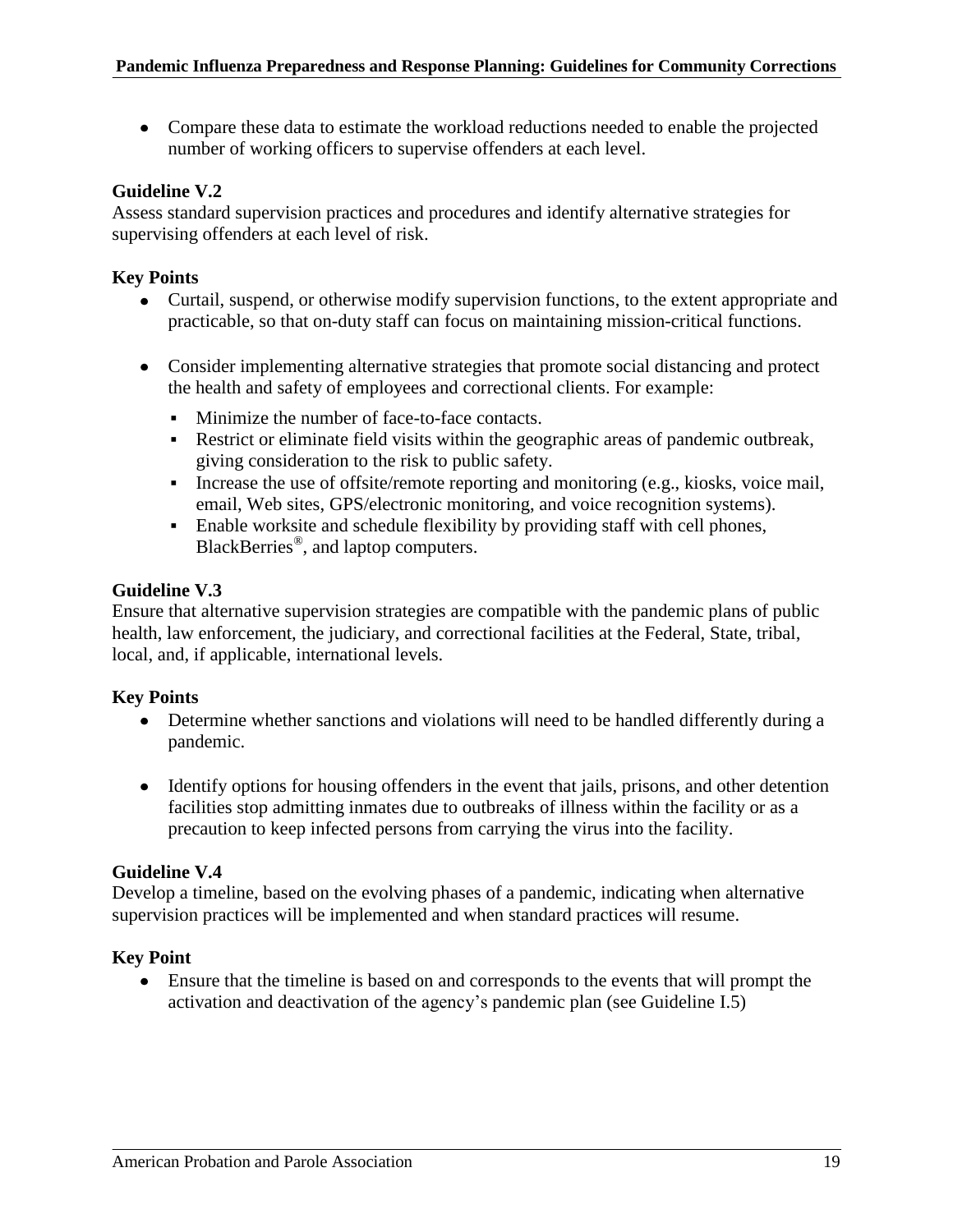# **BIBLIOGRAPHY**

- Alexander, D. J. (2007). An overview of the epidemiology of avian influenza*. Vaccine, 25*(30). 5637-5644.
- American University Criminal Courts Technical Assistance project. (2007). *Guidelines for pandemic emergency preparedness planning: A road map for courts* (NCJ Publication No. 217677). Washington, DC: Bureau of Justice Assistance. Retrieved April 27, 2007, from the National Criminal Justice Reference Service Web site: [http://www.ojp.usdoj.gov/BJA/pandemic/Pandemic\\_Road\\_Map.pdf](http://www.ojp.usdoj.gov/BJA/pandemic/Pandemic_Road_Map.pdf)
- Belser, J. A., Blixt, O., Chen, L., Pappas, C., Maines, T. R., Van Hoeven, N., et al. (2008). Contemporary North American infuenza H7 viruses possess human receptor specificity: Implications for virus transmissibility. *Proceedings of the National Academy of Sciences, 105*(21), 7558-7563. Retrieved October 14, 2008, from the PNAS Web site: <http://www.pnas.org/content/105/21/7558>
- Benjamin, G. C., & Moulton A. D. (2008). Public health legal preparedness: A framework for action. *Journal of Law, Medicine & Ethics, 36*(1). 13-17. Available from the American Society of Law, Medicine & Ethics Web site:<http://www.aslme.org/cdc/benjamin.pdf>
- Bowen, W. T. (2007). Law enforcement and public health. *The Police Chief, 74*(8). Available from the International Association of Chiefs of Police Web site: [http://policechiefmagazine.org/magazine/index.cfm?fuseaction=archivecontents&issue\\_i](http://policechiefmagazine.org/magazine/index.cfm?fuseaction=archivecontents&issue_id=82007) [d=82007](http://policechiefmagazine.org/magazine/index.cfm?fuseaction=archivecontents&issue_id=82007)
- Bullard, C. H., Hogan, R. D., Penn, M. S., Ferris, J., Cleland, J., Stier, D., et al. (2008). Improving cross-sectoral and cross-jurisdictional coordination for public health emergency legal preparedness*. Journal of Law, Medicine & Ethics, 36*(1). 57-63. Available from the American Society of Law, Medicine & Ethics Web site: <http://www.aslme.org/cdc/bullard.pdf>
- Capers, M. (2007). *Building bridges: Mental health consumers and representatives of the disaster response community in dialogue* (HHS Publication No. SMA 07-4250). Rockville, MD: Substance Abuse and Mental Health Services Administration. Available from the SAMHSA Web site:

<http://mentalhealth.samhsa.gov/publications/allpubs/SMA07-4250/default.asp>

- Centers for Disease Control and Prevention. (n.d.). *Influenza pandemic preparedness.* Retrieved July 17, 2007, from the CDC Web site:<http://www.cdc.gov/flu/avian/gen-info/qa.htm#3>
- Centers for Disease Control and Prevention. (n.d.). *Strategic national stockpile.* Retrieved March 1, 2009, from the CDC Web site:<http://emergency.cdc.gov/stockpile/>
- Centers for Disease Control and Prevention. (2005). *Business pandemic influenza planning checklist* (Version 3.6). Retrieved November 17, 2006, from the PandemicFlu.gov Web site:<http://www.pandemicflu.gov/plan/workplaceplanning/businesschecklist.html>
- Centers for Disease Control and Prevention. (2005). *State and local pandemic influenza planning checklist* (Version 4.4). Retrieved November 17, 200,6 from the PandemicFlu.gov Web site:<http://www.pandemicflu.gov/plan/workplaceplanning/businesschecklist.html>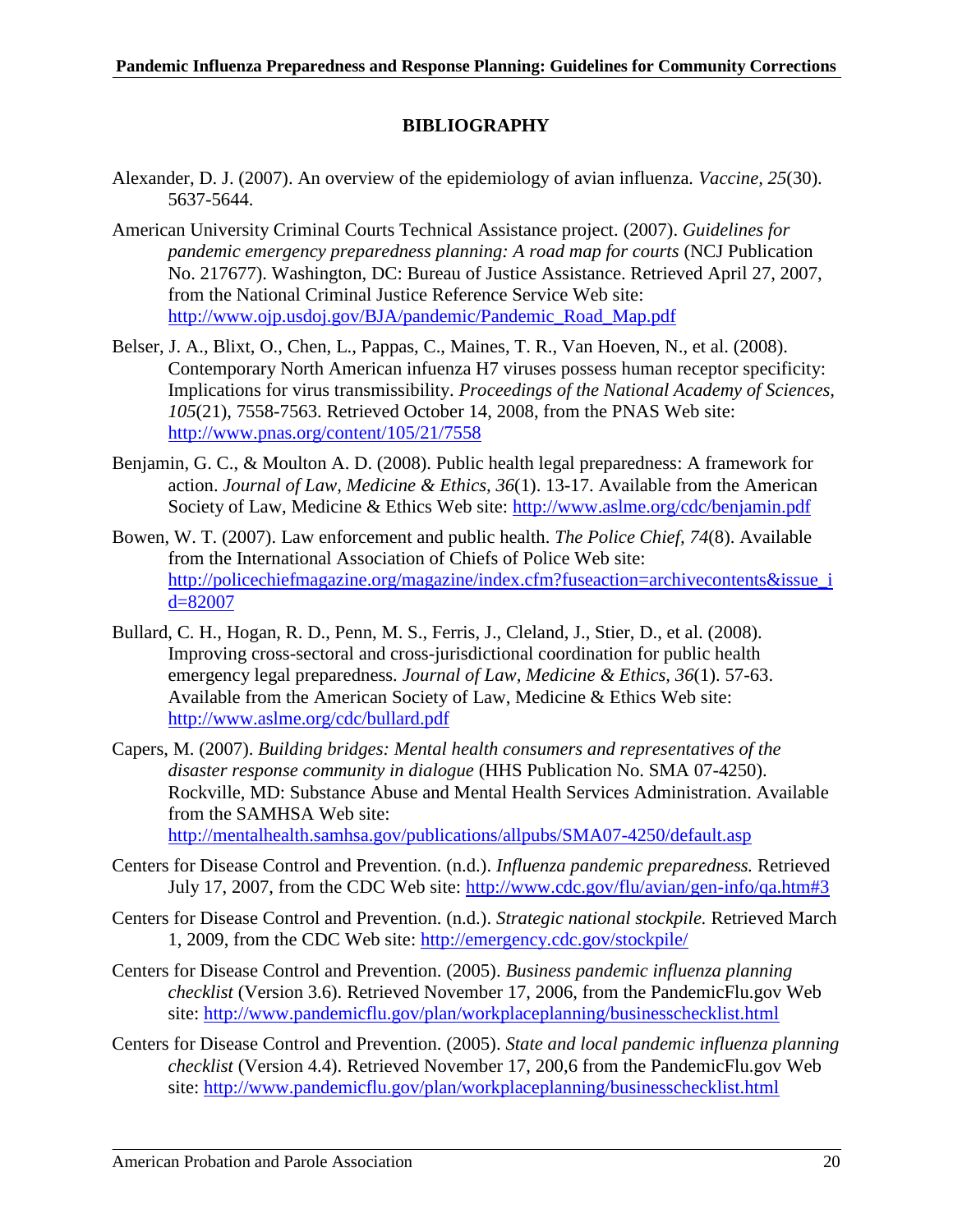- Centers for Disease Control and Prevention. (2006). *Pandemic influenza guidance supplement to the 2006 public health emergency preparedness cooperative agreement: Phase II.*  Retrieved October 16, 2007, from the CDC Web site: <http://www.bt.cdc.gov/planning/coopagreement/pdf/phase2-panflu-guidance.pdf>
- Centers for Disease Control and Prevention. (2006, revised 2007). *Crisis and emergency risk communication: Pandemic influenza.* Retrieved November 10, 2008, from the CDC Web site:<http://emergency.cdc.gov/cerc/pdf/CERC-PandemicFlu-OCT07.pdf>
- Centers for Disease Control and Prevention. (2007). *Correctional facilities pandemic influenza planning checklist* (Version 1). Retrieved October 8, 2007, from the PandemicFlu.gov Web site:<http://www.pandemicflu.gov/plan/workplaceplanning/correctionchecklist.html>
- Centers for Disease Control and Prevention. (2007). *Interim pre-pandemic planning guidance: Community strategy for pandemic influenza mitigation in the United States–Early, targeted, layered use of nonpharmaceutical interventions* (CDC Publication No. CS108488). Retrieved January 7, 2008, from the PandemicFlu.gov Web site: [http://pandemicflu.gov/plan/community/community\\_mitigation.pdf](http://pandemicflu.gov/plan/community/community_mitigation.pdf)
- Centers for Disease Control and Prevention. (2007). *Law enforcement pandemic influenza planning checklist* (Version 1). Retrieved October 8, 2007, from the PandemicFlu.gov Web site:<http://www.pandemicflu.gov/plan/workplaceplanning/lawenforcement.html>
- Centers for Disease Control and Prevention. (2007). *Stopping the spread of germs at work.* Retrieved February 18, 2009, from the CDC Web site: <http://www.cdc.gov/germstopper/work.htm>
- Centers for Disease Control and Prevention. (2009, June 25). *Novel H1N1 flu situation update: U.S. human cases of H1N1 flu infection* [week ending June 20, 2009]. Retrieved June 26, 2009, from the CDC Web site:<http://www.cdc.gov/h1n1flu/update.htm>
- Choo, K. (2005). The avian flu time bomb: The legal system will play a key role in planning the response to a possible onslaught of the virus. *ABA Journal*. Retrieved November 14, 2006, from the University of Pittsburgh Web site: <http://www.cphp.pitt.edu/PDF/THE%20AVIAN%20FLU%20TIME%20BOMB.pdf>
- Committee on Homeland Security. (2009). *Getting beyond getting ready for pandemic influenza*. Retrieved January 22, 2009, from the U.S. House of Representatives Committee on Homeland Security Web site: <http://homeland.house.gov/SiteDocuments/20090114124322-85263.pdf>
- Committee on Using Information Technology to Enhance Disaster Management, National Research Council. (2007). *Improving disaster management: The role of IT in mitigation, preparedness, response, and recovery.* Washington, DC: National Academies Press. Retrieved March 11, 2008, from the NAP Web site: <http://www.nap.edu/catalog/11824.html>
- Committee on Using Information Technology to Enhance Disaster Management, National Research Council. (2007). *Executive summary: Improving disaster management: The role of IT in mitigation, preparedness, response, and recovery.* Washington, DC: National Academies Press. Retrieved March 11, 2008, from the NAP Web site: <http://www.nap.edu/catalog/11824.html>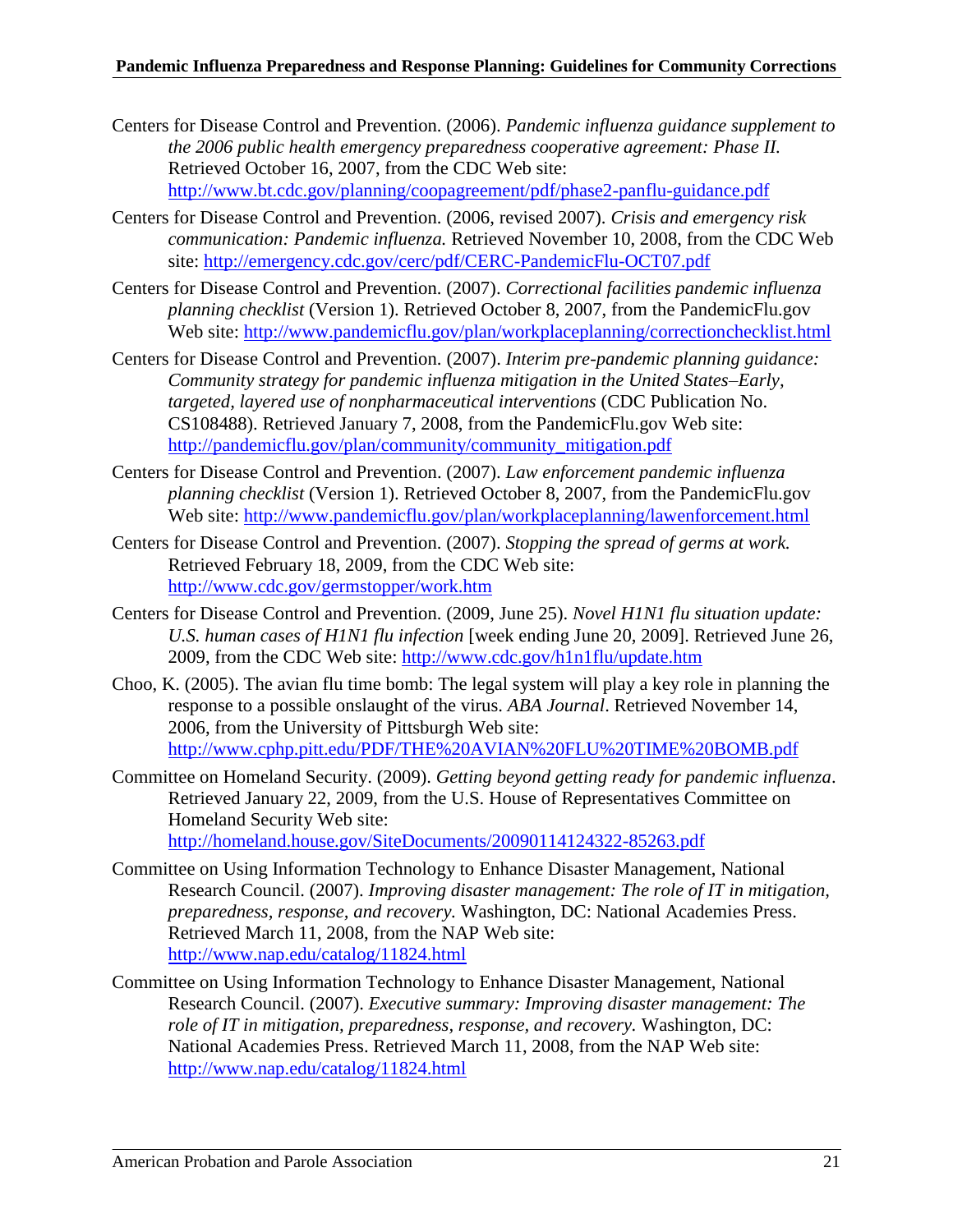- Crumbacker, C. L., Sr., & Walsh, J. (2006, November 1). Preparing for the next pandemic: A public safety and public health threat for jails and correctional facilities. *Sheriff,* 6-8.
- Fauci, A. S. (2006). Pandemic influenza threat and preparedness. *Emerging Infectious Diseases, 12*(1), 73-77.
- Fauci, A. S. (2006). Seasonal and pandemic influenza preparedness: Science and countermeasures. *Journal of Infectious Diseases, 194*(Suppl. 2), S73-S76.
- Fauci, A. S. (2007, January 24). *Pandemic influenza: The road to preparedness*. Testimony given before the U.S. Senate Committee on Appropriations Subcommittee on Labor, Health and Human Services, Education and Related Agencies. Retrieved January 10, 2008, from the National Institute of Allergy and Infectious Diseases Web site: <http://www3.niaid.nih.gov/about/directors/pdf/PandemicFluTestimony.pdf>
- Federal Emergency Management Agency. (n.d.). *Continuity of operations (COOP) plan template.* Retrieved January 5, 2007, from the FEMA Web site: [http://www.fema.gov/doc/government/coop/coop\\_plan\\_blank\\_template.doc](http://www.fema.gov/doc/government/coop/coop_plan_blank_template.doc)
- Federal Emergency Management Agency. (n.d.). *Pandemic influenza continuity of operations (COOP) annex template instructions.* Retrieved May 5, 2006, from the FEMA Web site: [http://www.fema.gov/pdf/government/coop/influenza\\_coop\\_annex.pdf](http://www.fema.gov/pdf/government/coop/influenza_coop_annex.pdf)
- Federal Emergency Management Agency. (2004). *Federal executive branch continuity of operations (COOP)* (FEMA Publication No. FPC 65). Retrieved May 1, 2007, from the FEMA Web site: [http://www.fema.gov/pdf/library/fpc65\\_0604.pdf](http://www.fema.gov/pdf/library/fpc65_0604.pdf)
- Federal Emergency Management Agency. (2006). *"Determined Accord" increases pandemic influenza preparedness*. Retrieved October 8, 2007, from the FEMA Web site: <http://www.fema.fov/government/coop/pandemic.shtm>
- Federal Emergency Management Agency. (2007). *Emergency assistance for human influenza pandemic* (Disaster Assistance Policy 9523.17). Retrieved January 14, 2008, from the FEMA Web site: [http://www.fema.gov/government/grant/pa/9523\\_17.shtm](http://www.fema.gov/government/grant/pa/9523_17.shtm)
- Federal Emergency Management Agency. (2009*). Continuity guidance circular 1: Continuity guidance for non-federal entities (states, territories, tribal, and local government jurisdictions and private sector organizations)*. Retrieved February 23, 2009, from the FEMA Web site:

[http://www.fema.gov/pdf/about/org/ncp/coop/continuity\\_guidance\\_circular.pdf](http://www.fema.gov/pdf/about/org/ncp/coop/continuity_guidance_circular.pdf)

- Federal Emergency Management Agency. (2009*). Developing and maintaining state, territorial, tribal, and local government emergency plans: Comprehensive preparedness guide 101.* Retrieved May 5, 2009, from the FEMA Web site: [http://www.fema.gov/pdf/about/divisions/npd/cpg\\_101\\_layout.pdf](http://www.fema.gov/pdf/about/divisions/npd/cpg_101_layout.pdf)
- *Federal guidance to assist states in improving state-level pandemic influenza operating plans.* (2008). Report presented by the U.S. Government to the American States, Territories and District of Columbia, March 11, 2008. Retrieved June 20, 2008, from the PandemicFlu.gov Web site:<http://www.pandemicflu.gov/news/guidance031108.pdf>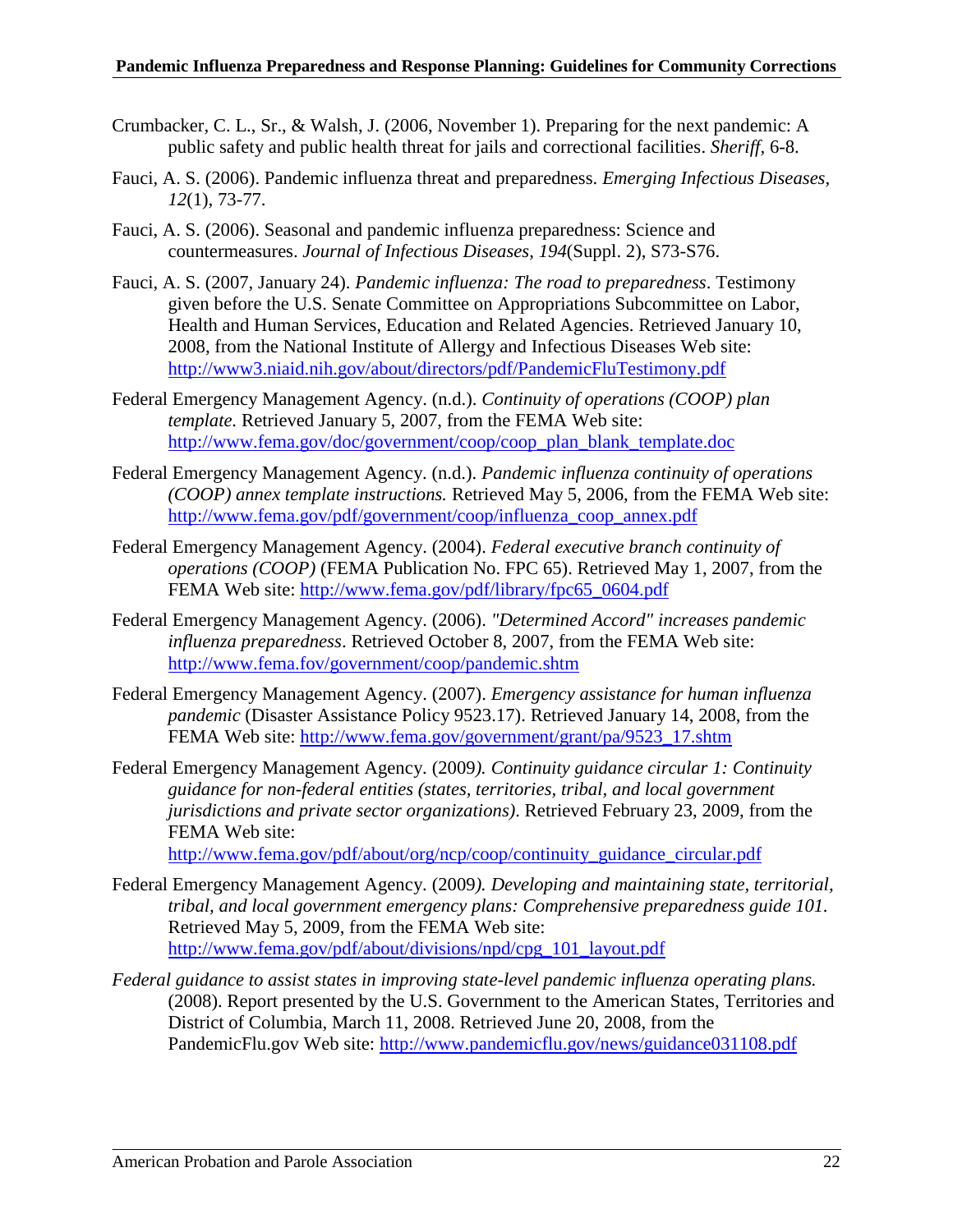- Gebbie, K. M., Hodge, J. G., Meier, B. M., Barrett, D. H., Keith, P., Koo, D., et al. (2008). Improving competencies for public health emergency legal preparedness. *Journal of Law, Medicine & Ethics, 36*(1), 52-56.
- Glass, R. J., Glass, L. M., Beyeler, W. E., & Min, H. J. (2006). Targeted social distancing design for pandemic influenza. *Emerging Infectious Diseases, 12*(11), 1671-1681.
- *H5N1 avian flu and pandemic: Special report.* (n.d.). Arlington, VA: Homeland Defense Journal. Available at [http://theclaw.typepad.com/gtb\\_document\\_vault/files/pandemic20report.pdf](http://theclaw.typepad.com/gtb_document_vault/files/pandemic20report.pdf)
- Hargan, E. D. (2008). Setting expectations for the federal role in public health emergencies. *Journal of Law, Medicine & Ethics, 36*, 8-12.
- Hodge, J. G., Jr., Gebbie, K. M., Hoke, C., Fenstersheib, M., Hoffman, S., & Lynk, M. (2008). Assessing competencies for public health emergency legal preparedness. *Journal of Law, Medicine & Ethics, 36,* 28-35.
- Hogan, R., Bullard, C. H., Stier, D., Penn, M., Wall, T., Cleland, J., et al. (2008). Assessing cross-sectoral and cross-jurisdictional coordination for public health emergency legal preparedness. *Journal of Law, Medicine & Ethics*, *36*, 36-52.
- Homeland Security Council. (2005). *National strategy for pandemic influenza.* Retrieved June 24, 2007, from the PandemicFlu.gov Web site: <http://www.pandemicflu.gov/plan/federal/pandemic-influenza.pdf>
- Homeland Security Council. (2006). *National strategy for pandemic influenza: Implementation plan*. Retrieved October 3, 2006, from the PandemicFlu.gov Web site: <http://www.pandemicflu.gov/plan/federal/pandemic-influenza-implementation.pdf>
- Homeland Security Council. (2007). *National strategy for pandemic influenza: Implementation plan–One year summary*. Retrieved November 12, 2007, from the PandemicFlu.gov Web site:<http://www.pandemicflu.gov/plan/federal/pandemic-influenza-oneyear.pdf>
- Homeland Security Council. (2008). *National strategy for pandemic influenza: Implementation plan–Two year summary*. Retrieved December 3, 2008, from the PandemicFlu.gov Web site: <http://www.pandemicflu.gov/plan/federal/summaryprogress2008.html>
- Homeland Security Council. (2009). *Assessment of states' operating plans to combat pandemic influenza: Report to the Homeland Security Council.* Retrieved February 23, 2009, from the PandemicFlu.gov Web site: [http://pandemicflu.gov/plan/states/state\\_assessment.pdf](http://pandemicflu.gov/plan/states/state_assessment.pdf)
- International Association of Chiefs of Police, National Law Enforcement Policy Center Board. (2007). Considerations for pandemic flu planning and response. *Police Chief, 74*(8). Retrieved November 8, 2007, from the Police Chief Magazine Web site: [http://www.policechiefmagazine.org/magazine/index.cfm?fuseaction=print\\_display&arti](http://www.policechiefmagazine.org/magazine/index.cfm?fuseaction=print_display&article_id=1239&issue_id=82007) [cle\\_id=1239&issue\\_id=82007](http://www.policechiefmagazine.org/magazine/index.cfm?fuseaction=print_display&article_id=1239&issue_id=82007)
- Kamoie, B., Pestronk, R. M., Baldridge, P., Fidler, D., Devlin, L., Mensah, G. A., et al. (2008). Assessing laws and legal authorities for public health emergency legal preparedness. *Journal of Law, Medicine & Ethics, 36*(1), 23-27.

Kokjohn, T. A., & Cooper, K. E. (2006). In the shadow of pandemic. *The Futurist, 40*(5), 53-58.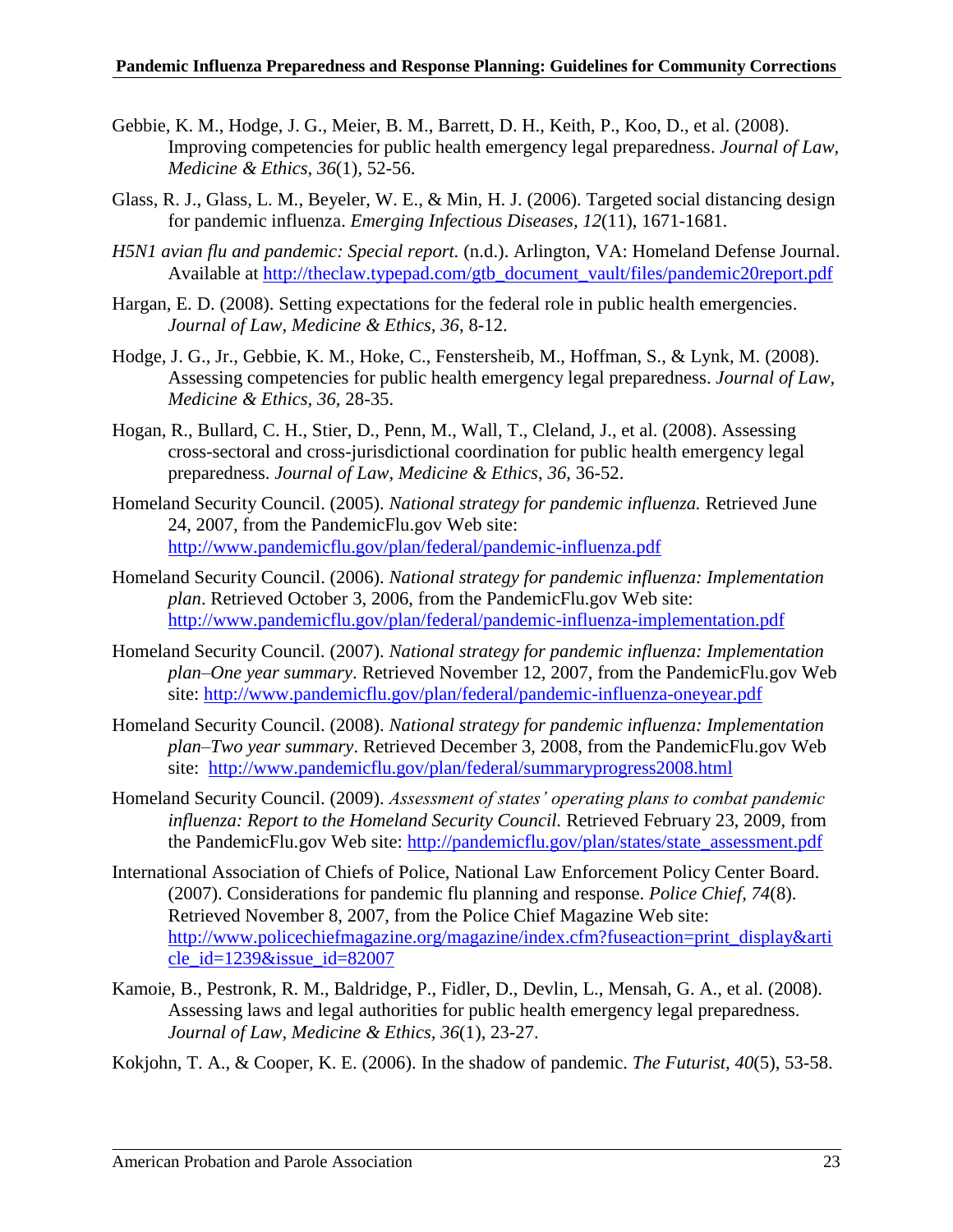- Kouzoukas, D. L. (2008). Public health emergency legal preparedness: Legal practitioner perspectives. *Journal of Law, Medicine & Ethics, 36,* 18-22.
- Leavitt, M. O. (2008). *Pandemic planning update V: A report from Secretary Michael O. Leavitt*. Washington, DC: U.S. Department of Health and Human Services. Retrieved April 1, 2008, from the PandemicFlu.gov Web site: <http://www.pandemicflu.gov/plan/pdf/panflureport5.pdf>
- Leavitt, M. O. (2009). *Pandemic planning update VI: A report from Secretary Michael O. Leavitt*. Washington, DC: U.S. Department of Health and Human Services. Retrieved January 12, 2009, from the PandemicFlu.gov Web site: <http://www.pandemicflu.gov/plan/pdf/panflureport6.pdf>
- Levi, J., Segal, M. & Segal, L. M. (with Gadola, E.). (2007). *Pandemic flu and the potential for U.S. economic recession: A state-by-state analysis.* Retrieved May 3, 2007, from the Healthy Americans Web site: <http://healthyamericans.org/reports/flurecession/>
- Levi, J., Vinter, S. & Segal. L. M. (with Gadola, E., Rosenbaum, S., Taylor, M. R., Harty, M.E., & Sheer, J.). (2007). *Ready or not? 2007: Protecting the public's health from disease, disasters, and bioterrorism.* Retrieved January 24, 2008, from the Healthy Americans Web site: <http://healthyamericans.org/reports/bioterror07/>
- Levi, J., Vinter, S., St. Laurent, R., & Segal, L. M. (2008). *Ready or not? 2008: Protecting the public's health from disease, disasters, and bioterrorism.* Retrieved December 10, 2008, from the Healthy Americans Web site:<http://healthyamericans.org/reports/bioterror08/>
- Lowe, W. (2007, March). Pandemic preparedness. *Homeland Defense Journal, 5*(3), 34-36, 38. Retrieved August 15, 2007, from the Homeland Defense Journal Web site: <http://www.homelanddefensejournal.com/>
- Luke, C. J., & Subbarao, K. (2006). Vaccines for pandemic influenza. *Emerging Infectious Diseases, 12*(1)*,* 66-72.
- Massachusetts Institute of Technology. (2008, January 7). Key to avian flu in humans discovered. *Science Daily*. Retrieved January 9, 2008, from the ScienceDaily Web site: <http://www.sciencedaily.com/releases/2008/01/080106193222.htm>
- Matthews, M. K. (2005, October 24). Avian flu is states' latest security threat. *Stateline.org.* Retrieved November 29, 2007, from The Pew Center on the States Web site: <http://www.stateline.org/live/printable/story?contentId=62069>
- McCown, A. (2006, April). *Criminal justice systems issues and response in times of disaster* (Rev. July, 2006). Resource paper presented at the After the Crisis: Healing from Trauma after Disasters Expert Panel Meeting, Bethesda, MD.
- McKing Consulting Corporation. (2008). *A framework for improving cross-sector coordination for emergency preparedness and response: Action steps for public health, law enforcement, the judiciary, and corrections* (NCJ Publication No. 223342). Report prepared for the Public Health and Law Enforcement Emergency Preparedness Workgroup convened by the Centers for Disease Control and Prevention and the Bureau of Justice Assistance. Retrieved September 22, 2008, from the BJA Web site: <http://www.ojp.usdoj.gov/BJA/pubs/release.html>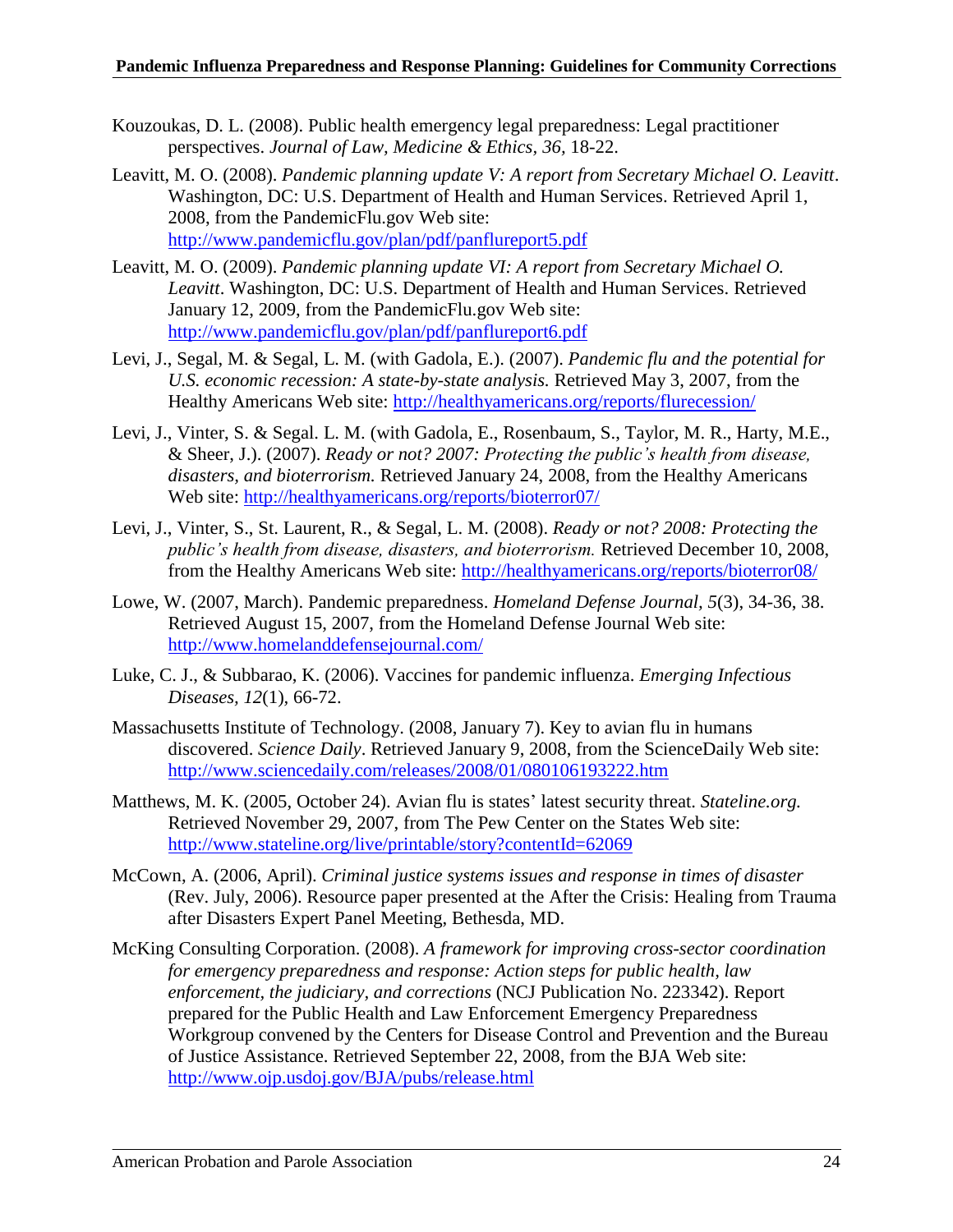- Meltzer, M. I. (2006). Using FluAid and FluSurge to estimate the potential impact of the next influenza pandemic upon locale Y. Atlanta, GA: Centers for Disease Control and Prevention. Retrieved March 29, 2007, from the CDC Web site: <http://www.cdc.gov/flu/pandemic/pdf/pandemic-impact-estimate-instructions.pdf>
- Meltzer, M. I., Cox, N. J., & Fukuda, K. (1999). *Modeling the economic impact of pandemic influenza in the United States: Implications for setting priorities for intervention.* Atlanta, GA: Centers for Disease Control and Prevention, National Center for Infectious Diseases. Retrieved March 29, 2007, from the CDC Web site: [http://www.cdc.gov/ncidod/eid/vol5no5/melt\\_back.htm](http://www.cdc.gov/ncidod/eid/vol5no5/melt_back.htm)
- Meltzer, M. I., Cox, N. J., & Fukuda, K. (1999). The economic impact of pandemic influenza in the United States: Priorities for intervention. *Emerging Infectious Diseases*, *5*, 659-671.
- Morens, D. M., & Fauci, A. S. (2007, April 1). The 1918 infuenza pandemic: Insights for the 21st Century. *Journal of Infectious Diseases, 195*, 1018-1028.
- National Center for State Courts. (2007). *Continuity of court operations: Steps for COOP planning.* Washington, DC: Bureau of Justice Assistance.
- National Institute of Allergy and Infectious Diseases. (n.d.). *Timeline of human flu pandemics.* Retrieved May 3, 2009, from the NIAID Web site: <http://www3.niaid.nih.gov/topics/Flu/Research/Pandemic/TimelineHumanPandemics.htm>
- National Institute of Justice. (2007). *Public safety communications and interoperability* (NCJ Publication No. 214331). Retrieved June 3, 2007, from the NCJRS Web site: <http://www.ncjrs.gov/pdffiles1/nij/214331.pdf>
- National Institutes of Health. (2008, August 19). Bacterial pneumonia caused most deaths in 1918 influenza pandemic: Implications for future pandemic planning. *NIH News.* Retrieved October 14, 2008, from the NIH Web site: <http://www.nih.gov/news/health/aug2008/niaid-19.htm>
- O'Brien, D., Rees, C., Jr., Abbott, E., Belmont, E., Eiden, A., Libbey, P., et al. (2008). Improving information and best practices for public health emergency legal preparedness. *Journal of Law, Medicine & Ethics, 36*, 64-67.
- Occupational Safety and Health Administration. (2007). *Guidance on preparing workplaces for an influenza pandemic* (OSHA Publication No. 3327-02N). Retrieved July 22, 2007, from the OSHA Web site:<http://www.osha.gov/Publications/OSHA3327pandemic.pdf>
- Occupational Safety and Health Administration. (2009). *How to protect yourself in the workplace during a pandemic* (OSHA Publication No. 3365-05N-09). Retrieved May 7, 2009, from the OSHA Web site:

<http://www.osha.gov/Publications/protect-yourself-pandemic.pdf>

Occupational Safety and Health Administration. (2008, May 12). *Proposed guidance on workplace stockpiling of respirators and facemasks for pandemic influenza.* Retrieved May 23, 2008, from the OSHA Web site: <http://www.osha.gov/dsg/guidance/stockpiling-facemasks-respirators.html>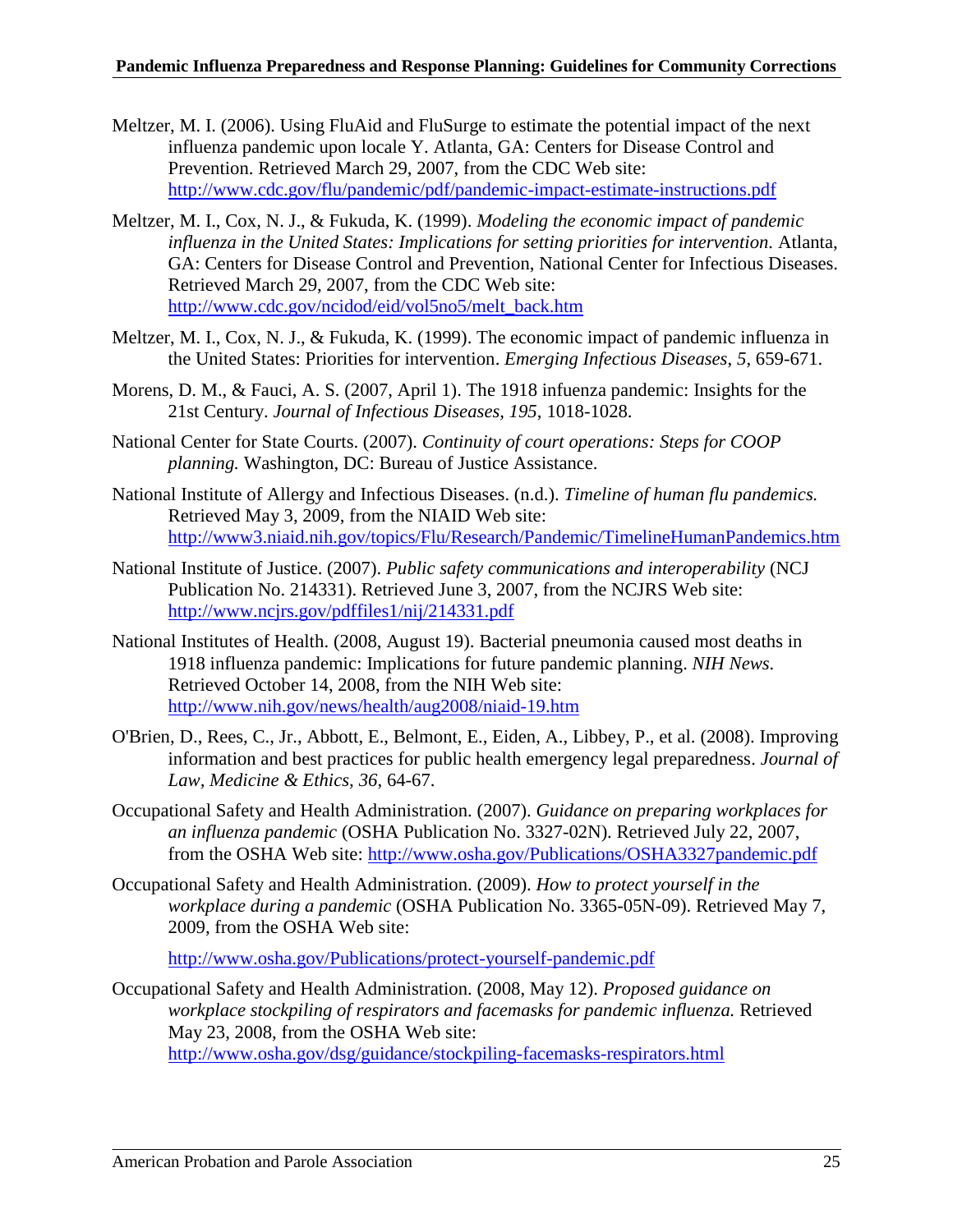- Occupational Safety and Health Administration. (2009). *Respiratory infection control: Respirators versus surgical masks.* Retrieved May 7, 2009, from the OSHA Web site: <http://www.osha.gov/Publications/respirators-vs-surgicalmasks-factsheet.pdf>
- Occupational Safety and Health Administration. (2009). *What employers can do to protect workers from pandemic influenza.* Retrieved May 7, 2009, from the OSHA Web site: <http://www.osha.gov/Publications/employers-protect-workers-flu-factsheet.pdf>
- Outbreak of swine-origin influenza A (H1N1) virus infection: Mexico, March-April 2009. (2009, April 30). *Morbidity and Mortality Weekly Report, 58*(Dispatch). Retrieved June 22, 2009, from the Centers for Disease Control and Prevention Web site: <http://www.cdc.gov/mmwr/preview/mmwrhtml/mm58d0430a2.htm>
- Peoples, R., & Wakeley, B. (2007). COOP access strategy. *Homeland Defense Journal*, *5*(9), 18, 20-21.
- Pestronk, R. M., Kamoie, B., Fidler, D., Matthews, G., Benjamin, G. C., Bryan, R. T., et al. (2008). Improving laws and legal authorities for public health emergency legal preparedness. *Journal of Law, Medicine & Ethics, 36*(1), 47-51.
- Phillips, S. J., & Knebel, A. (Eds.). (2007). *Mass medical care with scarce resources: A community planning guide* (AHRQ Publication No. 07-0001)*.* Rockville, MD: Agency for Healthcare Research and Quality.
- Philpott, D. (2006). Special report: Pandemic preparedness*. Homeland Defense Journal, 4*(5), 16-19, 24. Retrieved May 25, 2006, from the Homeland Defense Journal Web site: <http://www.homelanddefensejournal.com/>
- Philpott, D. (2007). COOP and teleworking. *Homeland Defense Journal, 5*(8), 22, 24, 26-28.
- Philpott, D. (2007). Pandemic update. *Homeland Defense Journal*, *5*(10), 14, 16.
- Philpott, D. (2007, July). Special report: Telework and continuity of operations (COOP). *Homeland Defense Journal, 5*(10). Retrieved August 15, 2007, from the Homeland Defense Journal Web site:<http://www.homelanddefensejournal.com/>
- Public Health and Law Enforcement Emergency Preparedness Workgroup. (2008). *Coordinated implementation of community response measures (including social distancing) to control the spread of pandemic respiratory disease: A guide for developing a memorandum of understanding (MOU) for public health, law enforcement, corrections, and the judiciary.* Washington, DC: Centers for Disease Control and Prevention, and Bureau of Justice Assistance. Retrieved October 3, 2008, from the BJA Web site: [http://www.ojp.usdoj.gov/BJA/pdf/CRM\\_MOU.pdf](http://www.ojp.usdoj.gov/BJA/pdf/CRM_MOU.pdf)
- Ransom, M. M., Lopez, W., Goodman, R. A., Moulton, A. D. (Eds.). (2008). The national action agenda for public health legal preparedness. *Journal of Law, Medicine & Ethics, 36*(1).
- Rees, C. M., O'Brien, D., Briss, P. A., Miles, J., Namkung, P., Libbey, P. M. (2008). Assessing information and best practices for public health emergency legal preparedness. *Journal of Law, Medicine & Ethics, 36,* 42-46.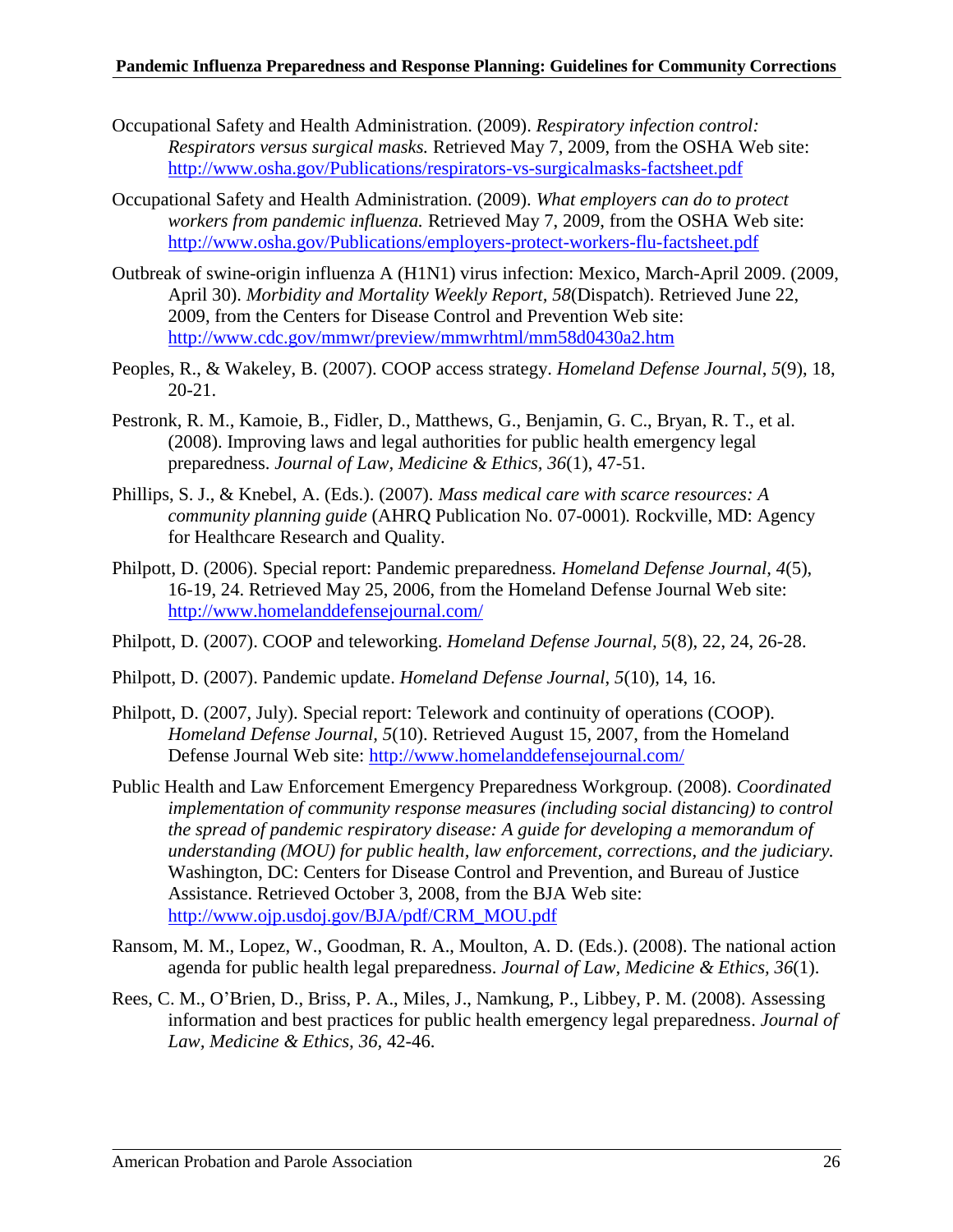- Reissman, D. B., Watson, P. J., Klomp, R. W., Tanielian, T. L., & Prior, S. D. (2006). Pandemic influenza preparedness: Adaptive responses to an evolving challenge. *Journal of Homeland Security and Emergency Management, 3*(2). Retrieved November 27, 2007, from the Berkeley Electronic Press Web site: <http://www.bepress.com/jhsem/vol3/iss2/13/>
- Reynolds, B. (with Deitch, S., & Scheiber, R.). (2007). *Crisis and emergency risk communication: Pandemic influenza* (Rev. ed.) (S. DeFrancis, D. Garland, W. Hall, S. Crawford, A. Norwood, S. Marshall, et al., Eds.). Washington, DC: U.S. Department of Health and Human Services. Retrieved November 10, 2008, from the Centers for Disease Control and Prevention Web site:

<http://emergency.cdc.gov/cerc/pdf/CERC-PandemicFlu-OCT07.pdf>

- Rhodes, D. (2007). Pandemic update. *Homeland Defense Journal, 5*(6), 38, 40.
- Richards, E. P., Rathbun, K. C., Sole Brito, C., & Luna, A. (2006). *The role of law enforcement in public health emergencies: Special considerations for an all-hazards approach.* Washington, DC: Bureau of Justice Assistance and Police Executive Research Forum. Retrieved August 30, 2006, from the BJA Web site: [http://www.ojp.usdoj.gov/BJA/pdf/role\\_law\\_enforce.pdf](http://www.ojp.usdoj.gov/BJA/pdf/role_law_enforce.pdf)
- Sandman, P. M., & Lanard, J. (2005). Bird flu: Communicating the risk. *Perspectives in Health, 10*(2).
- Schwartz, R. D. (2006). Pandemic flu preparedness and response in corrections facilities. *Infectious Diseases in Corrections Report, 9*(10), 1, 3-4.
- Schwartz, R. D. (2007). *Pandemic response for prisons and jails.* St. Louis, MO: St. Louis University School of Public Health, Institute for Biosecurity.
- Serluco, P. (Ed.). (n.d.). *MorganFranklin guide: Interoperability versus assured communications—Critical factors for emergency managers (Special report).* Arlington, VA: Homeland Defense Journal. Available at [http://www.morganfranklin.com/xres/uploads/resource](http://www.morganfranklin.com/xres/uploads/resource-center/Interoperability_vs_Assured_Communications.pdf)[center/Interoperability\\_vs\\_Assured\\_Communications.pdf](http://www.morganfranklin.com/xres/uploads/resource-center/Interoperability_vs_Assured_Communications.pdf)
- Serluco, P. (2007). Disaster Response—Interoperability and Coordination. *Homeland Defense Journal, 5,*(2), 36-37.
- Serluco, P. (2007). Telework and continuity of operations (COOP). *Homeland Defense Journal, 5*(7), 24, 26.
- Stier, D. D., Nicks, D., & Cowan, G. J. (2007). The courts, public health, and legal preparedness. *American Journal of Public Health, 97*(Suppl. 1), S69-573.
- Substance Abuse and Mental Health Services Administration. (2002). *Communicating in a crisis: Risk communication guidelines for public officials* (SAMHSA Publication No. SMA 02-3641). Retrieved January 19, 2009, from the SAMHSA Web site: <http://www.riskcommunication.samhsa.gov/RiskComm.pdf>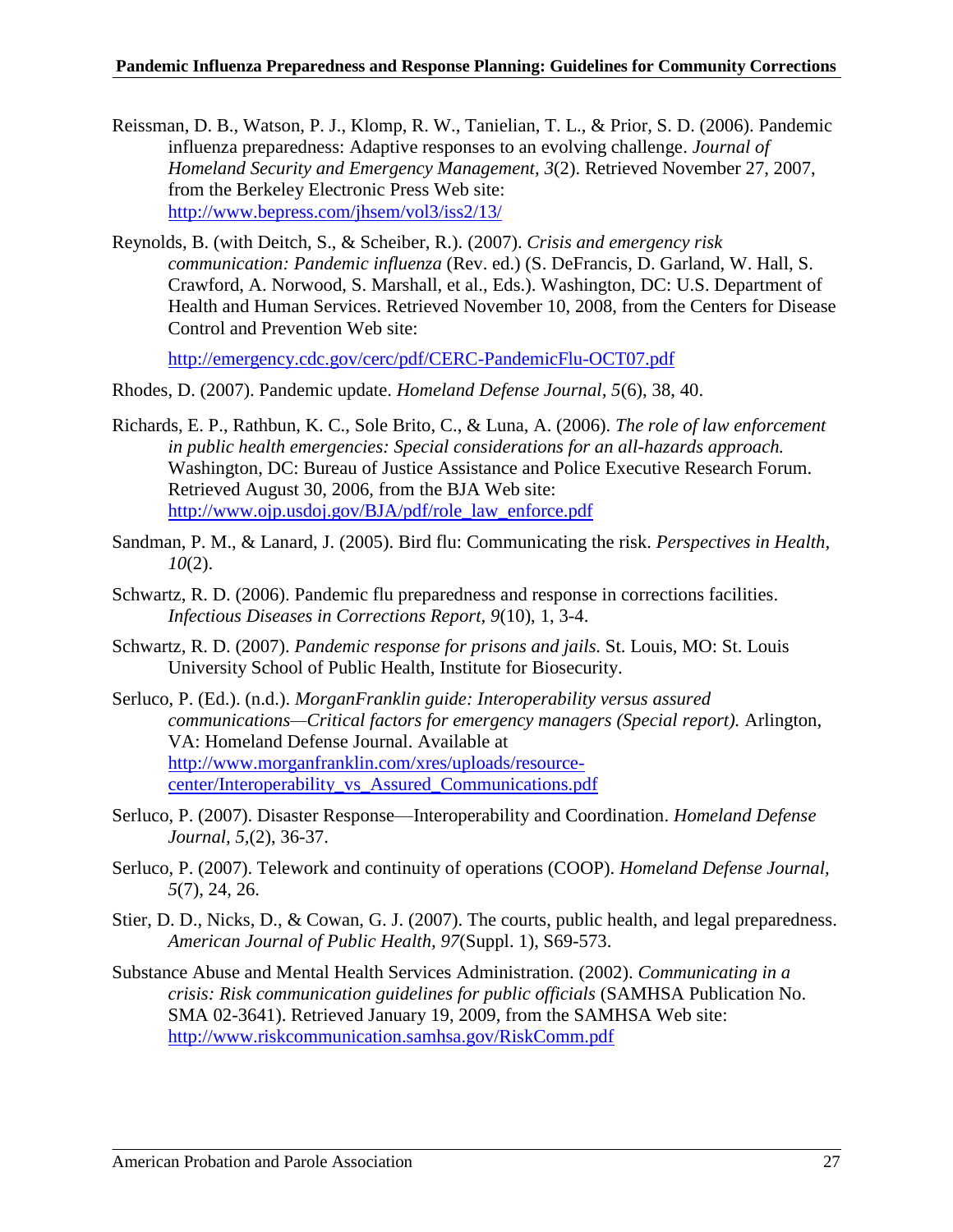#### **Pandemic Influenza Preparedness and Response Planning: Guidelines for Community Corrections**

- Substance Abuse and Mental Health Services Administration. (2007). *Building bridges: Mental health consumers and representatives of the disaster response community in dialogue*  (HHS Publication No. SMA 07-4250). Retrieved January 10, 2008, from the SAMHSA Web site:<http://mentalhealth.samhsa.gov/publications/allpubs/SMA07-4250/default.asp>
- Taubenberger, J. K., Morens, D. M., & Fauci, A. S. (2007). The next influenza pandemic: Can it be predicted? *Journal of the American Medical Association 297*(18), 2025-2027.
- U.S. Department of Health and Human Services. (n.d.). *Antivirals - State allocations*. Retrieved October 9, 2007, from the PandemicFlu.gov Web site: <http://pandemicflu.gov/plan/states/antivirals.html>
- U.S. Department of Health and Human Services. (n.d.). *Considerations for antiviral drug stockpiling by employers in preparation for an influenza pandemic.* Retrieved January 5, 2008, from the PandemicFlu.gov Web site: <http://www.pandemicflu.gov/vaccine/medantivirals.html>
- U.S. Department of Health and Human Services. (n.d.). *Control of pandemic flu virus on environmental surfaces in homes and public places.* Retrieved February 18, 2009, from the PandemicFlu.gov Web site: <http://www.pandemicflu.gov/plan/individual/panfacts.html>
- U.S. Department of Health and Human Services. (n.d.). *Federal response stages*. Retrieved November 12, 2007, from the PandemicFlu.gov Web site: <http://www.pandemicflu.gov/plan/federal/fedresponsestages.html>
- U.S. Department of Health and Human Services. (n.d.). *Interim guidance for cleaning international port of entry detention facilities when pandemic influenza is suspected in a detainee or staff member*. Retrieved March 23, 2009, from the PandemicFlu.gov Web site: [http://www.pandemicflu.gov/travel/cleaning\\_port.html](http://www.pandemicflu.gov/travel/cleaning_port.html)
- U.S. Department of Health and Human Services. (n.d.). *Interim guidance on environmental management of pandemic influenza virus.* Retrieved March 23, 2009, from the PandemicFlu.gov Web site: <http://pandemicflu.gov/plan/healthcare/influenzaguidance.html>
- U.S. Department of Health and Human Services. (n.d.). *Interim public health guidance for the use of facemasks and respirators in non-occupational community settings during an influenza pandemic.* Retrieved July 17, 2007, from the PandemicFlu.gov Web site: <http://www.pandemicflu.gov/plan/community/maskguidancecommunity.html>
- U.S. Department of Health and Human Services. (n.d.). *Pandemic planning assumptions*. Retrieved June 25, 2007, from the PandemicFlu.gov Web site: <http://www.pandemicflu.gov/plan/pandplan.html>
- U. S. Department of Health and Human Services. (n.d.). *Pandemics and pandemic threats since 1900.* Retrieved December 5, 2006, from the PandemicFlu.gov Web site: <http://www.pandemicflu.gov/general/historicaloverview.html>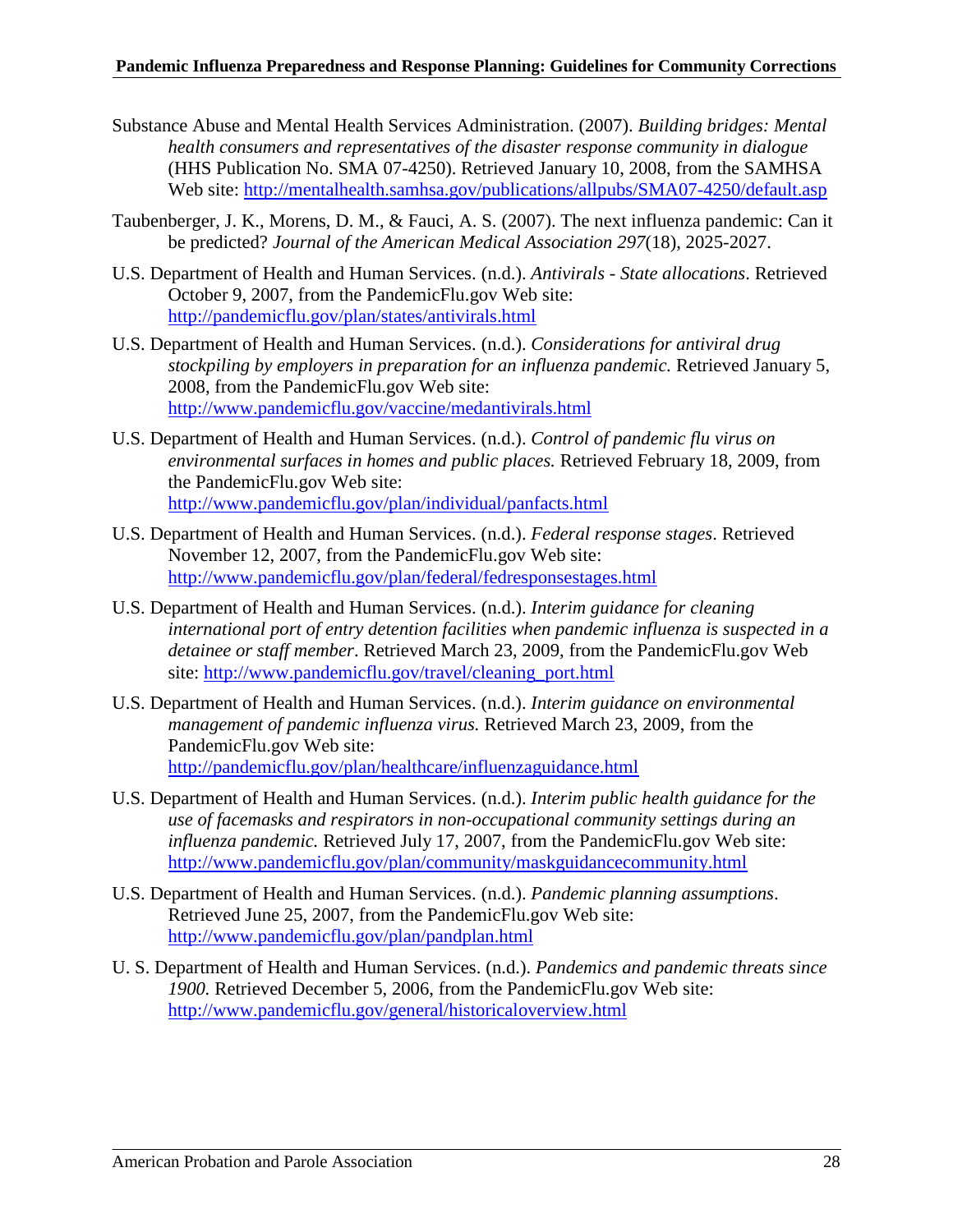- U.S. Department of Health and Human Services. (n.d.). *Terrorism and other public health emergencies: A field guide for the media.* Available from the HHS Web site: [www.hhs.gov/emergency/mediaguide/PDF/](http://www.hhs.gov/emergency/mediaguide/PDF/)
- U.S. Department of Health and Human Services. (2005). *Terrorism and other public health emergencies: A reference guide for the media.* Available from the HHS Web site: [http://www.hhs.gov/disasters/press/newsroom/mediaguide/HHSMedisReferenceGuideFin](http://www.hhs.gov/disasters/press/newsroom/mediaguide/HHSMedisReferenceGuideFinal.pdf) [al.pdf](http://www.hhs.gov/disasters/press/newsroom/mediaguide/HHSMedisReferenceGuideFinal.pdf)
- U.S. Department of Health and Human Services. (2007). *Draft guidance on allocation and targeting pandemic influenza vaccine*. Retrieved December 5, 2007, from the PandemicFlu.gov Web site:<http://www.pandemicflu.gov/vaccine/prioritization.html>
- U.S. Department of Health and Human Services. (2008). *Guidance on antiviral drug use during an influenza pandemic.* Retrieved January 5, 2009, from the PandemicFlu.gov Web site: [http://www.pandemicflu.gov/vaccine/antiviral\\_use.html](http://www.pandemicflu.gov/vaccine/antiviral_use.html)
- U.S. Department of Health and Human Services. (2008). *The next flu pandemic: What to expect.* Retrieved October 6, 2008, from the PandemicFlu.gov Web site: <http://www.pandemicflu.gov/plan/community/nextflupandemic.html>
- U.S. Department of Health and Human Services. (2008). *Pandemic intervals, triggers, and actions.* Retrieved June 4, 2008, from the PandemicFlu.gov Web site: <http://www.pandemicflu.gov/news/webcastoutline0402.html>
- U.S. Department of Health and Human Services. (2008). *Plan now to be ready for the next flu pandemic.* Retrieved October 6, 2008, from the PandemicFlu.gov Web site: <http://www.pandemicflu.gov/plan/community/plannow.html>
- U.S. Department of Health and Human Services (2009). *Assessment of states' operating plans to combat pandemic influenza: Report to the Homeland Security Council*. Retrieved February 23, 2009, from the PandemicFlu.gov Web site: [http://pandemicflu.gov/plan/states/state\\_assessment.pdf](http://pandemicflu.gov/plan/states/state_assessment.pdf)
- U.S. Department of Health and Human Services, & U.S. Department of Homeland Security. (2008). *Guidance on allocating and targeting pandemic influenza vaccine.* Retrieved August 12, 2008, from the PandemicFlu.gov Web site: <http://www.pandemicflu.gov/vaccine/allocationguidance.pdf>
- U.S. Department of Homeland Security. (2006). *Pandemic influenza preparedness, response,and recovery guide for critical infrastructure and key resources.* Retrieved April 13, 2007, from the PandemicFlu.gov Web site: <http://www.pandemicflu.gov/plan/pdf/cikrpandemicinfluenzaguide.pdf>
- U.S. Department of Homeland Security. (2007). *National preparedness guidelines.* Retrieved February 23, 2009, from the DHS Web site: [http://www.dhs.gov/xlibrary/assets/National\\_Preparedness\\_Guidelines.pdf](http://www.dhs.gov/xlibrary/assets/National_Preparedness_Guidelines.pdf)
- U.S. Department of Homeland Security. (2008). *National response framework.* Retrieved July 7, 2008, from the Federal Emergency Management Agency National Response Framework Resource Center Web site:<http://www.fema.gov/emergency/nrf/>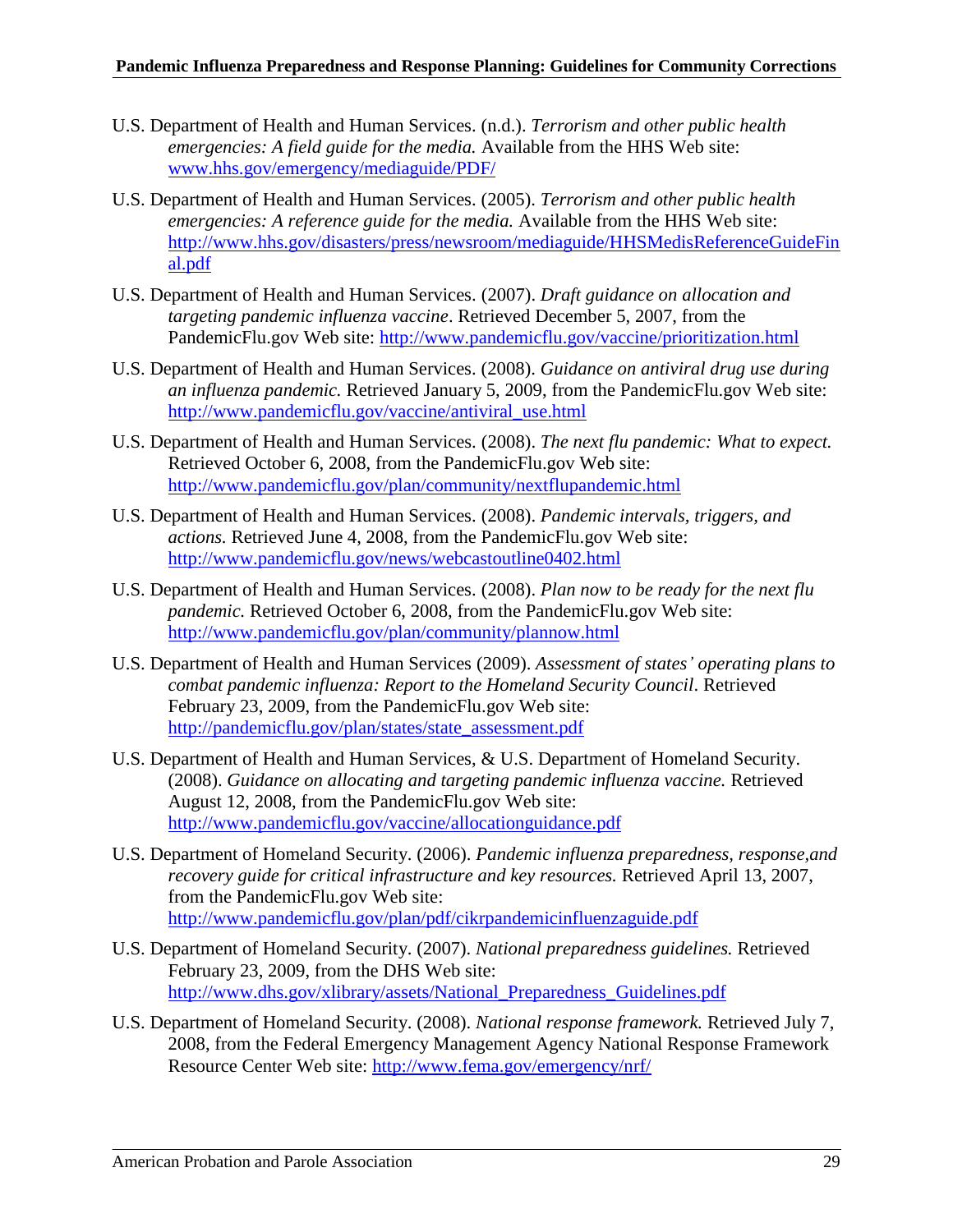- U.S. Department of Homeland Security. (2008). *Overview: ESF and support annexes coordinating federal assistance in support of the national response framework.* Retrieved July 7, 2008 from the Federal Emergency Management Agency National Response Framework Resource Center Web site:<http://www.fema.gov/emergency/nrf/>
- U.S. House of Representatives Committee on Homeland Security. (2009). *Getting beyond getting ready for pandemic influenza.* Retrieved January 22, 2009, from the Homeland Security Committee Web site: <http://homeland.house.gov/SiteDocuments/20090114124322-85263.pdf>
- U.S. Office of Personnel Management. (n.d.). *Agency guidance - Human capital management policy for a pandemic influenza*: *What a supervisor should do if an employee appears ill during a declared pandemic influenza or has been exposed to pandemic influenza*. In U.S. Office of Personnel Management Planning Guide. Retrieved March 23, 2009, from the OPM Web site:<http://www.opm.gov/pandemic/agency/decisionchart.pdf>
- University of Toronto Joint Centre for Bioethics (n.d.). Ethics and SARS: Learning lessons from the toronto experience – A report by a working group of the University of Toronto Joint Centre for Bioethics. Retrieved November 5, 2006, from <http://www.yorku.ca/igreene/sars.html>
- Vanderwagen, W. C., & Popovic, T. (2008). The national action agenda for public health legal preparedness: Foreword. *Journal of Law, Medicine & Ethics*, *36*(1), 7.
- Vestal, C. (2007). *States test pandemic plans with free flu shots*. Retrieved November 29, 2007, from The Pew Center on the States Web site: <http://www.stateline.org/live/details/story?contentId=259191>
- Vock, D. C. (2006, July 19). Governors plan attack on avian flu. *Stateline.org.* Retrieved November 29, 2007, from the Pew Center on the States Web site: [http://www.stateline.org/live/ViewPage.action?siteNodeId=136&languageId=1&contentI](http://www.stateline.org/live/ViewPage.action?siteNodeId=136&languageId=1&contentId=127998) [d=127998](http://www.stateline.org/live/ViewPage.action?siteNodeId=136&languageId=1&contentId=127998)
- Waggoner, N. L. (2007). Department of defense plans for pandemic. *Homeland Defense Journal, 5*(10), 36, 38-39.
- Waterman, S. (2007). Pandemic fears. *Homeland Defense Journal, 5*(10), 8-9.
- Webster, R. G., & Govorkova, E. A. (2006). H5N1 influenza: Continuing evolution and spread. *New England Journal of Medicine, 355*(21), 2174-2177.
- World Health Organization. (2005). *Avian influenza: Assessing the pandemic threat* (WHO/CDS/2005.29). Retrieved January 27, 2008, from the WHO Web site: [http://www.who.int/csr/disease/influenza/WHO\\_CDS\\_2005\\_29/en/](http://www.who.int/csr/disease/influenza/WHO_CDS_2005_29/en/)
- World Health Organization. (2005). *Avian influenza frequently asked questions*. Retrieved October 24, 2007, from the World Health Organization Web site: [http://www.who.int/csr/disease/avian\\_influenza/avian\\_faqs/en/print.html](http://www.who.int/csr/disease/avian_influenza/avian_faqs/en/print.html)
- World Health Organization. (2005). *Effective media communications during public health emergencies: A WHO field guide* (WHO/CDS/2005.31a). Retrieved January 15, 2008, from the WHO Web site: <http://www.who.int/csr/resources/publications/WHO%20MEDIA%20FIELD%20GUIDE.pdf>